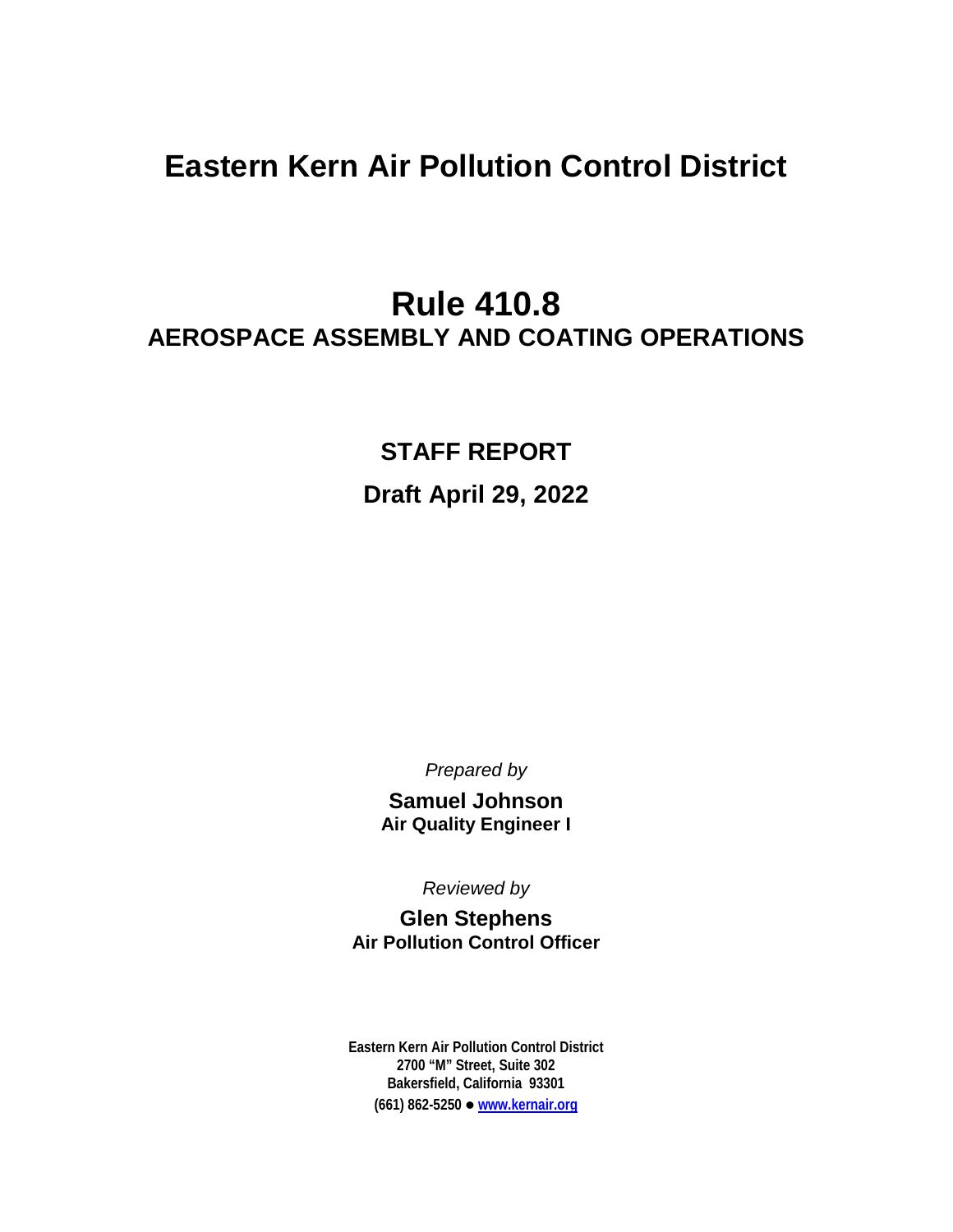## **Table of Contents**

| $\overline{L}$ |                                                                                                                                |                                                                                                  |  |  |  |
|----------------|--------------------------------------------------------------------------------------------------------------------------------|--------------------------------------------------------------------------------------------------|--|--|--|
| II.            |                                                                                                                                |                                                                                                  |  |  |  |
| III.           |                                                                                                                                |                                                                                                  |  |  |  |
| IV.            |                                                                                                                                |                                                                                                  |  |  |  |
| V.             |                                                                                                                                |                                                                                                  |  |  |  |
| VI.            |                                                                                                                                |                                                                                                  |  |  |  |
| VII.           |                                                                                                                                |                                                                                                  |  |  |  |
|                |                                                                                                                                |                                                                                                  |  |  |  |
| IX.            |                                                                                                                                |                                                                                                  |  |  |  |
| Χ.             |                                                                                                                                |                                                                                                  |  |  |  |
| XI.            |                                                                                                                                |                                                                                                  |  |  |  |
|                | <b>APPENDIX A</b>                                                                                                              | PROPOSED REVISION RULE 410.8, AEROSPACE<br>ASSEMBLY AND COATING OPERATIONS.                      |  |  |  |
|                | <b>APPENDIX B</b><br>PROPOSED REVISION RULE 410.8, AEROSPACE<br>ASSEMBLY AND COATING OPERATIONS.<br><b>STRIKEOUT UNDERLINE</b> |                                                                                                  |  |  |  |
|                | <b>APPENDIX C</b>                                                                                                              | SUMMARY TABLE OF COATING VOC CONTENT<br>REQUIREMENTS CURRENTLY MORE STRINGENT<br>THAN RULE 410.8 |  |  |  |
|                | <b>APPENDIX D</b>                                                                                                              | COST EFFECTIVENESS ANALYSIS OF CARBON<br><b>ADSORPTION SYSTEM</b>                                |  |  |  |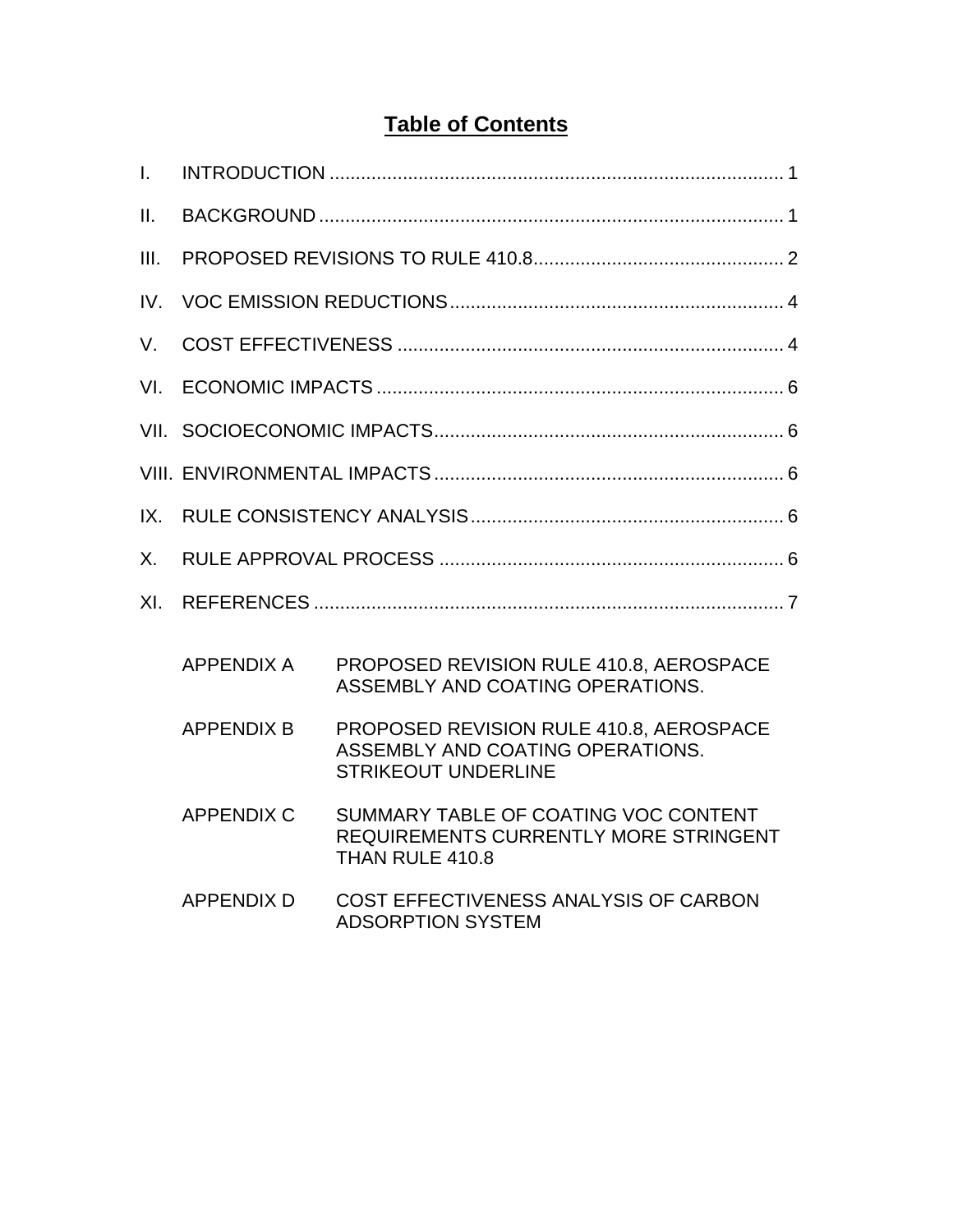#### **I. INTRODUCTION**

The Eastern Kern Air Pollution Control District (District) is proposing to adopt amendments to Rule 410.8, Aerospace Assembly and Coating Operations. Rule 410.8 limits volatile organic compound (VOC) emissions from aerospace coatings and adhesives, and from cleaning, stripping, storing, and disposal of organic solvents and waste solvent materials associated with the use of aerospace coatings and adhesives.

Amendments to Rule 410.8 are to implement contingency measures to provide additional emission reductions in the event the District fails to meet reasonable further progress (RFP) milestones or fails to attain the 2008 Ozone national ambient air quality standard (NAAQS) or the 2015 Ozone NAAQS by the respective attainment date. This staff report presents the proposed amendments made to the Rule.

- Appendix A: Proposed Revision of proposed Rule 201.1, Rule 410.8 Aerospace Assembly & Coating Operations.
- Appendix B: Proposed Revision of proposed Rule 201.1, Rule 410.8 Aerospace Assembly & Coating Operations. Strikeout Underline.
- Appendix C: Summary table of coating VOC content requirements currently more stringent than Rule 410.8.

Appendix D: Cost effectiveness analysis of carbon adsorption system

#### **II. BACKGROUND**

In light of the District's failure to attain the 2008 Ozone NAAQS by the Serious attainment date, and in accordance with Clean Air Act Sections 172(c)(9) and 182(c)(9), the District is required to implement contingency measures to go into effect if the District is unable to achieve RFP milestones or attain the Ozone NAAQS.

Aerospace surface coating operations are among the largest sources of VOC emission in the District. Permitted aerospace surface coating operations have a potential to emit of approximately 92 tons of VOC per year, with historical VOC emissions closer to 30 tons per year; this accounts for approximately 23% of VOC emitted from permitted facilities within the District; therefore, additional emission reductions from this source category are anticipated to result in a significant contribution towards attainment with the ozone NAAQS.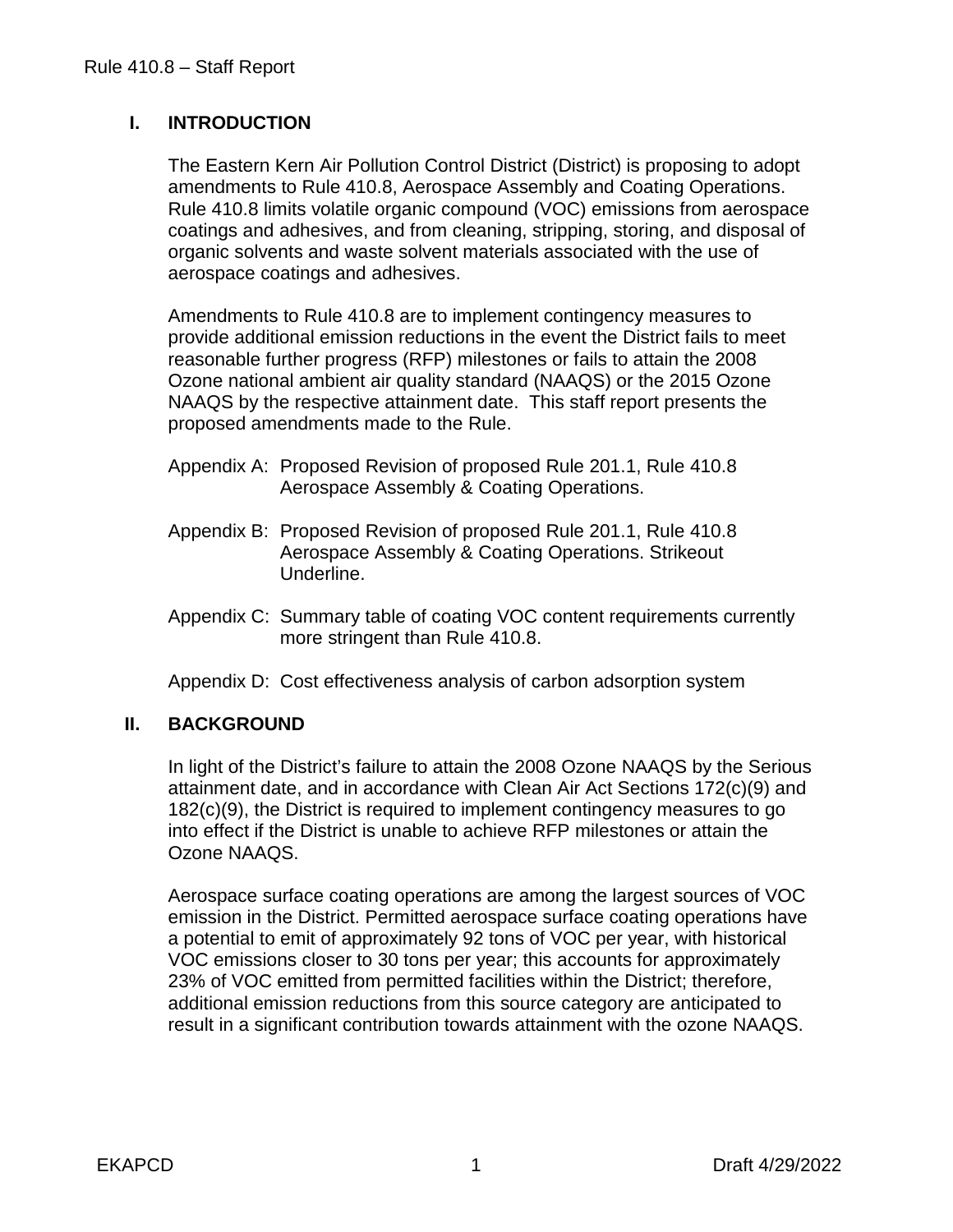#### **III. PROPOSED REVISIONS TO RULE 410.8**

Staff is proposing to amend Rule 410.8 to include contingency measures for aerospace surface coating operations, to go into effect if the District fails to meet an RFP milestone or fails to attain the 2008 Ozone NAAQS or 2015 Ozone NAAQS by the attainment date. Contingency measures include: a reduction in allowable VOC content of some coating categories; setting a VOC content limit for solvents used to clean coating application equipment outside of an enclosed device; changes to the "low-use coating" exemption under Section IV of the rule, and requiring installation of a VOC emission control device for surface coating operations with VOC emissions above the determined cost effectiveness threshold.

#### **IV. VOC EMISSION REDUCTIONS**

Reducing VOC emissions from surface coating operations can be achieved through substitution to lower VOC content coatings and cleaning solvents, or the use of add-on control devices.

Rule 410.8 allows an exemption from the VOC content limits for coatings or refillable aerosols with separate formulations used in volumes of less than 50 gallons per year, provided the total of such formulations applied annually is less than 200 gallons. Other California air Districts have more restrictive volume threshold for this VOC content exemption, the most stringent being from Imperial County APCD, which limits these "non-compliant" coatings to 20 gallons per formulation, totaling 50 gallons per year, and requires a demonstration that compliant coatings are not available.

As a first step in determining the feasibility of lowering coating and solvent VOC content thresholds, a review of coating VOC requirements of other California air district rules was performed. This review found over 20 categories of solvents, primers, coatings, adhesives, sealants, and maskants that other air districts had a lower VOC content requirements than Rule 410.8, with some of these requirements having been in place for over 20 years. A summary of these categories can be found in Appendix B of this staff report.

Rule 410.8 does not currently set a VOC content requirement for organic solvents used for cleaning of coating application equipment, but prohibits the use of organic solvents unless a specified cleaning method is used. Several other California air districts limit the VOC content or composite vapor pressure for coating application equipment cleaning solvents, unless an enclosed cleaning system is used. Establishing a VOC content or composite partial pressure limit for these solvents is anticipated to provide a modest reduction in VOC emissions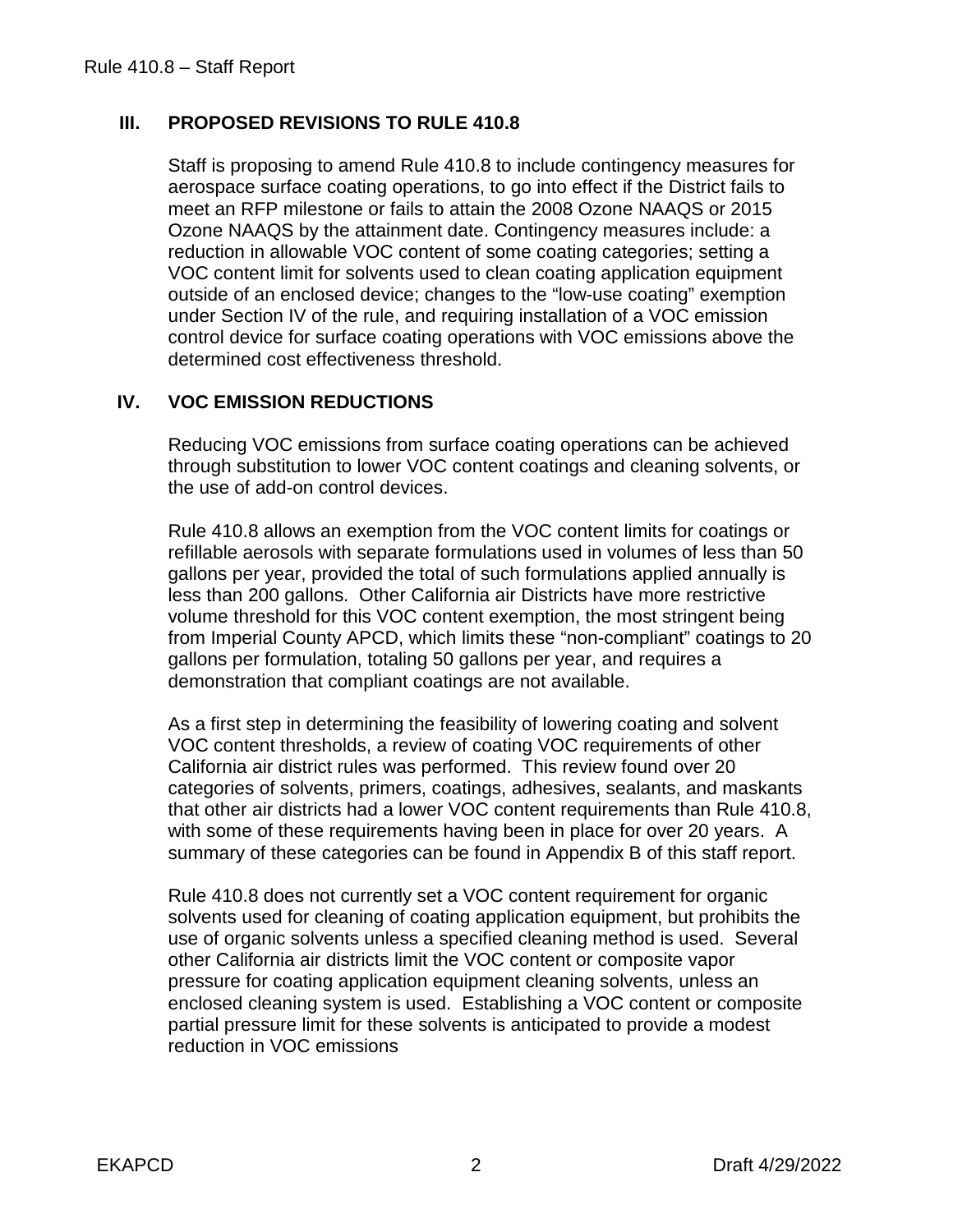Control technologies for reducing VOC emissions for surface coating operations include the following:

#### **A. Carbon Adsorption**

Carbon adsorption uses a solid carbon-based filter (activated carbon or polymers) to remove VOC's from low to medium concentration gas streams. Gas molecules passing through the filter are selectively held onto the surface of the solid filter by attractive forces weaker and less specific than chemical bonds. Most VOCs can be removed ("desorbed") from the filter by increasing temperature, decreasing pressure, or introducing a stronger adsorbed material to displaced the captured VOCs. These removed VOCs are typically vented to an afterburner or oxidizer for destruction.

Among types of adsorption equipment, the two most common are fixedbed regenerable systems and disposable/rechargeable canisters. Fixedbed units are typically used for continuous VOC containing exhaust streams, and are equipped with systems to desorb the carbon filter while it remains at its operating location. Canister type adsorbers are generally limited to controlling lower-volume and/or intermittent gas streams. They are not intended for desorption at their operating location, and are either returned to the manufacturer or regenerated at a central desorption facility onsite. Once the canister reaches a specified VOC content, the equipment is shut down, the saturated carbon or canister is removed, and fresh carbon or a new canister is installed for the next operating cycle.

When properly designed, operated and maintained, carbon adsorbers can achieve VOC removal efficiencies of 95 to 99 percent at input VOC concentrations of between 500 and 2,000 ppm in air.

#### **B. Oxidizer**

Oxidizers control VOC emissions by combusting VOC laden gas; the interaction of organic molecules at high temperatures (1400  $\degree$ F or greater) breaks down the organic molecules into primarily waster and carbon dioxide, though emissions of nitrogen oxides, acidic gases, trace metals, and other hazardous air pollutants may also occur. The waste gas stream being treated by the oxidizer must be heated to its ignition temperature; this is typically accomplished through combustion of supplemental fuel (e.g. natural gas) in the oxidizer. The organic gas must remain at or above this desired temperature long enough to fully react with the oxygen (residence time), and there must be sufficient mixing of the organic gas and oxygen (referred to as turbulence) to ensure as much gas as possible is exposed to oxygen at the elevated temperatures.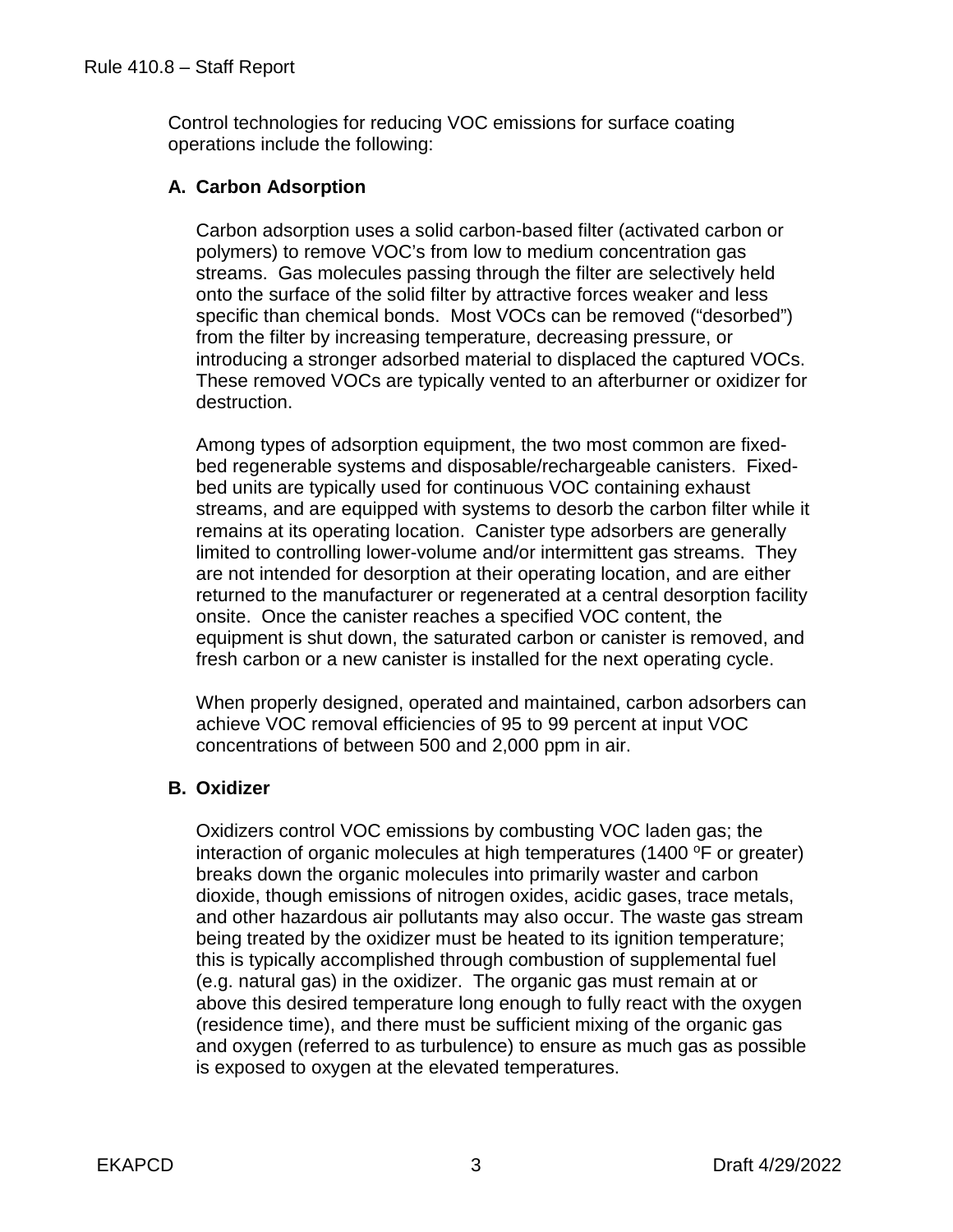The main types of thermal oxidizers are direct fire, catalytic, recuperative, and regenerative. Catalytic oxidizers make use of a catalyst to increase the rate of the combustion reaction, which lowers the required temperature of the oxidizer as well as supplemental fuel requirements. Recuperative thermal oxidizers recover waste heat from the combustion through heat exchangers placed in the hot outlet gas streams; this recovered heat can be used to preheat the VOC gas stream, heat & boil water for steam, or provide process heat for another operation at the facility. Regenerative thermal oxidizers utilize heat exchangers, constructed of ceramic materials able to withstand the high temperatures the oxidizer must reach for ignition of the gas stream, between the emission source & combustion chamber and the combustion chamber & exhaust stack. The inlet gas first passes through the first hot ceramic bed thereby heating the stream (and cooling the bed) to its ignition temperature. If the desired temperature is not attainable, a small amount of auxiliary fuel is added in the combustion chamber. The hot gases then react (releasing energy) in the combustion chamber and while passing through the second ceramic bed, thereby heating it to the combustion chamber outlet temperature. When the temperature of the outlet ceramic bed reaches a set temperature, the process flows are reversed (using valves in the ducting/piping) so that the inlet gas is now fed into the hot second ceramic bed and exits through the first ceramic bed.

When properly designed, operated and maintained, oxidizers can achieve VOC destruction efficiencies of 95 to 99.99 percent.

#### **V. COST EFFECTIVENESS**

When assessing the cost effectiveness of a control technology, the total annual cost per ton (TACPT) of emission reductions is calculated and then compared to a cost-effectiveness "cutoff" threshold. The TACPT is calculated by dividing the total annual cost of the emission control system (sum of estimated capital recovery cost and annual operating cost) by the amount of emission reductions expected from use of the emission control system.

The last revision to Eastern Kern APCD's cost-effectiveness "cutoff" threshold was in the year 2000, set at \$5,000 per ton. However, since these contingency measures would In 2021, the San Joaquin Valley Air Pollution Control District established a best available control technology BACT Policy cost-effectiveness threshold of \$22,600 per to of VOC reductions. Since the soonest a contingency requirement would be triggered is for nonattainment with the 2008 ozone NAAQS (putting eastern Kern APCD at extreme nonattainment, the same as San Joaquin Valley), the District selected the San Joaquin Valley APCD threshold for determining whether add-on controls were cost-effective.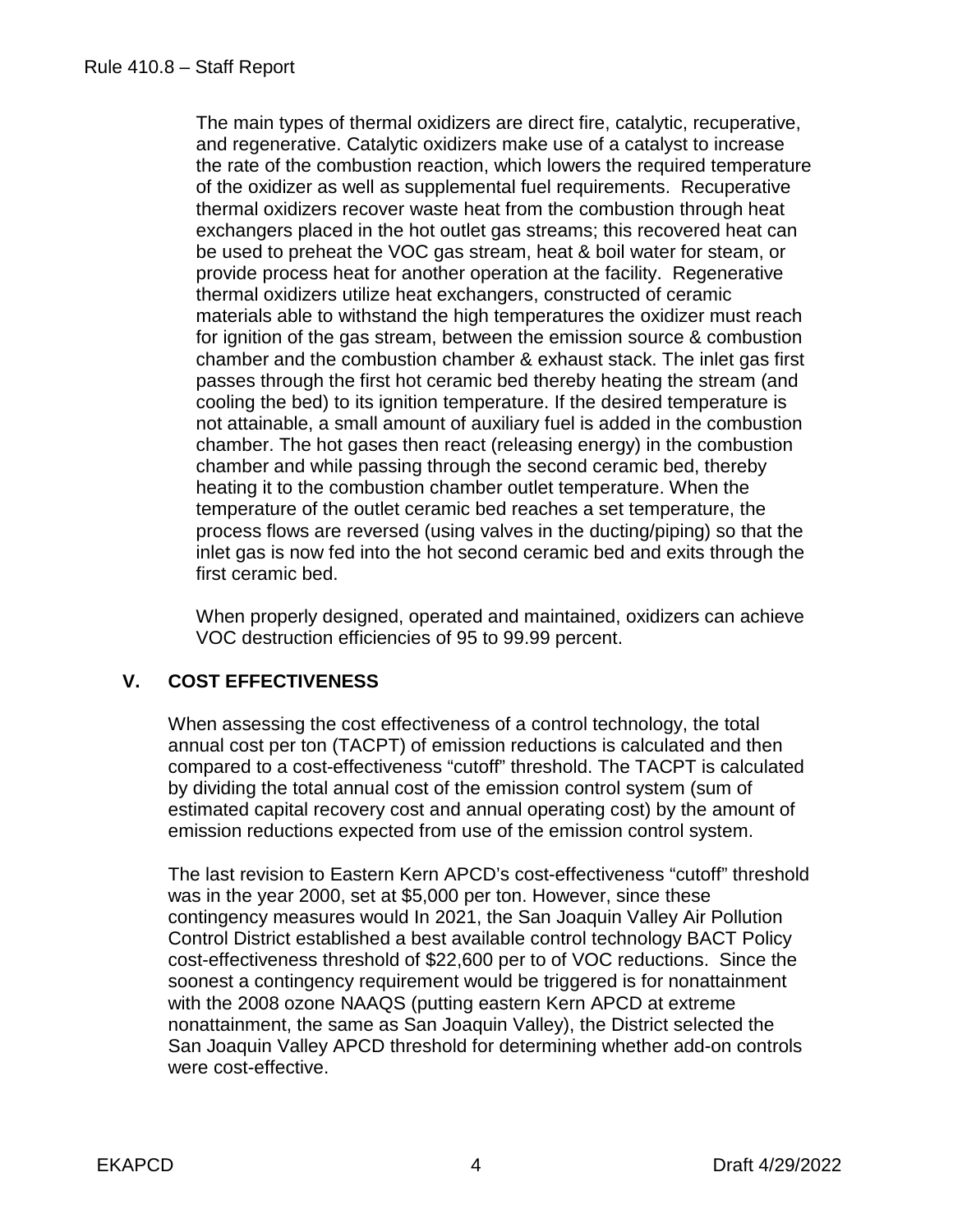In determining the cost effectiveness of the VOC control equipment, EPA's *Air Pollution Cost Control Manual* was consulted for each type of VOC control equipment previously described to determine the cost of installation and use of the equipment. Additionally, cost-effectiveness determinations by other California air districts for add-on control devices at aerospace surface coating operations were reviewed.

The Bay Area Air Quality Management District has had a Best Available Control Technology (BACT) determination for aerospace surface coatings operations in place since 1991 that listed carbon adsorption or thermal oxidation as generally cost-effective for operations that emit more than 25 pounds per day of VOC (~4.56 ton/yr). The Sacramento Metropolitan Air Quality Management District performed a BACT analysis in 2018 that determined a VOC control system was cost effective for aerospace coating operations that emitted more than 4,785 lb/yr (2.40 ton/yr) of VOC was "technologically feasible", .

A cost effectiveness analysis for carbon adsorption can be found in Appendix C of this staff report; carbon adsorption was found to be cost-effective for operations that emit 3.50 tons or more of uncontrolled VOC per year. A review of cost effectiveness analyses performed by other agencies indicated that an oxidizer would require more than double these uncontrolled emissions to be cost effective to install, so a cost-effectiveness analysis was not performed by the District for an oxidizer.

#### **VI. ECONOMIC IMPACT**

Pursuant to California Health & Safety Code (CH&SC) §40920.6(a), the District is required to analyze the cost effectiveness of new rules or rule amendments that implement Best Available Retrofit Control Technology (BARCT) or "all feasible measures" to control VOC. Among contingency measures added to Rule 410.8, proposed additional controls would constitute BARCT, and are therefore subject to the cost effectiveness analysis mandate.

Potential economic impacts from the proposed contingency measures include the cost of obtaining coatings and solvents with lower VOC formulations, as well as the cost to install and operate VOC emission control devices.

#### **VII. ENVIRONMENTAL IMPACTS**

Environmental impacts of these contingency measures are a decrease in VOC emissions and associated decrease in tropospheric ozone.

The use of add-on control devices could result in generation of solid and liquid waste requiring further treatment (adsorber or condenser); this waste would likely be handled by existing waste treatment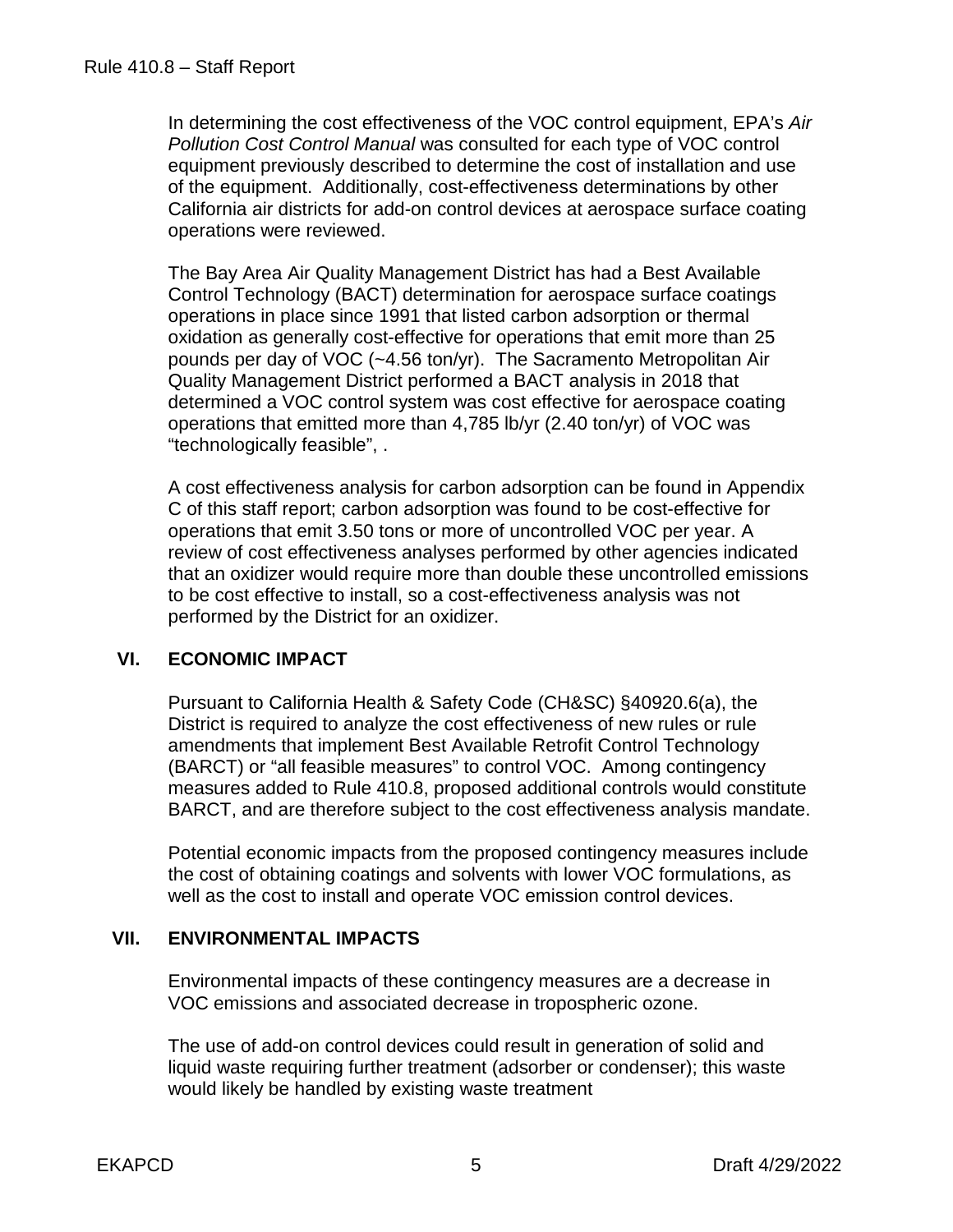Use of an oxidizer would result in an increase in emissions of nitrogen oxides, oxides of sulfur, and could increase particulate matter and toxic air contaminant emissions.

Pursuant to the Section 15061, Subsections (2) & (3) of the California Environmental Quality Act (CEQA) Guidelines, staff will prepare a Notice of Exemption for this project.

#### **VIII. RULE CONSISTENCY ANALYSIS**

Pursuant to CH&SC §40727.2, prior to adopting, amending, or repealing a rule or regulation, the District is required to perform a written analysis that identifies and compares the air pollution control elements of the rule with the corresponding elements of existing or proposed District and EPA rules, regulations, and guidelines that apply to the same source category. Rule elements that were analyzed are emission limits or control efficiency, operating parameters and work practices, monitoring and testing, and recordkeeping and reporting requirements.

#### **Results of Consistency Analysis**

#### **District Rules**

Facilities subject to Rule 410.8 could also be subject to the following rules:

- Rule 410, Organic Solvents
- Rule 410.2, Disposal and Evaporation of Solvents
- Rule 410.3, Organic Solvent Degreasing Operations
- Rule 410.4, Metal, Plastic, and Pleasure Craft Parts and Products Coating Operations
- Rule 410.4A, Motor Vehicle and Mobile Equipment Refinishing **Operations**
- Rule 410.7, Graphic Arts
- Rule 411, Storage of Organic Liquids
- Rule 422, New and Modified Stationary Source Review Rule
- Rule 423, National Emissions Standards for Hazardous Air Pollutants
- Rule 432, Polyester Resin Operations
- Rules 410, 410.2, and 410.4 include a provision that will exempt any source operation that is subject to, or specifically exempted by, Rule 410.8.

Rules 410.3, 410.4A, 410.7, 411, 422, and 423 are not in conflict with, nor are they inconsistent with the requirements of Rule 410.8.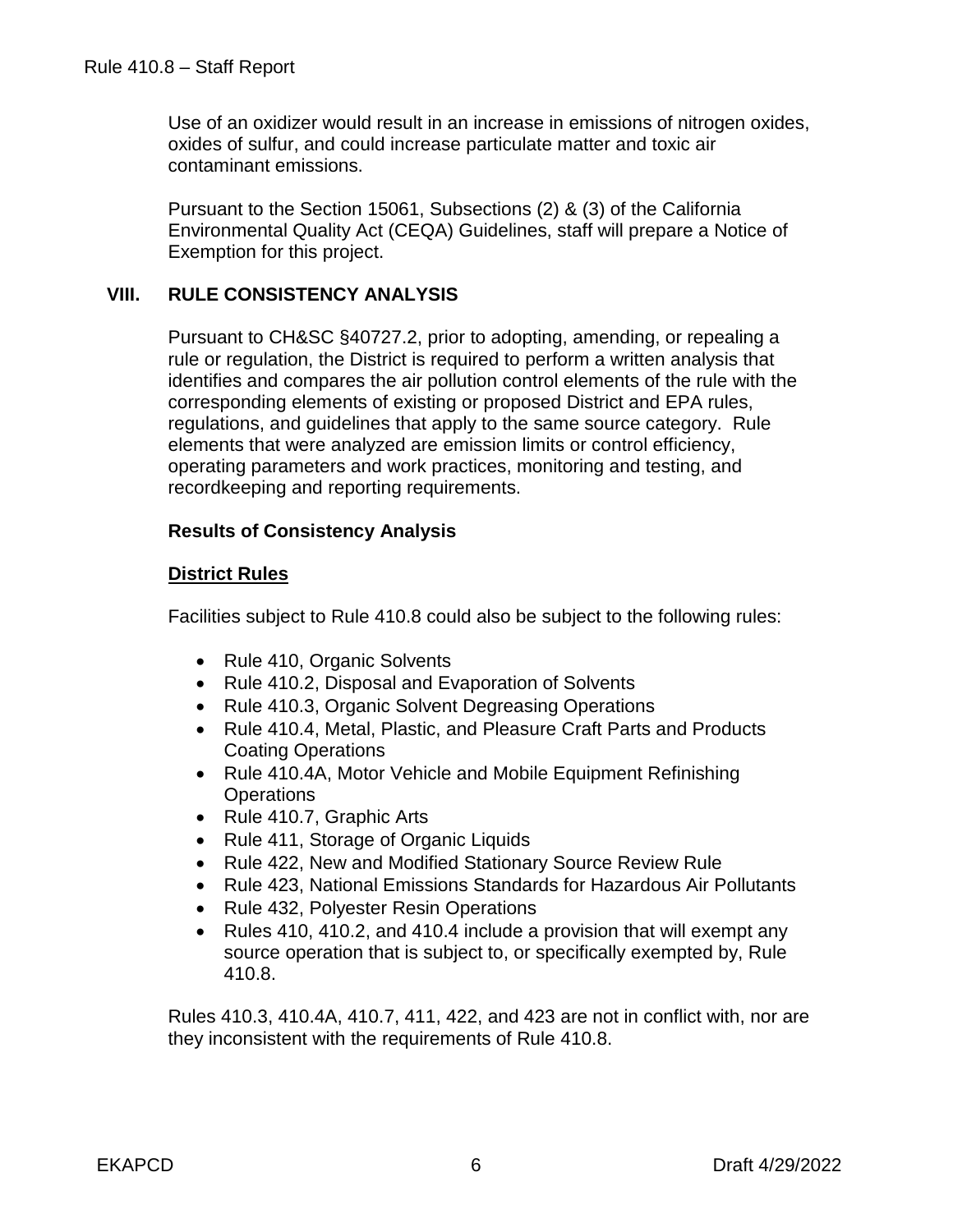#### **EPA Rules and Regulations**

#### **A. EPA-Control Technique Guidelines (CTG)**

- 1. CTG EPA-453/R-97-004 1997/12 applies to *Surface Coating Operations at Aerospace Manufacturing and Rework Operations*  located in marginal, moderate, serious or severe ozone nonattainment areas that has the potential to emit greater than or equal to 25 tons/year of VOC, and equal to greater than 10 tons/year of VOC for extreme ozone nonattainment areas. Rule 410.8 requirements are currently more stringent than the CTG limits for 34 categories, and as stringent as the CTG in the 19 remaining categories; contingency requirements would further increase the stringency of Rule 410.8. As such, District staff concludes that District Rule 410.8 is more stringent than the CTG.
- 2. CTG EPA-450/2-77-022 1977/11 applies to *VOC Emissions from Solvent Metal Cleaning* operations located in marginal, moderate, serious or severe ozone nonattainment areas that have the potential to emit greater than or equal to 25 tons/year of VOC, and equal to greater than 10 tons/year of VOC for extreme ozone nonattainment areas.

This CTG applies to the use of the following degreasing equipment: cold cleaners, open top vapor degreasers, and conveyorized degreasers. The CTG identifies design and work practice standards for cold cleaners, open top vapor degreasers, and conveyorized degreasers, for example: cover the solvent tank, have a facility for waste solvent and draining cleaned parts, permanent labels on operating parts, close degreaser when not in use, drain parts until dripping ceases, no excessive splashing if solvent is sprayed. The CTG also identifies add-on controls such as refrigeration chillers and carbon control.

Rule 410.8 identifies solvent VOC content limits or a control system with efficiencies of at least 90% capture and 95% control, and that would not allow more emissions than if compliant materials were utilized. The general solvent limit is 200 g/L; the coating stripper solvent limit is currently 300 g/L. Since the CTG does not identify control requirements any more stringent than Rule 410.8, District staff considers Rule 410.8 at least as stringent as the CTG.

#### **B. EPA - Alternative Control Technology (ACT)**

Currently no EPA ACT guidance document for aerospace coating operations.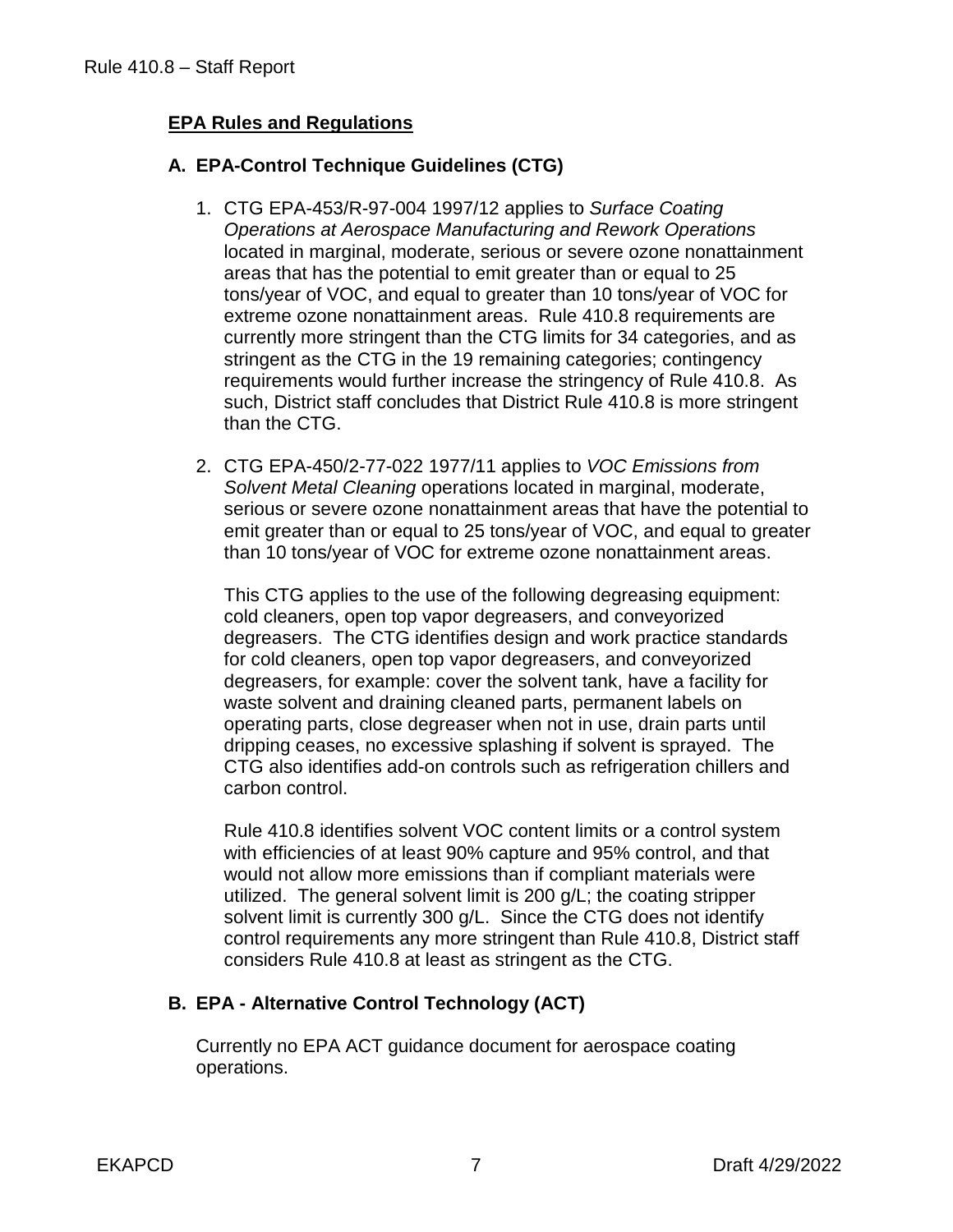#### **C. Standards of Performance for New Stationary Sources (NSPS)**

Currently no NSPS guidance document for aerospace coating operations.

#### **D. National Emission Standards for Hazardous Air Pollutants (NESHAPs) and Maximum Achievable Control Technologies (MACTs)**

NESHAPs and MACTs are requirements contained in 40 Code of Federal Regulations (CFR) Part 61 and 40 CFR Part 63. Since EPA has delegated the authority to implement most NESHAP requirements to the District, NESHAPs and MACTs promulgated by EPA are largely incorporated by reference into District Rule 423 (National Emission Standards for Hazardous Air Pollutants). It is important to mention that the District implements NESHAPs and MACTs by incorporating the emission standards as conditions of the Permits to Operate issued to affected sources.

#### *40 CFR 63 Subpart GG (National Emission Standards for HAPs: Aerospace Manufacturing and Rework Facilities)*

VOC content requirements described in the "Table of Standards" of Rule 410.8 are of equal or greater stringency as the requirements of 40 CFR §63.745(c) and §63.747(c). VOC control system requirements listed in Section V.F of Rule 410.8 are more stringent than the requirements of §63.745(d) and §63.747(d). Coating application equipment requirements of Section V.E of Rule 410.8 are equivalent to 40 CFR §63.745(f). Sections V.B and V.D of Rule 410.8 are approximately equivalent to 40 CFR §63.744(a), (b), & (d), as well as 40 CFR §63.748. 40 CFR §63.746 is not directly comparable to Section V.C of Rule 410.8, as it specifically applies to organic HAP in chemical strippers, and not all VOC.

#### **IX. SOCIOECONOMIC IMPACTS**

CH&SC §40728.5 exempts districts with a population of less than 500,000 persons from the requirement to assess the socioeconomic impacts of proposed rules. Eastern Kern County population is below 500,000 persons.

#### **X. RULE APPROVAL PROCESS**

The District will be accepting written comments and concerns from persons interested in proposed Amended Rule 410.8 for a period of 30 days following the workshop. The District anticipates that Amended Rule 410.8 will be considered for adoption by the Governing Board at the September 1, 2022, Board Hearing.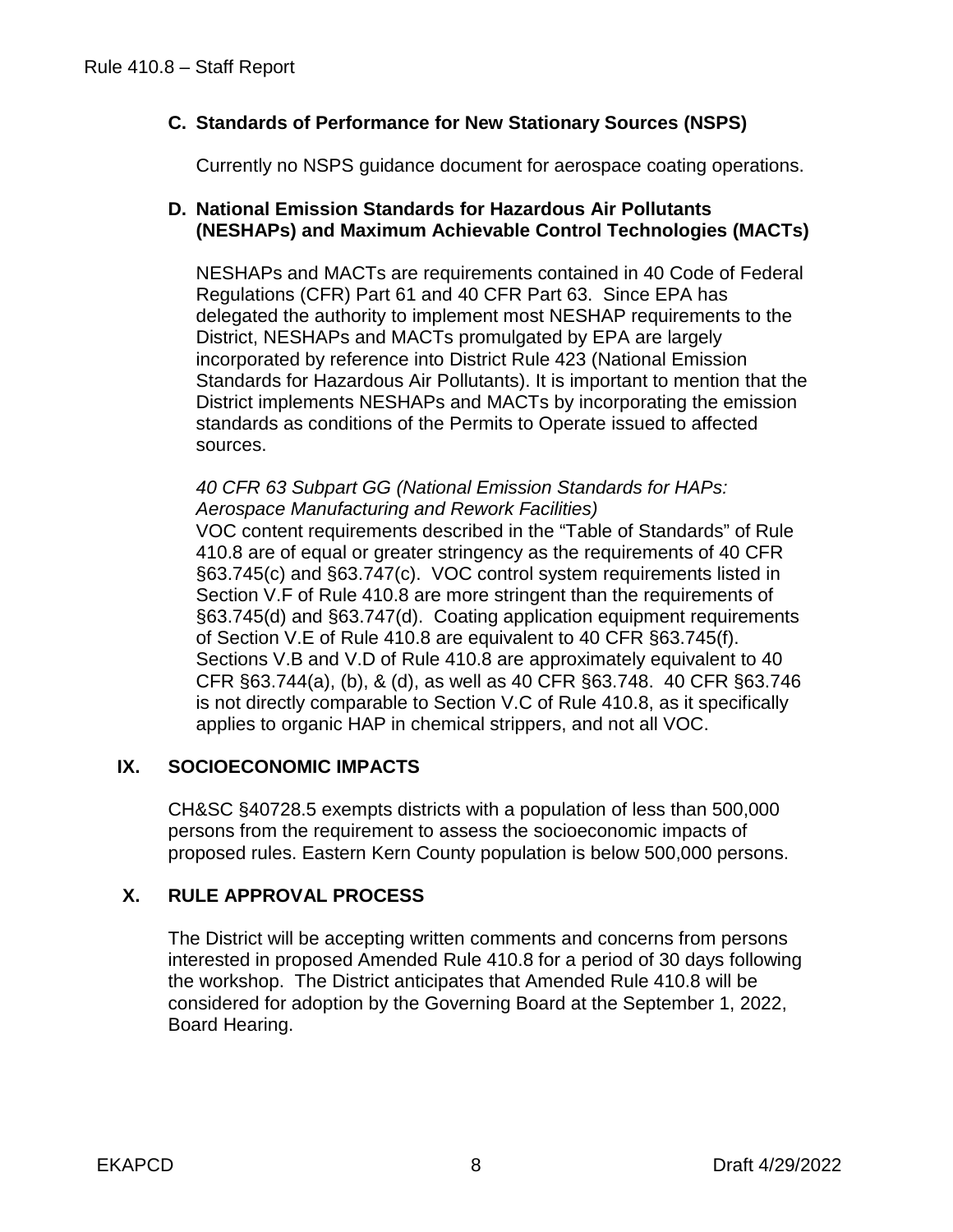#### **REFERENCES**

Antelope Valley Air Quality Management District Rule 1124 *"Aerospace Assembly and Component Manufacturing Operations"* (Amended 08/20/2013)

Antelope Valley Air Quality Management District Rule 1171 *"Solvent Cleaning Operations"* (Amended 08/21/2018)

Bay Area Air Quality Management District *Best Available Control Technology (BACT) Guideline Document #161.1.1* (09/06/1991)

Bay Area Air Quality Management District *Best Available Control Technology (BACT) Guideline Document #161.1.2* (09/06/1991)

Bay Area Air Quality Management District Regulation 8 Rue 29 *"Aerospace Assembly and Component Coating Operations"* (Amended 12/20/1995)

EPA *Air Pollution Cost Control Manual Section 3.1 – VOC Recapture Controls Chapter 1 – Carbon Adsorbers* (October 2018)

EPA *Air Pollution Cost Control Manual Section 3.2 – VOC Destruction Controls Chapter 2 – Incinerators and Oxidizers*

Imperial County Air Pollution Control District Rule 425 *"Aerospace Coating Operations"* (Amended 02/23/2010)

Mojave Desert Air Quality Management District Rule 1118 *"Aerospace Assembly, Rework, and Component Manufacturing Operations"* (Amended 06/08/2020)

Sacramento Metropolitan Air Quality Management District *Minor Source BACT Determination No.'s 182 & 183* (09/18/2018)

Sacramento Metropolitan Air Quality Management District Rule 456 *"Aerospace Assembly and Component Coating Operations"* (Amended 10/23/2008)

San Diego County Air Pollution Control District Rule 67.9 *"Aerospace Coating Operations"* (Amended 04/30/1997)

San Joaquin Valley Unified Air Pollution Control District *Best Available Control Technology (BACT) Policy* (revised 07/01/2021)

San Joaquin Valley Unified Air Pollution Control District Rule 4605 *"Aerospace Assembly and Component Coating Operations"* (Amended 06/16/2011)

Santa Barbara County Air Pollution Control District Rule 337 *"Surface Coating of Aerospace Vehicles and Components"* (Amended 06/21/2012)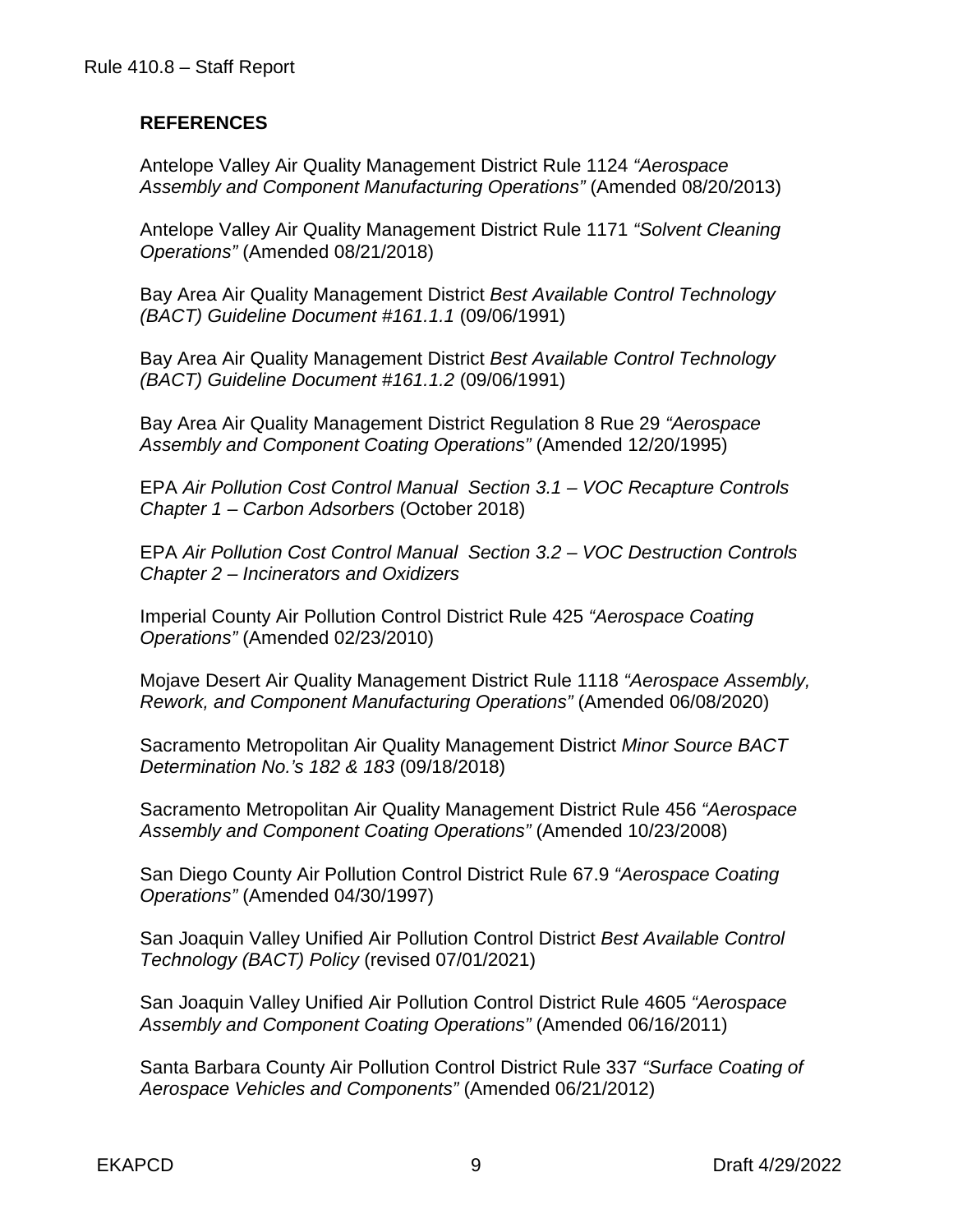South Coast Air Quality Management District Rule 1124 *"Aerospace Assembly and Component Manufacturing Operations"* (Amended 09/21/2001)

South Coast Air Quality Management District Rule 1171 *"Solvent Cleaning Operations"* (Amended 05/01/2009)

Ventura County Air Pollution Control District Rule 74.13 *"Aerospace Assembly and Component Manufacturing Operations"* (Amended 09/11/2012)

*Remainder of Page Intentionally Left Blank*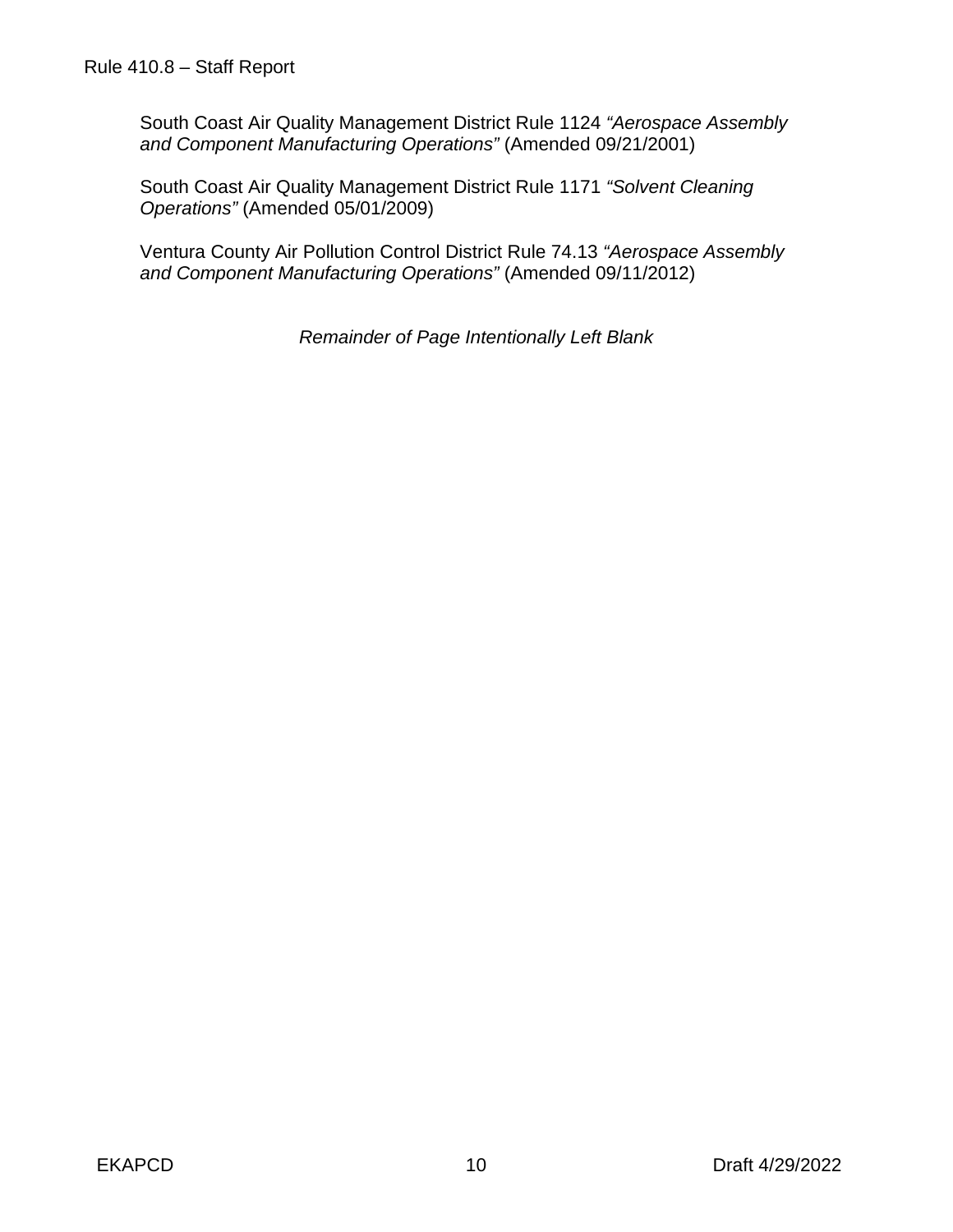# **APPENDIX A:**

### **PROPOSED REVISION RULE 410.8**

# **AEROSPACE ASSEMBLY AND COATING OPERATIONS**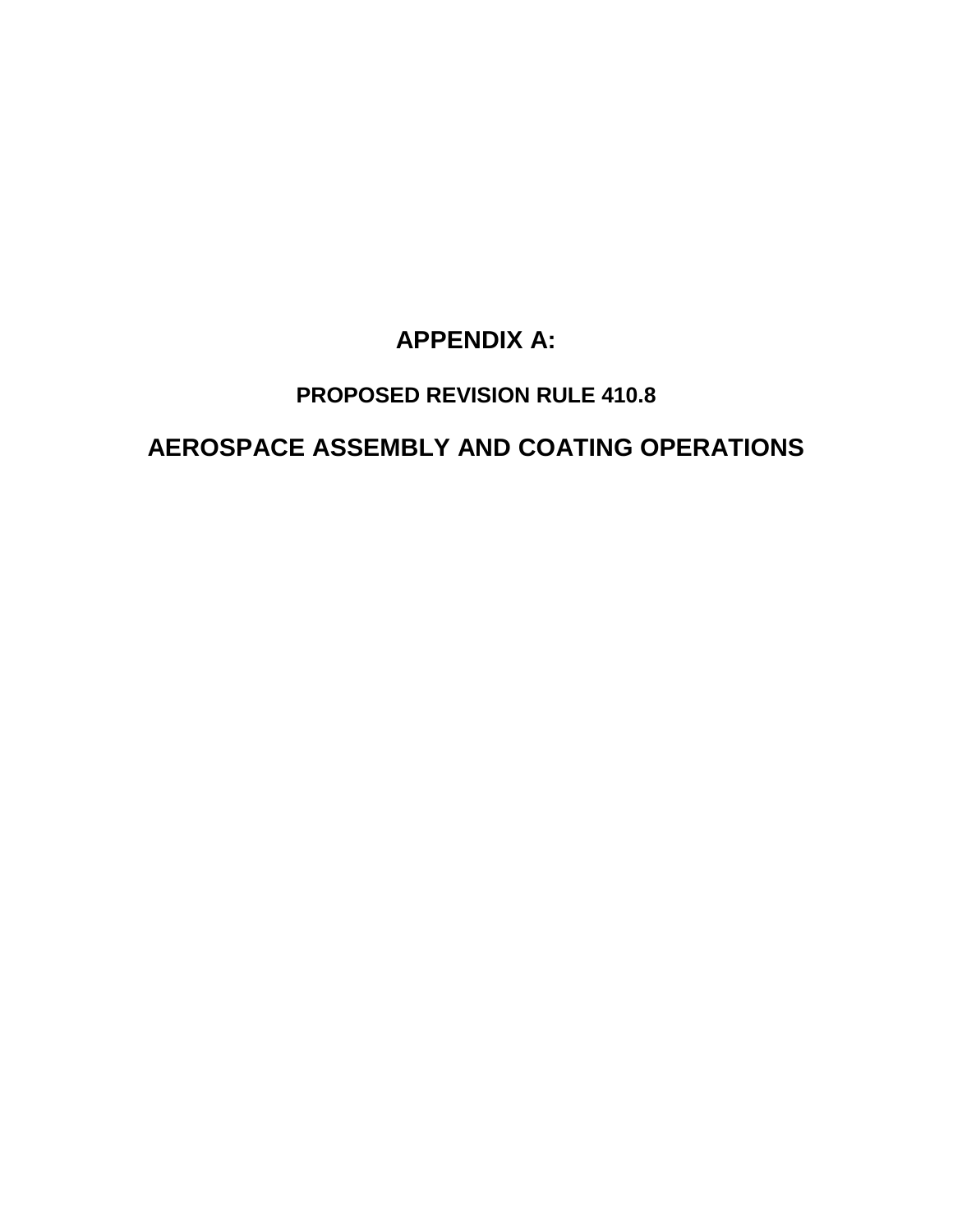#### **RULE 410.8 Aerospace Assembly and Coating Operations** - Adopted 3/13/2014 (Amended XX/XX/2022)

#### **I. Purpose**

The purpose of this rule is to limit volatile organic compound (VOC) emissions from aerospace coatings and adhesives, and from cleaning, stripping, storing, and disposal of organic solvents and waste solvent materials associated with the use of aerospace coatings and adhesives. This rule also provides administrative requirements for recording and measuring VOC emissions.

#### **II. Applicability**

Except as provided in Section IV, the provisions of this rule are applicable to the manufacturing, assembling, coating, masking, bonding, paint stripping, surface cleaning, service, and maintenance of aerospace components, and the cleanup of equipment, storage, and disposal of solvents and waste solvent materials associated with these operations.

#### **III. Definitions**

- A. Ablative Coating: A coating that chars when exposed to open flame or extreme temperatures, as would occur during the failure of an engine casing or during aerodynamic heating. The ablative char surface serves as an insulative barrier, protecting adjacent components from heat or open flame.
- B. Adhesion Promoter: A coating applied to a substrate in a monomolecular thickness to promote wetting and form a chemical bond with the subsequently applied material.
- C. Adhesive: A substance that is used to bond one surface to another.
- D. Adhesive Bonding Primer: A coating applied in a very thin film to aerospace adhesive bond detail components for corrosion inhibition and adhesion.
- E. Aerosol Coating: A mixture of pigments, resins, and liquid and gaseous solvents and propellants packaged in a disposable container for hand-held application.
- F. Aerospace Component: Any raw material, partial or completed fabricated part, assembly of parts, or completed unit of any aircraft, helicopter, missile, or space vehicle, including integral equipment such as models, mock-ups, prototypes, molds, jigs, tooling, hardware jackets, and test coupons.
- G. Aerospace Material: Any coating, primer, adhesive, sealant, maskant, lubricant, stripper or hand-wipe cleaning or clean-up solvent used during the manufacturing, assembly, refinishing, maintenance or service of an aerospace component. Preservative oils and compounds, form release agents not containing solids, greases, and waxes are not aerospace materials for the purpose of this rule.
- H. Antichafe Coating: A coating applied to areas of moving aerospace components which may rub during normal operation.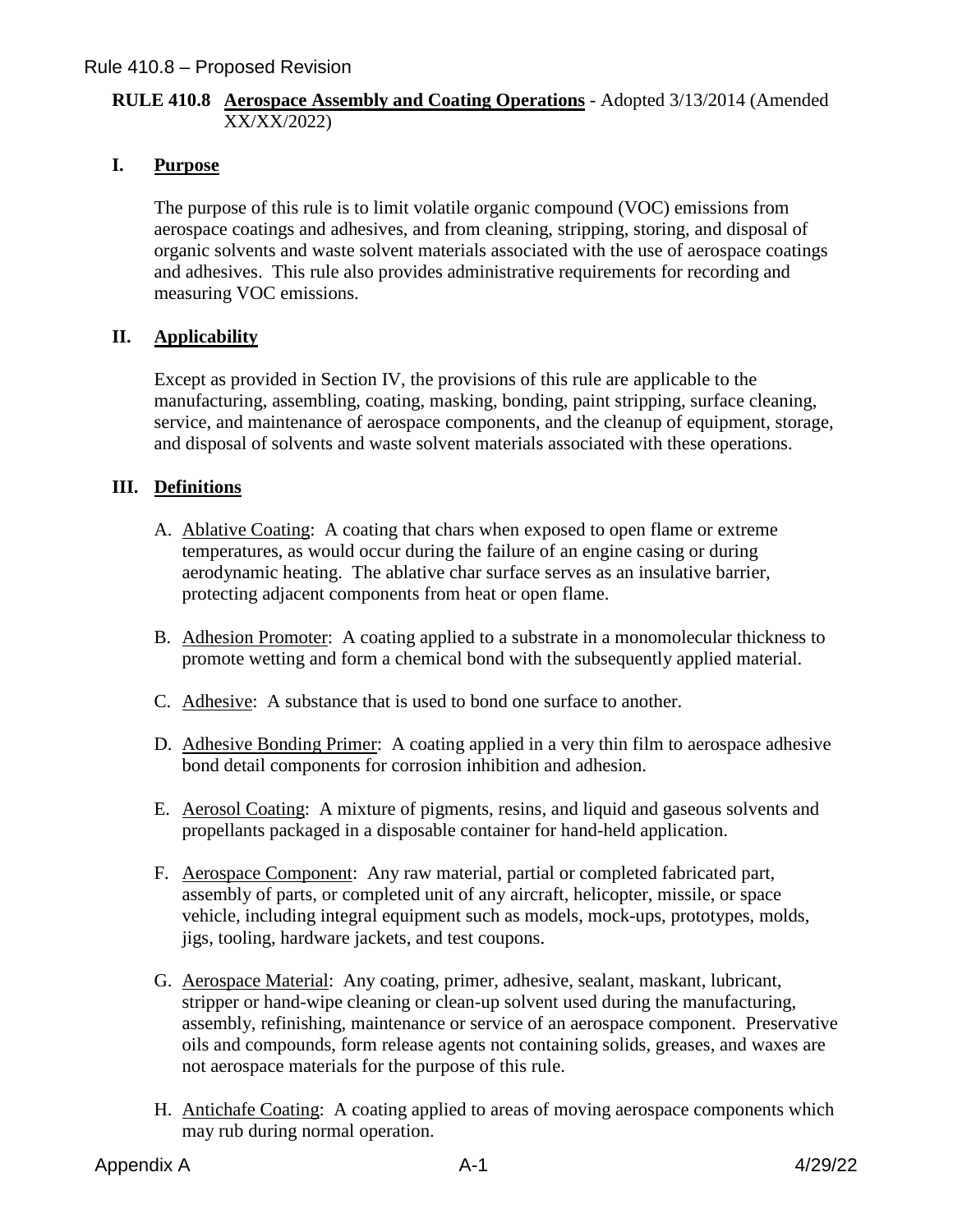- I. Antique Aerospace Vehicle or Component: An aircraft or component thereof that was built at least 30 years ago. An antique aerospace vehicle would not routinely be in commercial or military service in the capacity for which it was designed.
- J. Anti-Wicking Wire Coating: The outer coating of a wire which prevents fluid wicking into the insulation of the wire.
- K. Air Pollution Control Officer (APCO): Eastern Kern Air Pollution Control District Air Pollution Control Officer, or his designee.
- L. ARB: California Air Resources Board.
- M. ASTM: American Society for Testing and Materials.
- N. Barrier Coating: A coating applied in a thin film to fasteners to inhibit dissimilar metal corrosion and to prevent galling.
- O. Bearing Coating: A coating applied to an antifriction bearing, a bearing housing, or the area adjacent to such a bearing in order to facilitate bearing function or to protect the base material from excessive wear. A material shall not be classified as a bearing coating if it can also be classified as a dry lubricative material or a solid film lubricant.
- P. Brush Coating: Manual application of coatings using brushes and rollers.
- Q. Caulking and Smoothing Compounds: Semi-solid materials which are applied by hand application methods and are used to aerodynamically smooth exterior vehicle surfaces or fill cavities such as bolt hole accesses. A material shall not be classified as a caulking and smoothing compound if it can also be classified as a sealant.
- R. Chemical Agent-Resistant Coating (CARC): An exterior topcoat designed to withstand exposure to chemical warfare agents or the decontaminants used on these agents.
- S. Chemical Milling: The removal of metal by chemical action of acids or alkalis.
- T. Clear Topcoat: A clear or semi-transparent coating applied over a primer for purposes such as appearance, identification, or protection.
- U. Coating: A material applied onto or impregnated into a substrate for protective, decorative, or functional purposes. Such materials include, but are not limited to, paints, varnishes, sealers, and stains excluding preservative oils and compounds, form release agents not containing solids, greases, and waxes.
- V. Commercial Exterior Aerodynamic Structure Primer: A primer utilized for the purpose of extended corrosion protection, which is only used on the exterior of passenger and cargo doors, supporting door structures, aerodynamic components, and structures of commercial aircraft which protrude from the fuselage, such as wings and attached components, control surfaces, horizontal stabilizer, vertical fins, wing-to-body fairings, antennae, landing gear and landing gear doors.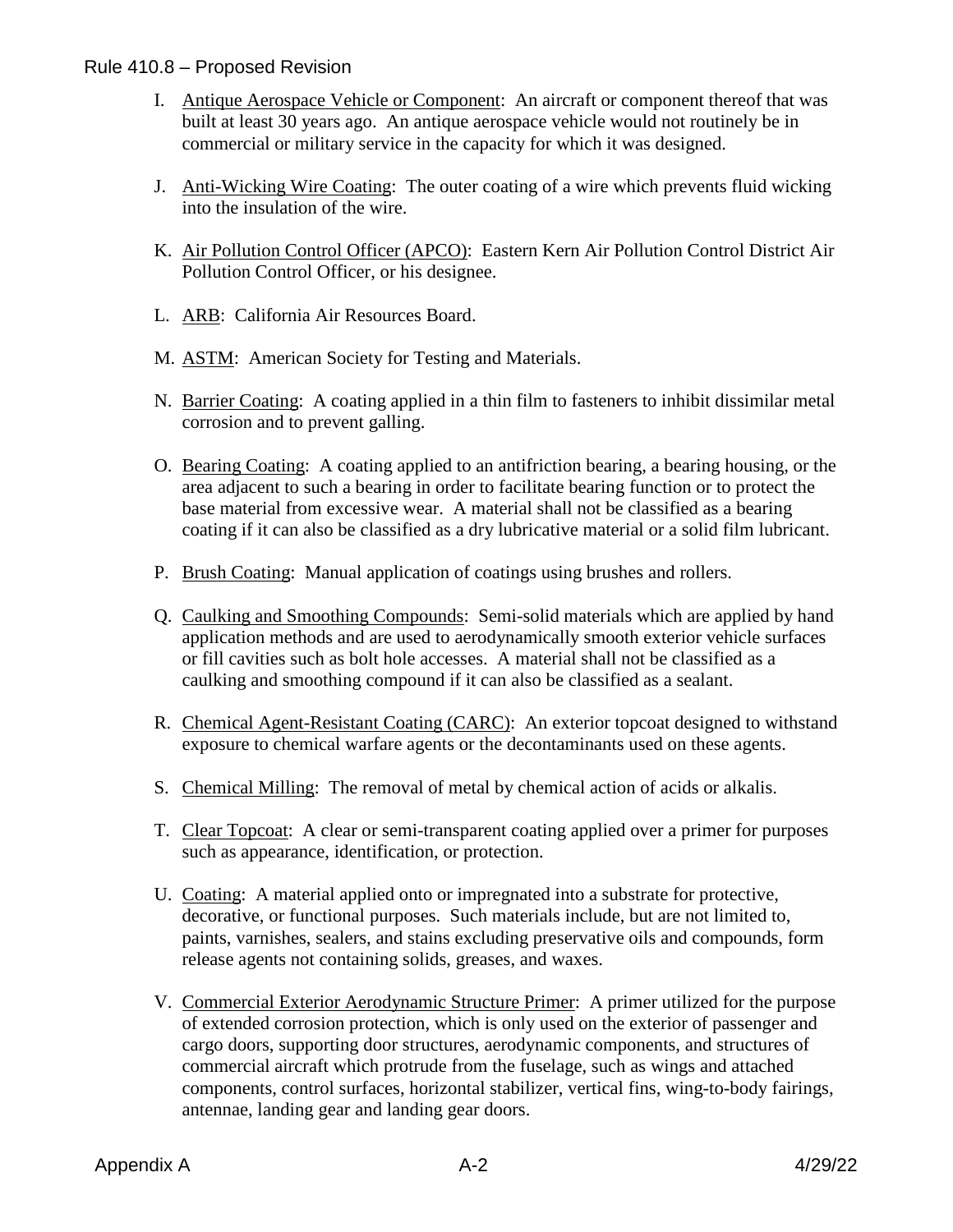W. Composite Partial Pressure: The sum of the partial pressures of the VOC compounds in a solvent. The VOC composite partial pressure is calculated as follows:

$$
PP_c \ = \ \frac{\displaystyle \sum_{i=1}^{n} \ \frac{(W_i)(VP_i)}{MW_i}}{\displaystyle \frac{W_w}{MW_w} + \ \sum_{e=1}^{k} \ \frac{W_e}{MW_e} + \ \sum_{i=1}^{n} \ \frac{W_i}{MW_i}}
$$

| $\rm W_i$                 | $=$ Weight of the "i"th VOC compound, in grams                                            |
|---------------------------|-------------------------------------------------------------------------------------------|
| $\mathrm{W}_{\mathrm{w}}$ | $=$ Weight of water, in grams                                                             |
| $\rm{W}_{\rm{e}}$         | $=$ Weight of exempt compound, in grams                                                   |
| $MW_i$                    | $=$ Molecular weight of the "i"th VOC compound, in grams per gram-mole                    |
| $\text{MW}_{\text{w}}$    | $=$ Molecular weight of water, in grams per gram-mole                                     |
| $\text{MW}_\text{e}$      | $=$ Molecular weight of the "e"th exempt compound, in grams per gram-mole                 |
| PPc                       | $=$ VOC composite partial pressure at 20 $\degree$ C (68 $\degree$ F), in mm Hg           |
| VP <sub>i</sub>           | $=$ Vapor pressure of the "i"th VOC compound at 20 $\degree$ C (68 $\degree$ F), in mm Hg |
|                           |                                                                                           |

- X. Conformal Coating: A coating applied to electrical conductors and circuit boards to protect them against electrical discharge damage and/or corrosion.
- Y. Decorative Laminate Primer: An adhesive bonding primer which is applied to a substrate to enhance adhesion between the decorative laminate and the subsequently applied substrate, and is cured at a maximum temperature of 250°F.
- Z. Dip Coating: The process in which a substrate is immersed in a solution (or dispersion) containing the coating and then withdrawn.
- AA. Dry Lubricative Coating: A coating consisting of lauric acid, cetyl alcohol, waxes, or other non-cross linked or resin-bound materials which act as a dry lubricant or protective coat.
- BB. Electric-Effect Coating: An electrically-conductive coating.
- CC. Electrodeposition: A dip coating application method where the paint solids are given an electrical charge which is then attracted to a substrate.
- DD. Electromagnetic Interference (EMI) Coating: A coating applied to space vehicles, missiles, aircraft radomes, and helicopter blades to disperse static energy or reduce electromagnetic interference.
- EE. Electronic Wire Coating: The outer electrical insulation coating applied to tape insulation of a wire specifically formulated to smooth and fill edges.
- FF. Electrostatic Application: A sufficient charging or atomized paint droplets to cause deposition principally by electrostatic attraction. This application shall be operated at a minimum 60 KV power.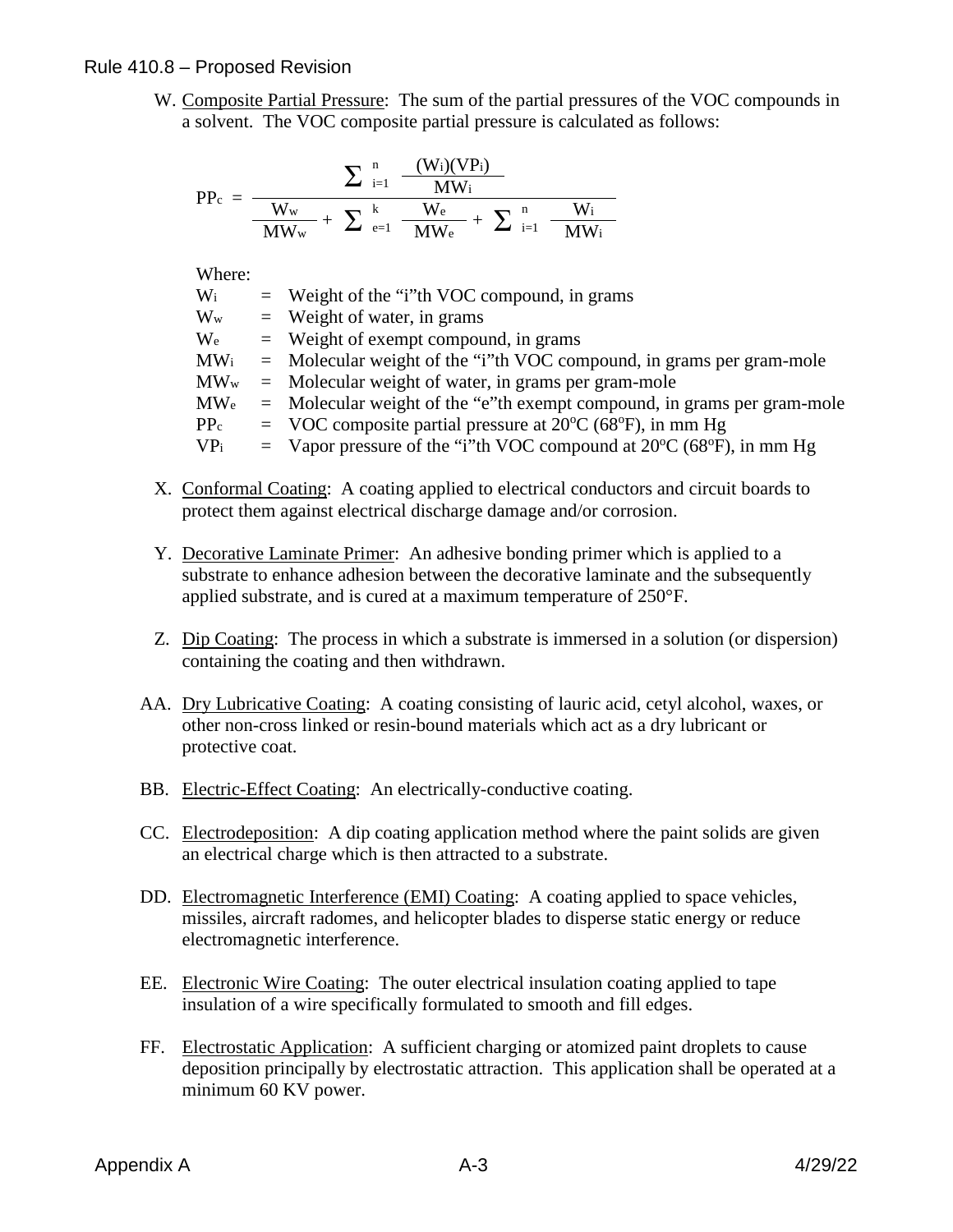- GG. EPA: United States Environmental Protection Agency.
- HH. Epoxy Based Fuel Tank Coating: A coating which contains epoxy resin that is applied to integral fuel tank components of aircraft to protect the fuel tank from corrosion and the by-products of bacterial growth.
- II. Epoxy Polyamide: A tough chemically resistant polyamide-cured epoxy coating that provides long-term protection for alloys exposed to hot corrosive environments.
- JJ. Fastener Sealant: A sealant applied to a device used to join two or more parts together.
- KK. Fire Resistant Coating Civilian (interior): A cabin interior coating that passes Federal Aviation Administration standards using the Ohio State University Heat Release, Fire and Burn Tests.
- LL. Flight Test Coating: A coating applied to an aircraft prior to flight testing to protect the aircraft from corrosion and to provide required marking during flight test evaluation.
- MM. Flow Coating: A coating application system with no air supplied to the nozzle and where paint flows over the part and the excess coating drains back into a collection system.
- NN. Fuel Tank Adhesive: An adhesive used to bond components continuously exposed to fuel and which must be compatible with and used with fuel tank coatings.
- OO. Fuel Tank Coating: A coating applied to the interior of a fuel tank or areas of an aircraft that are continuously wetted by fuel to protect it from corrosion and/or bacterial growth.
- PP. Grams of VOC per Liter of Coating, Less Water and Exempt Compounds: The weight of VOC content per combined volume of VOC and coating solids and can be calculated by the following equation:

| Grams of VOC per liter of coating, | $Ws - Ww - Wec$ |
|------------------------------------|-----------------|
| less water and exempt compounds    | $Vm - Vw - Vec$ |

| Ws  | $=$ weight of volatile compounds (grams) |
|-----|------------------------------------------|
| Ww  | $=$ weight of water (grams)              |
| Wec | $=$ weight of exempt compounds (grams)   |
| Vm  | $=$ volume of material (liters)          |
| Vw  | $=$ volume of water (liters)             |
| Vec | $=$ volume of exempt compounds (liters)  |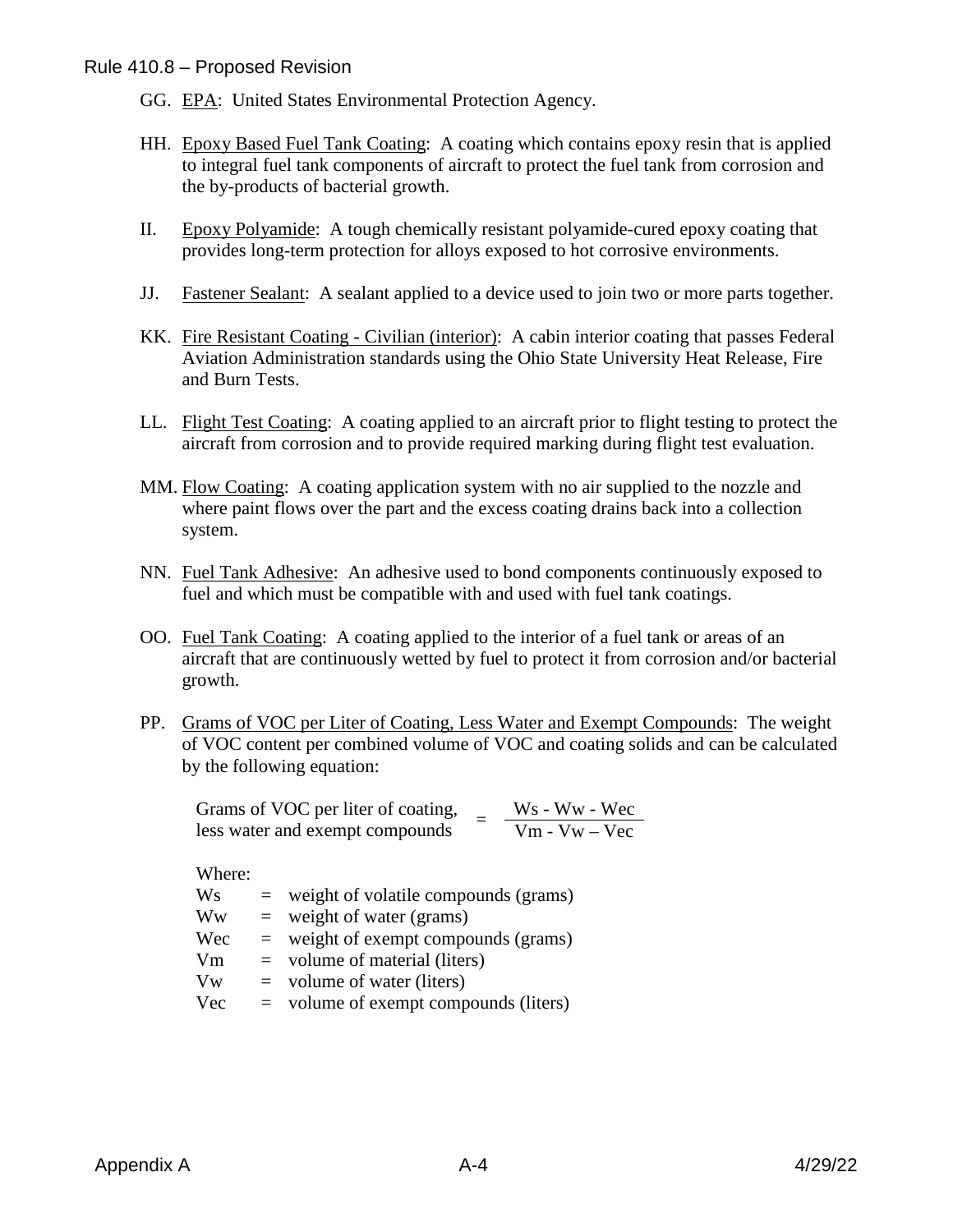QQ. Grams of VOC per Liter of Material: The weight of VOC per volume of material and can be calculated by the following equation:

Grams of VOC per liter of material = 
$$
\frac{Ws - Ww - Wec}{Vm}
$$

| Ws  | $=$ weight of volatile compounds (grams) |
|-----|------------------------------------------|
| Ww  | $=$ weight of water (grams)              |
| Wec | $=$ weight of exempt compounds (grams)   |
| Vm. | $=$ volume of material (liters)          |

- RR. Hand Application Methods: The application of coatings, sealants, or adhesives by nonmechanical hand-held equipment including but not limited to paint brushes, hand rollers, caulking guns, trowels, spatulas, syringe daubers, non-refillable aerosol cans, rags, and sponges.
- SS. High Temperature Coating: A coating that is certified to withstand temperatures of more than 350°F.
- TT. High-Volume, Low-Pressure (HVLP) Spray Equipment: Spray equipment permanently labeled as such and which is designed and operated between 0.1 and 10 pounds per square inch, gauge, (psig) air atomizing pressure measured dynamically at the center of the air cap and at the air horns and with liquid supply pressure less than 50 psig.
- UU. Impact Resistant Coating: A flexible coating that protects aerospace components, such as aircraft landing gear, landing gear compartments, and other surfaces subject to abrasive impacts from runway debris.
- VV. Intermediate Release Coating: A thin coating applied beneath topcoats to assist in removing the topcoat in depainting operations and generally to allow the use of less hazardous depainting methods.
- WW.Lacquer: A clear or pigmented coating formulated with a nitrocellulose or synthetic resin to dry by evaporation without a chemical reaction. Lacquers are resoluble in their original solvent.
- XX. Liquid Leak: A visible solvent leak from a container at a rate of more than three drops per minute or a visible liquid mist.
- YY. Long Term Adhesive Bonding Primer (Metal to Structural Core Bonding): An adhesive bonding primer that has met the aircraft manufacturers' required performance characteristics following 6000 hours testing. Used for metal to structural core bonding and with an adhesive that is specified to be cured at  $350^{\circ}F \pm 10^{\circ}F$ .
- ZZ. Maskant for Chemical Milling: A coating applied directly to an aerospace component to protect surface areas when chemical milling such component.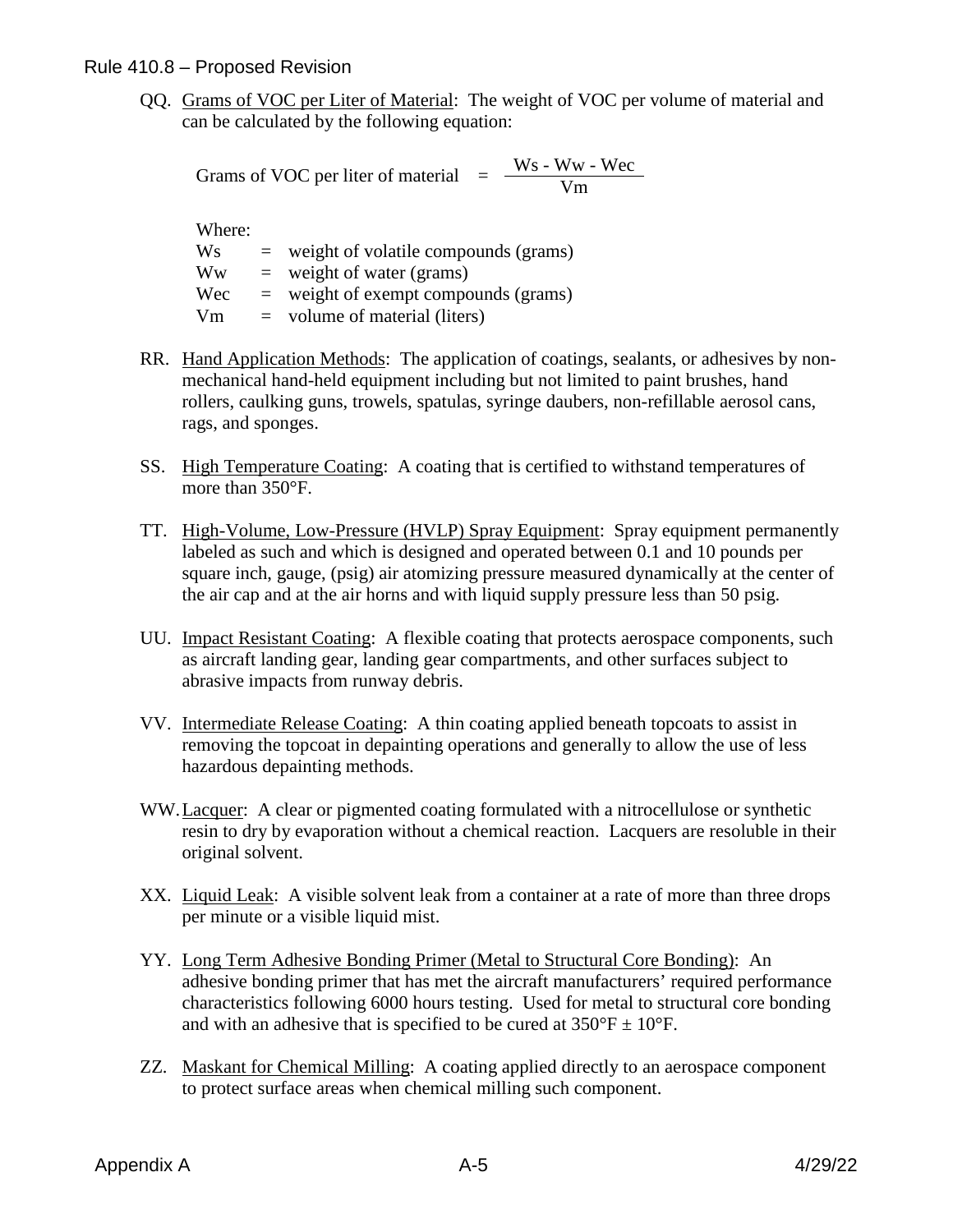- AAA. Metalizing Epoxy Coating: A coating that contains relatively large quantities of metallic pigmentation for appearance and/or added protection.
- BBB. Mold Release: A coating applied to a mold surface to prevent the molded piece from sticking to the mold as it is removed.
- CCC. Non-Absorbent Container: A container made of non-porous material that does not allow the migration of solvents through it.
- DDD. Non-Leaking Container: A container without liquid leak.
- EEE. Non-Structural Adhesive: An adhesive that bonds non-load carrying aircraft component in non-critical applications.
- FFF. Normal Business Hours: Monday through Friday, 8:00 am to 5:00 pm.
- GGG. Optical Anti-Reflective Coating: A coating with a low reflectance in the infrared and visible wavelength range and is used for anti-reflection on or near optical and laser hardware.
- HHH. Organic Solvent: The same as "Solvent."
- III. Organic Solvent Cleaning: As defined in Rule 410.3, Organic Solvent Degreasing Operations.
- JJJ. Part Marking Coating: Coatings or inks used to make identifying markings on materials, components, or assemblies. These markings may be permanent or temporary.
- KKK. Phosphate Ester Resistant Wire Ink Coating: A coating that is used for surface identification, mark on aerospace wire or cable, and inhibits the corrosion caused by contact with phosphate ester type hydraulic fluids.
- LLL. Pretreatment Coating: A coating which contains no more than 12 percent solids by weight and at least one-half (0.5) percent acid by weight and is applied directly to metal surfaces to provide surface etching, corrosion resistance, adhesion, and ease of stripping.
- MMM.Primer: A coating applied directly to an aerospace component for purposes of corrosion prevention, protection from the environment, functional fluid resistance, and adhesion of subsequent coatings, adhesives, or sealants.
- NNN. Radiation-Effect Coating: A coating which helps in the prevention of radar detection.
- OOO. Rain Erosion Resistant Coating: A coating that protects leading edges, flaps, stabilizers, and engine inlet lips against erosion caused by rain during flight.
- PPP. Remanufactured Aircraft Part: An aerospace component that is built as a spare part or replacement part subject to an existing commercial aircraft specification.

Appendix A A-6 4/29/22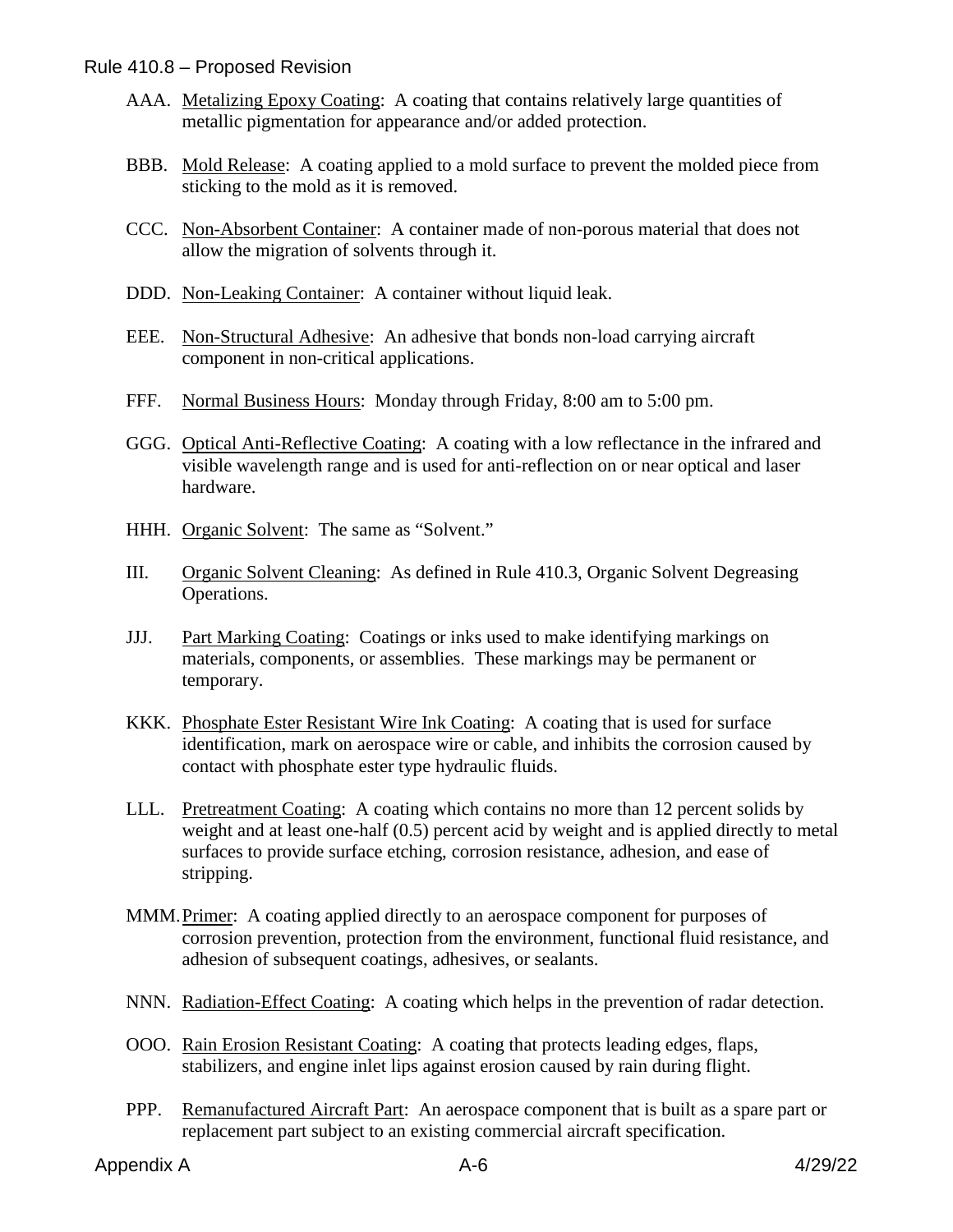- Rule 410.8 Proposed Revision
	- QQQ. Rocket Motor Nozzle Coating: A catalyzed epoxy coating system used in elevated temperature applications on rocket motor nozzles.
	- RRR. Roll Coating: Application of coatings from a paint trough to a flat surface by mechanical series of rollers.
	- SSS. Scale Inhibitor: A coating that is applied to the surface of a part prior to thermal processing to inhibit the formation of tenacious scale.
	- TTT. SCAQMD: South Coast Air Quality Management District.
	- UUU. Screen Print Ink: An ink used in screen printing processes during fabrication of decorative laminates and decals.
	- VVV. Sealant: A viscous semisolid material that is applied with a syringe, caulking gun, or spatula to fill voids in order to seal out water, fuel, other liquids and solids, and in some cases air movement.
	- WWW.Silicone Insulation Material: An insulating material applied to exterior metal surfaces for protection from high temperatures caused by atmospheric friction or engine exhaust. These materials differ from ablative coatings in that they are not "sacrificial".
	- XXX. Short Term Adhesive Bonding Primer: An adhesive bonding primer that has met the manufacturers' required performance characteristics following 1000 hours testing. Used for metal to metal and metal to structural core bonding with an adhesive which is specified to be cured at a temperature of  $350^{\circ}$ F  $\pm$  10<sup>o</sup>F.
	- YYY. Solid Film Lubricant: A very thin coating consisting of a binder system containing as its chief pigment material one (1) or more of the following: molybdenum disulfide, graphite, polytetrafluoroethylene (PTFE) or other solids that act as a dry lubricant between closely-fitting surfaces.
	- ZZZ. Solvent: As defined in Rule 410.3, Organic Solvent Degreasing Operations.
	- AAAA. Sonic and Acoustic Applications: The use of aerospace materials on aerospace components that are subject to mechanical vibration or sound wave cavitation.
	- BBBB.Space Vehicle Coating: A coating applied to a vehicle designed to travel and operate beyond earth's atmosphere.
	- CCCC.Specialty Coating: A coating that, even though it meets the definition of a primer, topcoat, or self-priming topcoat, has additional performance criteria beyond those of primers, topcoats, and self-priming topcoats for specific applications. These performance criteria may include, but are not limited to, temperature or fire resistance, substrate compatibility, antireflection, temporary protection or marking, sealing, adhesively joining substrates, or enhanced corrosion protection.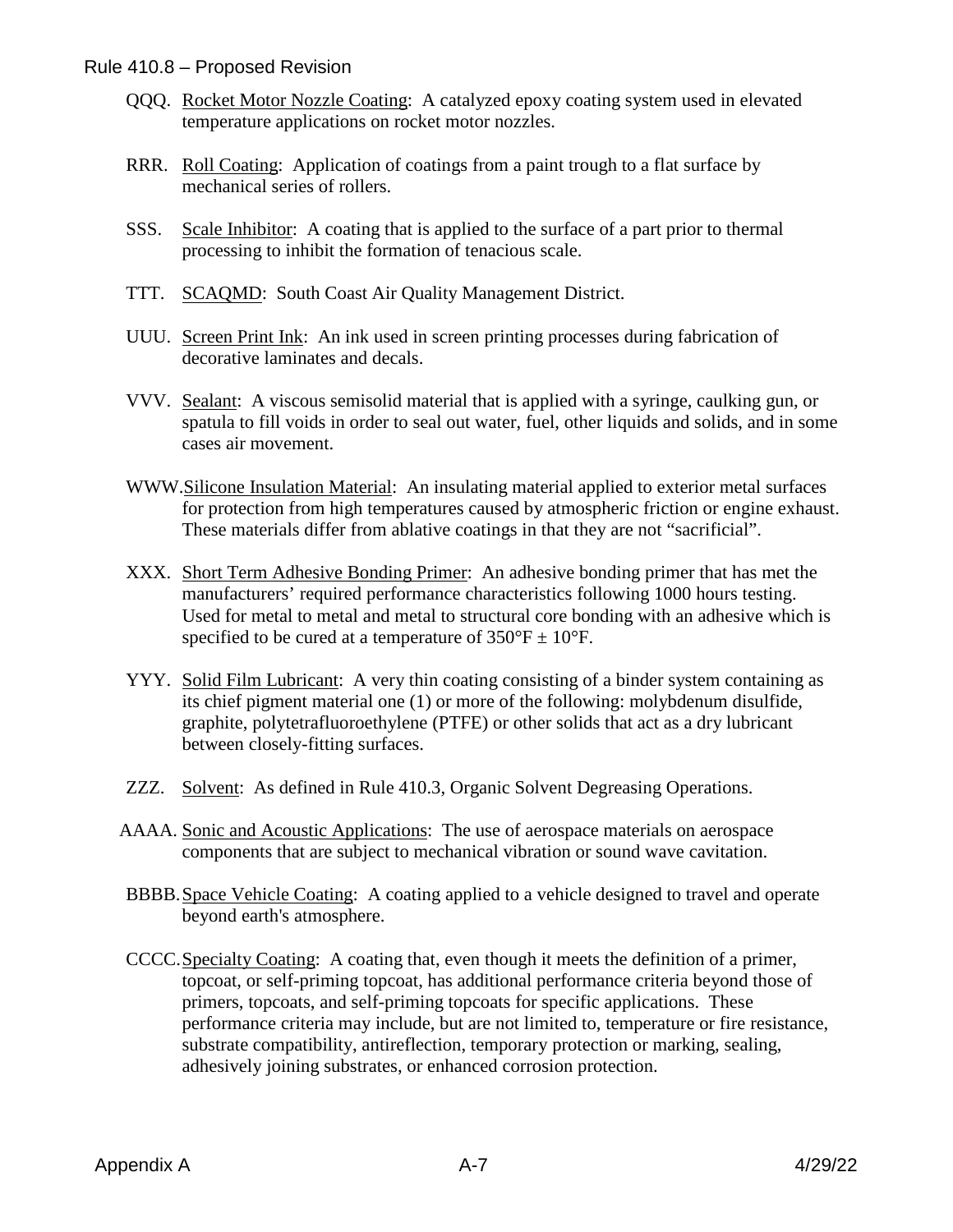- DDDD. Specialized Function Coating: A coating that fulfills specific engineering requirements that are limited in application and characterized by low volume usage. This category excludes coatings covered in other Specialty Coating categories.
- EEEE. Stripper: A volatile liquid applied to remove a maskant for chemical processing, cured or dried paint, cured or dried paint residue, or temporary protective coating.
- FFFF. Structural Adhesive Autoclavable: An adhesive used to bond load-carrying aircraft components and is cured by heat and pressure in an autoclave.
- GGGG. Structural Adhesive Nonautoclavable: An adhesive cured under ambient conditions and is used to bond load-carrying aircraft components or other critical functions, such as nonstructural bonding near engines.
- HHHH. Surface Cleaning: Any method of cleaning outside of a degreaser, including, but not limited to, wipe cleaning and equipment flushing.
- IIII. Temporary Protective Coating: A coating applied to an aerospace component to protect it from mechanical and environmental damage during manufacturing or shipping.
- JJJJ. Thermal Control Coating: A coating formulated with specific thermal conductive or radiative properties to permit temperature control of the substrate.
- KKKK. Topcoat: A coating applied over a primer for purposes such as appearance, identification, or protection.
- LLLL. Touch-Up Operation: The application of Aerospace Materials to repair minor surface damage and imperfections after the main coating process.
- MMMM.Transfer Efficiency: The ratio of the weight or volume of coating solids adhering to the part being coated to the weight or volume of coating solids used in the application process expressed as a percentage.
- NNNN. Unicoat: A coating that is applied directly to an aerospace component for purposes of corrosion protection, environmental protection, and functional fluid resistance that is not subsequently topcoated. A unicoat is used in lieu of the application of a primer and a topcoat.
- OOOO. Volatile Organic Compounds (VOCs): The definition contained in 40 CFR 51.100 shall apply, and is hereby incorporated by reference. In the event of any discrepancy between a definition contained in 40 CFR 51.100 and any definition specified above, the definition specified above shall control.
- QQQQ. Waste Solvent Material: Any solvent which may contain dirt, oil, metal particles, sludge, or waste products; or wiping material containing VOCs including, but not limited to, paper, cloth, sponge, rag, or cotton swab used in organic solvent cleaning.
- RRRR. Wet Fastener Installation Coating: A primer or sealant applied by dipping, brushing, or daubing to fasteners that are installed before the coating is cured.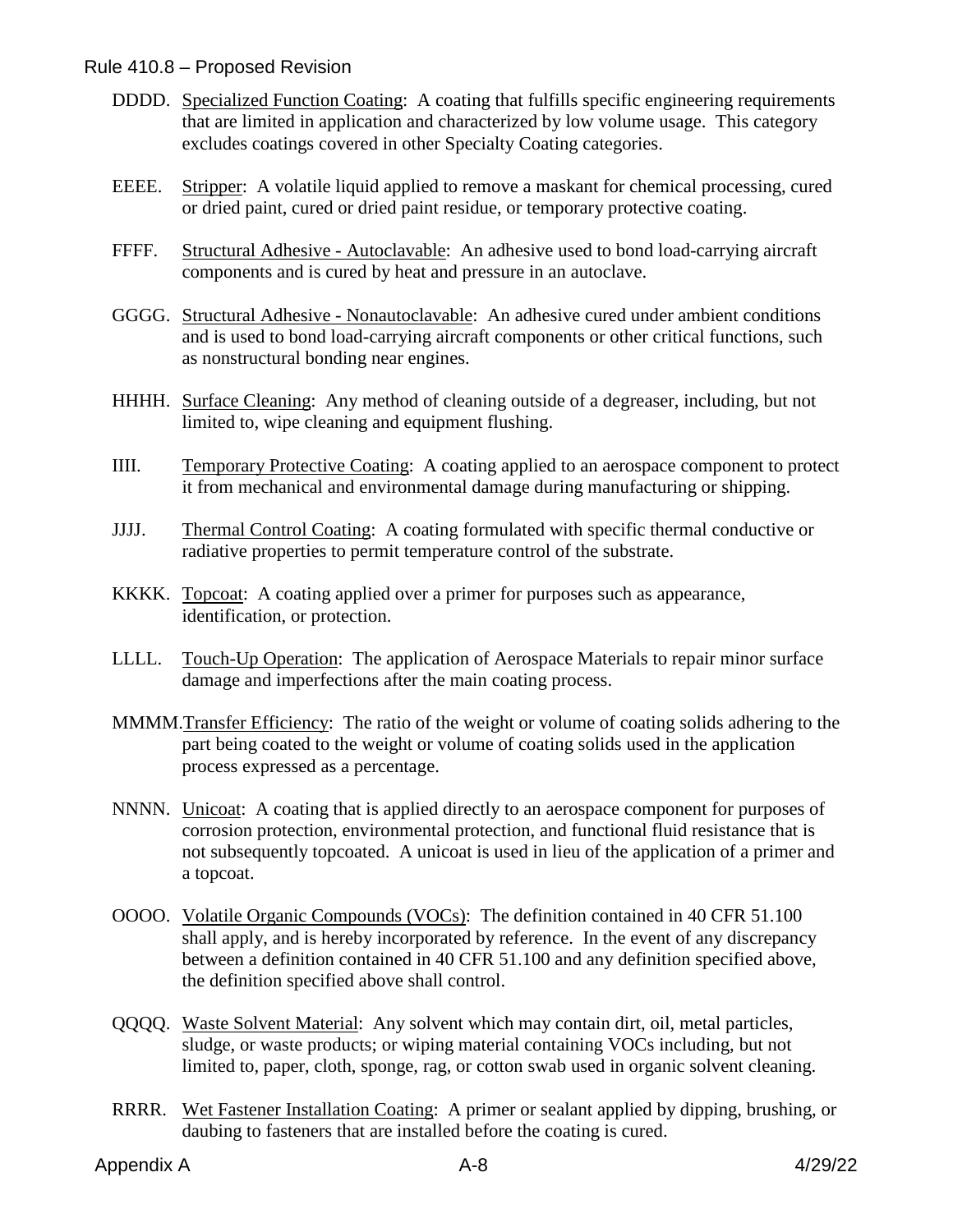SSSS. Wing Coating: A coating that is corrosion resistant and is resilient enough to withstand the flexing of wings.

#### **IV. Exemptions**

- A. Jet engine or rocket engine flushing operations using any solvent other than trichloroethylene are exempt from this rule.
- B. Coatings applied using non-refillable aerosol spray containers.
- C. Except for the provisions of Section VI, VOC limits for solvents and strippers listed in Section V shall not apply to space vehicle manufacturing.
- D. Except for the recordkeeping provisions of Sections VI.A.1 and VI.A.4, the requirements of Section V shall not apply to aerospace assembly and component coating facilities using not more than four (4) gallons of products containing VOCs per day. Solvent-containing materials used in operations subject to Rule 410.3, Organic Solvent Degreasing Operations shall not be included in this determination.
- E. Except for the provisions of Section VI, Section V shall not apply to laboratories which apply coatings, solvents, and adhesives to test specimens for purpose of research, development, quality control, and testing for production-related operations. Any person claiming this exemption shall provide operational records, data, and calculations as determined by the APCO to be necessary to substantiate this claim.
- F. Coatings that have been designated as "classified" by the Department of Defense or used on space vehicles are exempt from the VOC content limits of the following categories as listed in the Table of Standards:
	- 1. Ablative Coating, Bearing Coating, Caulking and Smoothing Compounds, Chemical Agent-Resistant Coating, Electromagnetic Interference Coating, Intermediate Release Coating, Lacquer, Metalized Epoxy Coating, Mold Release, Part Marking Coating, Rocket Motor Nozzle Coating, Silicone Insulation Material, Specialized Function Coating, Thermal Control Coating, Epoxy Polyamide, and Wet Fastener Installation Coating;
	- 2. The Fastener Sealant category is exempt from the 600 g/l VOC limit but must still comply with the 675 g/l VOC limit;
	- 3. The Sealant (Extrudable/Rollable/Brushable) category is exempt from the 280 g/l VOC limit but must still comply with the 600 g/l VOC limit.
- G. Provisions of Section V.A. shall not apply to:
	- 1. Coatings or refillable aerosols with separate formulations that are used in volumes of less than fifty (50) gallons in any calendar year provided that the total of such formulations applied annually by a facility is less than 200 gallons;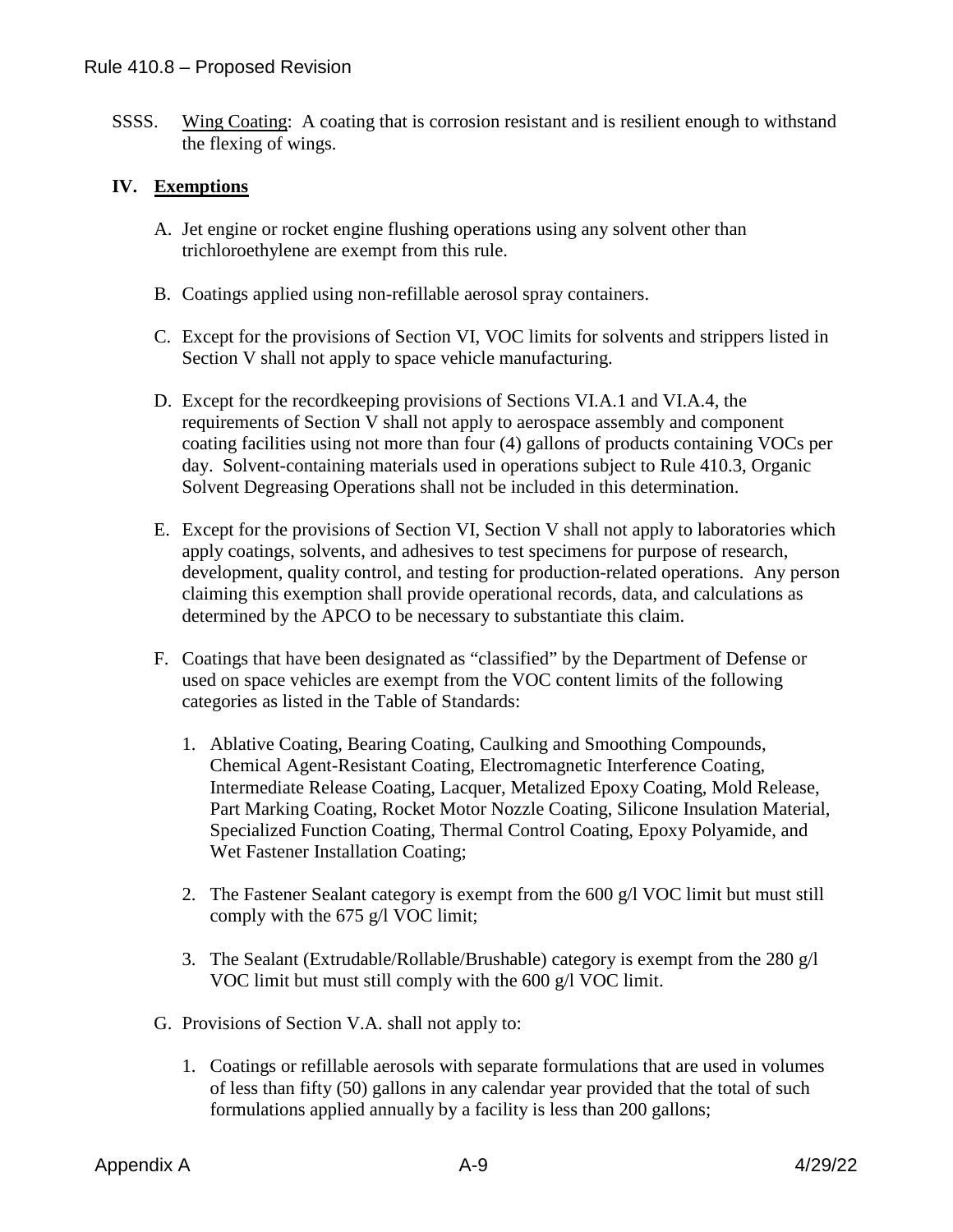- 2. Adhesives with separate formulations that are used in volumes of less than one half (0.5) gallon on any day or less than ten (10) gallons in any calendar year;
- 3. Touch-up coatings and stencil coatings; or
- 4. Rework operations performed on antique aerospace vehicles or associated components.

Any operator seeking to claim the exemption in Section IV.F shall notify the APCO in writing that substitute compliant coatings are not available.

H. The provisions of Section V.E. shall not apply to the application of coatings that contain less than 20 grams of VOC per liter of coating less water and exempt compounds.

#### **V. Requirements**

A. Aerospace Coatings and Adhesives: An operator shall not apply to any aerospace component, any coating, aerosol, or adhesive with a VOC content, less water and exempt compounds, as applied, in excess of the limits listed in the Table of Standards for Aerospace Component Products Containing VOCs.

#### **TABLE OF STANDARDS**

#### **VOC CONTENT LIMITS FOR AEROSPACE COMPONENT COATING PRODUCTS Content expressed in Grams per Liter Less Water and Exempt Compounds**

| <b>VOC Content Category</b>                                 | <b>VOC Limit</b> |
|-------------------------------------------------------------|------------------|
| <b>I. PRIMERS</b>                                           |                  |
| 1. General                                                  | 350              |
| 2. Adhesive Bonding Primers                                 |                  |
| a. Commercial Aircraft                                      | 250              |
| b. Military Aircraft                                        | 805              |
| 3. Commercial Exterior Aerodynamic Structure Primer         | 650              |
| 4. Compatible Substrate Primer                              | 780              |
| 5. Cryogenic Flexible Primer                                | 645              |
| 6. Elevated-Temperature Skydrol-Resistant Commercial Primer | 740              |
| 7. Flexible Primer                                          | 640              |
| 8. Low-Solids Corrosion Resistant Primer                    | 350              |
| 9. Primer Compatible with Rain Erosion-Resistant Coating    | 850              |
|                                                             |                  |
| <b>II. COATINGS</b>                                         |                  |
| 1. Ablative Coating                                         | 600              |
| 2. Adhesion Promoter Coating                                | 850              |
| 3. Antichafe Coating                                        | 600              |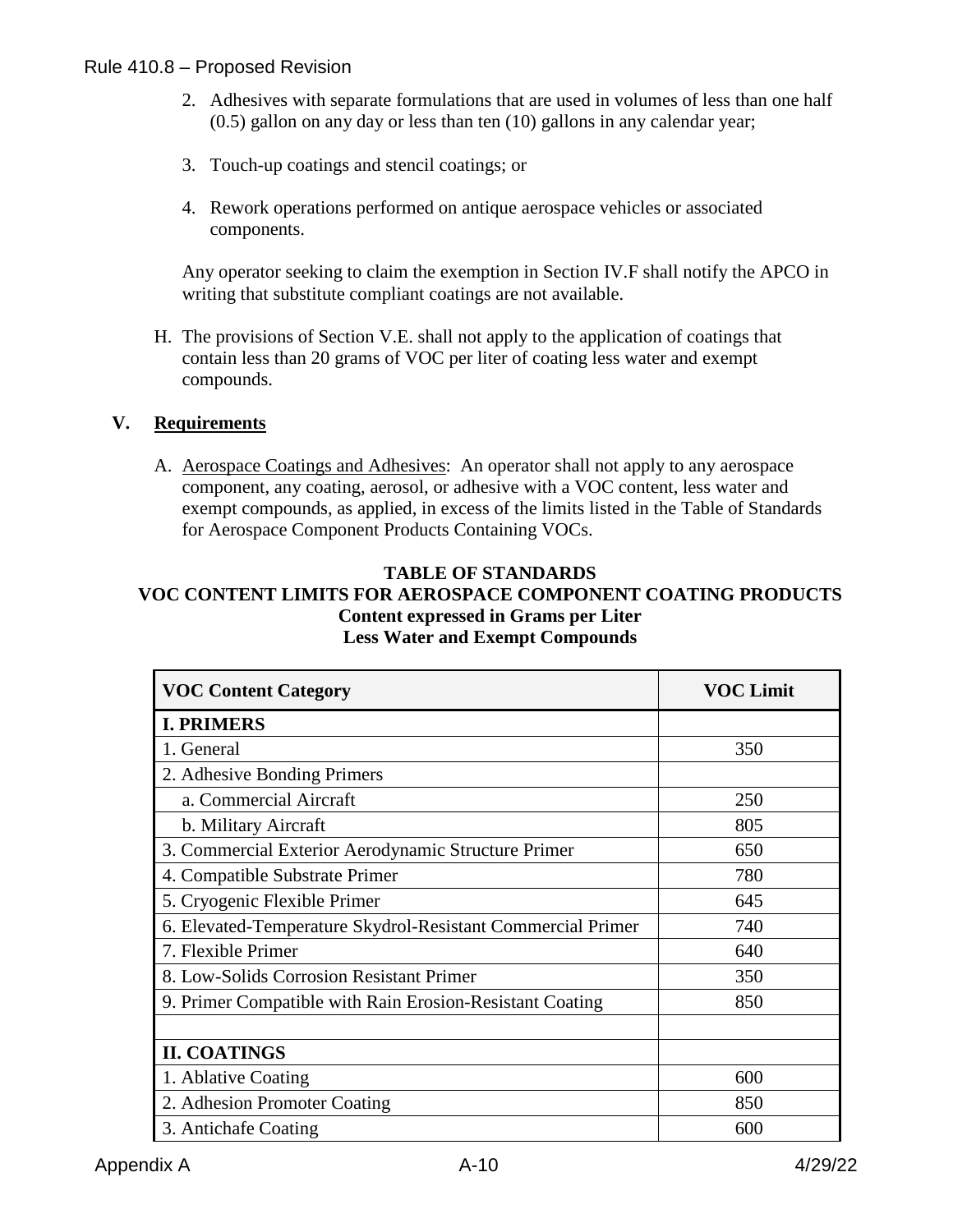| <b>VOC Content Category</b>                                  | <b>VOC Limit</b> |
|--------------------------------------------------------------|------------------|
| 4. Bearing Coating                                           | $620^{1}$        |
| 5. Chemical Agent-Resistant Coating                          | $550^{1}$        |
| 6. Conformal Coating                                         | 750              |
| 7. Cryoprotective Coating                                    | 600              |
| 8. Electromagnetic/Radiation Effect Coating                  | 800              |
| 9. Electromagnetic Interference (EMI) Coating                | 800 <sup>1</sup> |
| 10. Fire-Resistant (Interior) Coating                        |                  |
| a. Civilian                                                  | 650              |
| b. Military                                                  | 800              |
| c. Space                                                     | 800              |
| 11. Flight-Test Coating                                      |                  |
| a. Used on Missiles or Single Use Aircraft                   | 420              |
| b. All Other                                                 | 840              |
| 12. Fuel-Tank Coating                                        |                  |
| a. General                                                   | 420              |
| b. Rapid Cure                                                | 720              |
| 13. High-Temperature Coating                                 | 850              |
| 14. Impact-Resistant Coating                                 | 420              |
| 15. Intermediate Release Coating                             | $750^1$          |
| 16. Lacquer Coating                                          | 830              |
| 17. Metallized Epoxy Coating                                 | 740 <sup>1</sup> |
| 18. Mold Release Coatings                                    | $780^{1}$        |
| 19. Optical Anti-Reflection Coating                          | 700              |
| 20. Part Marking Coating                                     | 850 <sup>1</sup> |
| 21. Pretreatment Coating                                     | 780              |
| 22. Rain Erosion-Resistant Coating                           | 800              |
| 23. Rocket Motor Nozzle Coating                              | 660 <sup>1</sup> |
| 24. Scale Inhibitor Coating                                  | 880              |
| 25. Space-Vehicle Coatings, Other: does not include Electric |                  |
| Discharge and EMI Protection Coating or Fire-Resistant       | 1000             |
| (Interior) Coating                                           |                  |
| 26. Specialized Function Coating                             | 890 <sup>1</sup> |
| 27. Temporary Protective Coating                             | 250              |
| 28. Thermal Control Coating                                  | $800^{1}$        |
| 29. Topcoat                                                  |                  |
| a. Clear                                                     | 520              |
| b. Epoxy Polyamide                                           | $660^1$          |
| c. Other                                                     | 420              |

#### **TABLE OF STANDARDS Continued**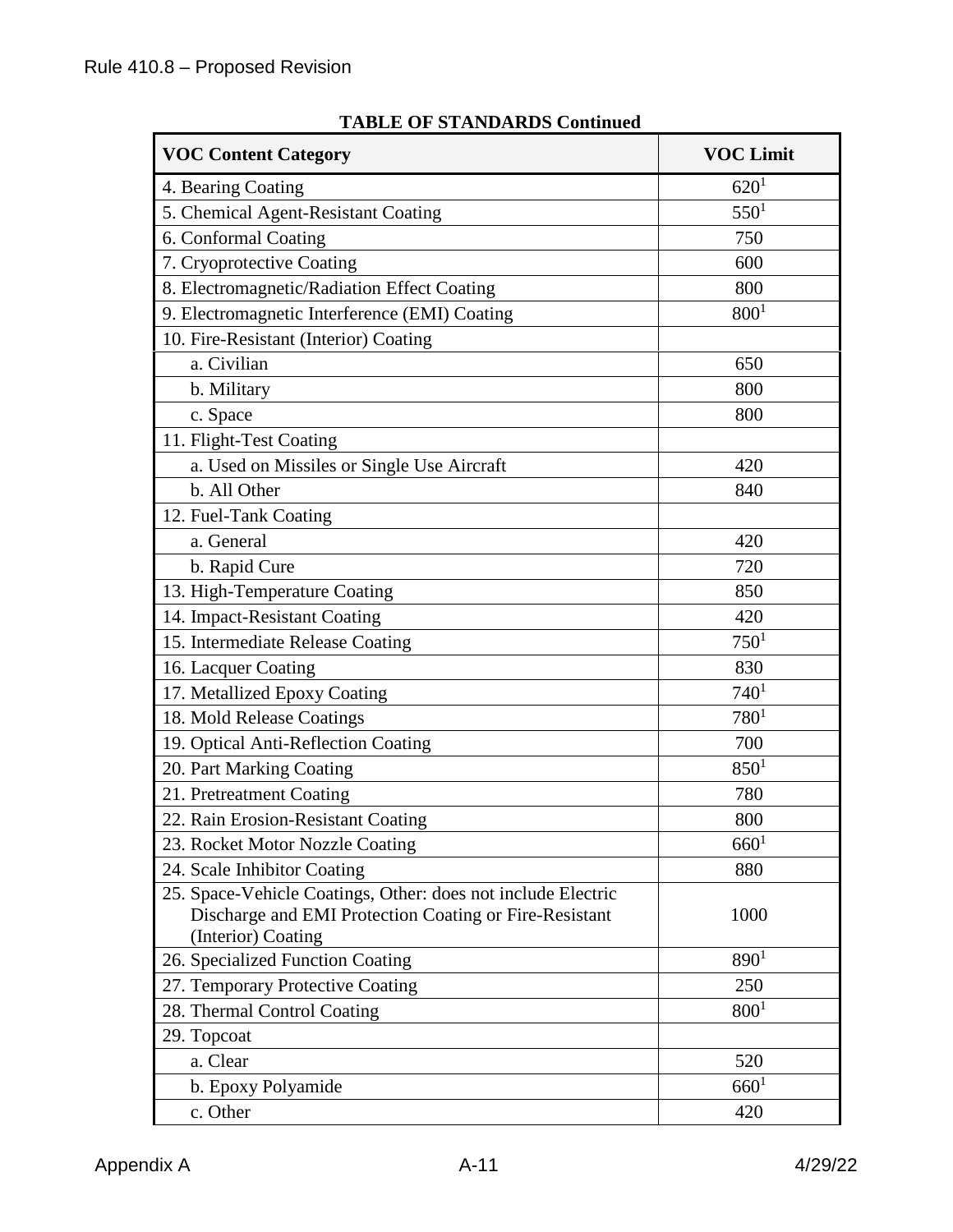30. Unicoat Coating (Self Priming Topcoats) 420

| <b>VOC Content Category</b>                  | <b>VOC Limit</b> |  |  |
|----------------------------------------------|------------------|--|--|
| 31. Wet Fastener Installation Coating        | $675^1$          |  |  |
| 32. Wing Coating                             | 750              |  |  |
| 33. Wire Coatings                            |                  |  |  |
| a. Electronic                                | 420              |  |  |
| b. Anti-Wicking                              | 420              |  |  |
| c. Pre-Bonding Etchant                       | 420              |  |  |
| d. Phosphate Ester Resistant Ink             | 925              |  |  |
|                                              |                  |  |  |
| <b>III. ADHESIVES</b>                        |                  |  |  |
| 1. Commercial Interior Adhesive              | 760              |  |  |
| 2. Cyanoacrylate Adhesive                    | 1020             |  |  |
| 3. Fuel-Tank Adhesive                        | 620              |  |  |
| 4. Non-Structural Adhesive                   | 250              |  |  |
| 5. Rocket Motor Bonding Adhesive             | 890              |  |  |
| 6. Rubber-Based Adhesive                     | 850              |  |  |
| 7. Space Vehicle Adhesive                    | 800              |  |  |
| 8. Structural Adhesive                       |                  |  |  |
| a. Autoclavable                              | 50               |  |  |
| b. High Temperature - Autoclavable           | 650              |  |  |
| c. Non-Autoclavable                          | 850              |  |  |
| <b>IV. SEALANTS</b>                          |                  |  |  |
| 1. Rollable, Brushable or Extrudable Sealant | $280^2$          |  |  |
| 2. Fastener Sealant                          | 675              |  |  |
| 3. Other                                     | 600              |  |  |
|                                              |                  |  |  |
| <b>V. MASKANTS</b>                           |                  |  |  |
| 1. Bonding Maskant                           | 1230             |  |  |
| 2. Critical Use and Line Sealer Maskant      | 750              |  |  |
| 3. Chemical Milling Maskant                  |                  |  |  |
| a. For use with Type I Etchant               | 250              |  |  |
| b. For use with Type II Etchant              | 160              |  |  |
| c. For Chemical Processing                   | $250*$           |  |  |
| *Less water, Exempt Compounds and (PERC)     |                  |  |  |
| 4. Photolithographic Maskant                 | 850              |  |  |
| 5. Seal Coat Maskant                         | 1230             |  |  |

#### **TABLE OF STANDARDS Continued**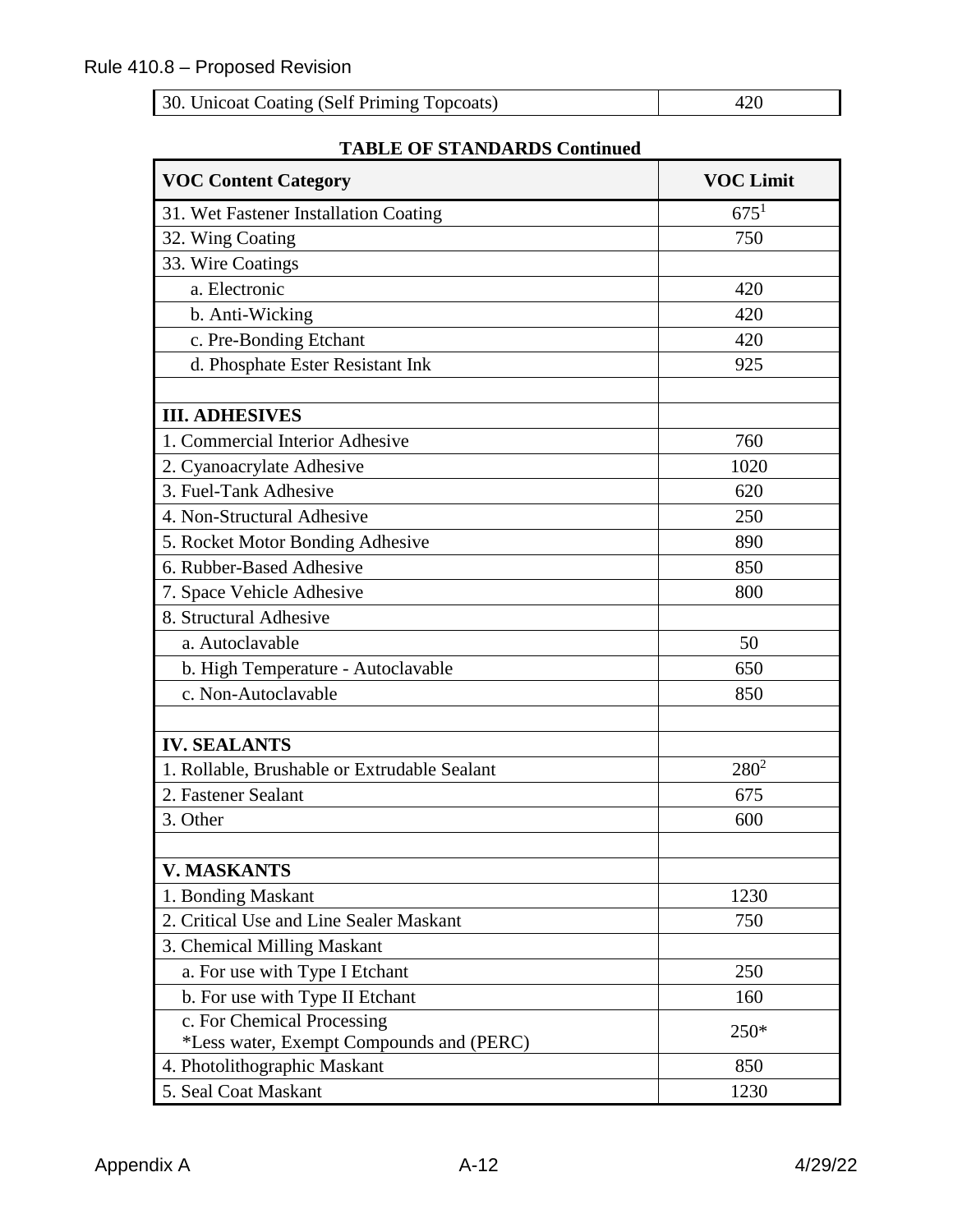| <b>VOC Content Category</b>                                                  | <b>VOC Limit</b> |
|------------------------------------------------------------------------------|------------------|
| <b>VI. LUBRICANTS --</b>                                                     |                  |
| 1. Fastener Installation Lubricant                                           |                  |
| (applied at time of Aircraft/component assembly)                             |                  |
| a. Solid-Film Lubricant                                                      | 880              |
| b. Dry Lubricative Material                                                  | 675              |
| 2. Fastener Lubricative Coating<br>(applied at time of Fastener Manufacture) |                  |
| a. Solid-Film Lubricant                                                      | 250              |
| b. Dry Lubricative Material                                                  | 120              |
| c. Barrier Coating                                                           | 420              |
| 3. Non-Fastener Lubricative Coatings                                         |                  |
| (applied at time of non-Fastener Manufacture)                                |                  |
| a. Solid-Film Lubricant                                                      | 880              |
| b. Dry Lubricative Materials                                                 | 675              |
| <b>VII. OTHER</b>                                                            |                  |
| 1. Caulking and Smoothing Compound                                           | 850              |
| 2. Corrosion Prevention Compound System                                      | 710              |
| 3. Insulation Covering                                                       | 740              |
| 4. Screen Print Ink                                                          | 840              |
| 5. Silicone Insulation Material                                              | 850              |

#### **TABLE OF STANDARDS Continued**

1 Coatings that have been designated as "classified" by the Department of Defense or coatings that are used on space vehicles are exempt from these coating limits.

2 Coatings that have been designated as "classified" by the Department of Defense or coatings that are used on space vehicles are exempt from the 280 g/l limit, but must comply with a 600 g/l limit.

#### B. Evaporative Loss Minimization

- 1. Surface Cleaning: No operator shall use a solvent for surface cleaning, clean-up, or jet engine or rocket engine gas path cleaning or flushing not exempt under Section IV of this rule (excluding stripping coatings or cleaning coating application equipment) unless:
	- a. The solvent contains less than 200 grams of VOC per liter (1.67 lb/gal) of material, as applied; or
	- b. The VOC composite vapor pressure of the solvent is less than or equal to 45 mm Hg (0.87 psia) at a temperature of 68°F.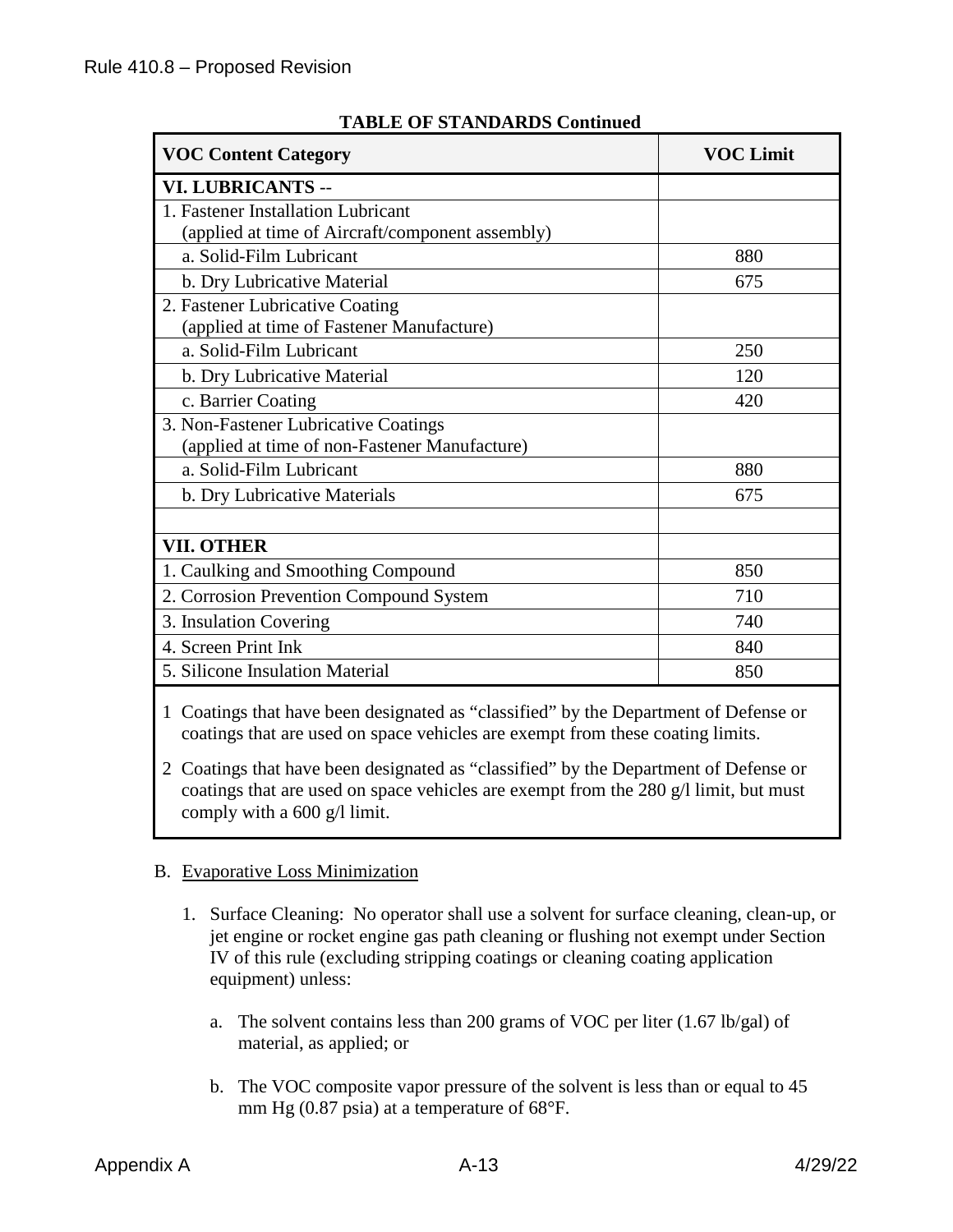2. Coating Application Equipment Cleaning

An operator shall not use VOC-containing materials to clean spray equipment used for the application of coatings, adhesives, or ink, unless one of the following methods is used:

- a. An enclosed system or equipment proven to be equally effective at controlling emissions is used for cleaning. The enclosed system must totally enclose spray guns, cups, nozzles, bowls, and other parts during washing, rinsing and draining procedures; be used according to the manufacturer's recommendations; and remain closed when not in use;
- b. Unatomized discharge of cleaning solvent into a waste container that is kept closed when not in use;
- c. Disassembled spray gun that is cleaned in a vat and kept closed when not in use; or
- d. Atomized spray into a waste container that is fitted with a device designed to capture atomized cleaning solvent emissions.
- 3. In lieu of compliance with Sections V.B.1. or V.B.2. an operator may control VOC emissions from surface cleaning operations or from cleaning coating application equipment with a VOC emission control system that meets the requirements of Section V.F.
- C. Coating Strippers
	- 1. No operator shall use or specify for use within the District a coating stripper unless it contains less than 300 grams of VOC per liter (2.5 lb/gal), as applied, or has a VOC composite vapor pressure of 9.5 mm Hg (0.18 psia) or less at 68°F.
	- 2. In lieu of compliance with Section V.C.1, an operator may control emissions from coating stripper operations with a VOC emission control system that meets the requirements of Section V.F.
- D. Storage and Disposal of VOC Containing Materials: An operator shall store or dispose of fresh or spent solvents, waste solvent cleaning materials such as cloth, paper, etc., coatings, adhesives, catalysts, and thinners in closed nonabsorbent and non-leaking containers. Storage containers shall remain closed at all times except when depositing or removing the contents or when empty.
- E. Application Equipment Requirements: No operator shall apply any coating subject to the provisions of this rule unless one (1) of the following application methods is used:
	- 1. Brush, dip, flow, or roll coating conducted in accordance with manufacturer's recommendations;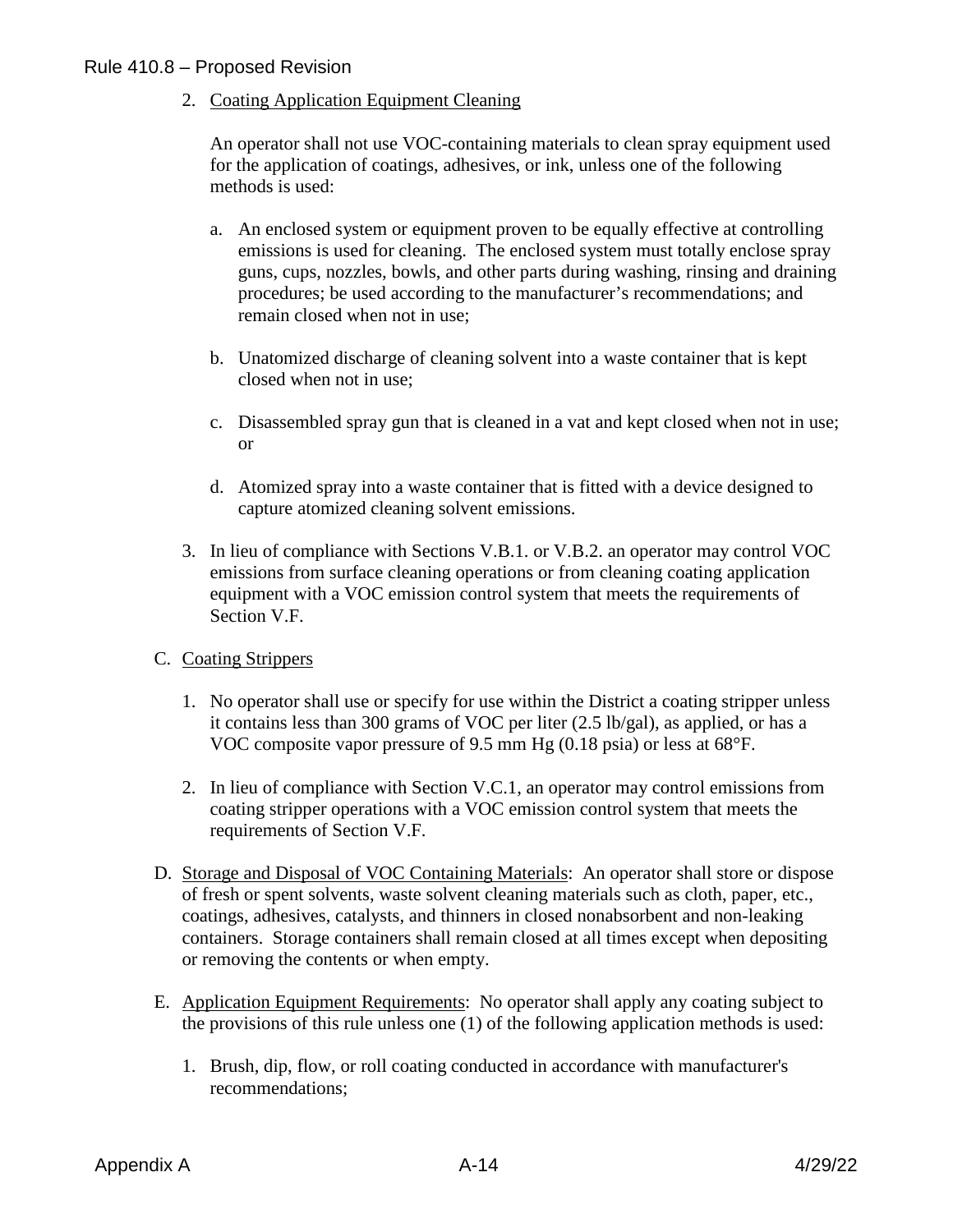- 2. Electrostatic or Electrodeposition application conducted in accordance with manufacturer's recommendations;
- 3. HVLP spray equipment operated in accordance with manufacturer's recommendations:
	- a. HVLP spray equipment manufactured prior to January 1, 1996, the end user shall demonstrate that the gun meets HVLP spray equipment standards. Satisfactory proof will be either in the form of manufacturer's published technical material or by a demonstration using a certified air pressure tip gauge, measuring the air atomizing pressure dynamically at the center of the air cap and at the air horns.
	- b. A person shall not sell or offer for sale for use within the District any HVLP spray equipment without a permanent marking denoting the maximum inlet air pressure in psig at which the gun will operate within the parameters specified in Section III.TT.
- 4. Spray gun: If a spray gun is used, the end user must demonstrate that the gun meets the HVLP definition in Section III.TT. in design and use. A satisfactory demonstration must be based on the manufacturer's published technical material on the design of the gun and by a demonstration of the operation of the gun using an air pressure tip gauge from the manufacturer of the gun.
- 5. Any alternative coating application method which has been demonstrated to achieve at least 65 percent transfer efficiency or the equivalent efficiency of HVLP spray equipment and approved, in writing, by APCO.
- 8. In lieu of compliance with Sections V.E.1. through V.E.5., an operator may control VOC emissions from application equipment with a VOC emission control system that meets the requirements of Section V.F.

#### F. VOC Emission Control System

As an alternative to meeting the requirements of Sections V.A., V.B., V.C., or V.E., an operator may install a VOC emission control system provided that the VOC emission control system meets all of the following requirements:

- 1. The VOC emission control system shall be approved by the APCO.
- 2. The VOC emission control system shall comply with the requirements of Sections V.F.3. through V.F.5. during periods of emission-producing activities.
- 3. The VOC emission control system collection device shall have a control efficiency of at least 95 percent, by weight.
- 4. The VOC emission control system can demonstrate a capture efficiency of at least 90 percent by weight.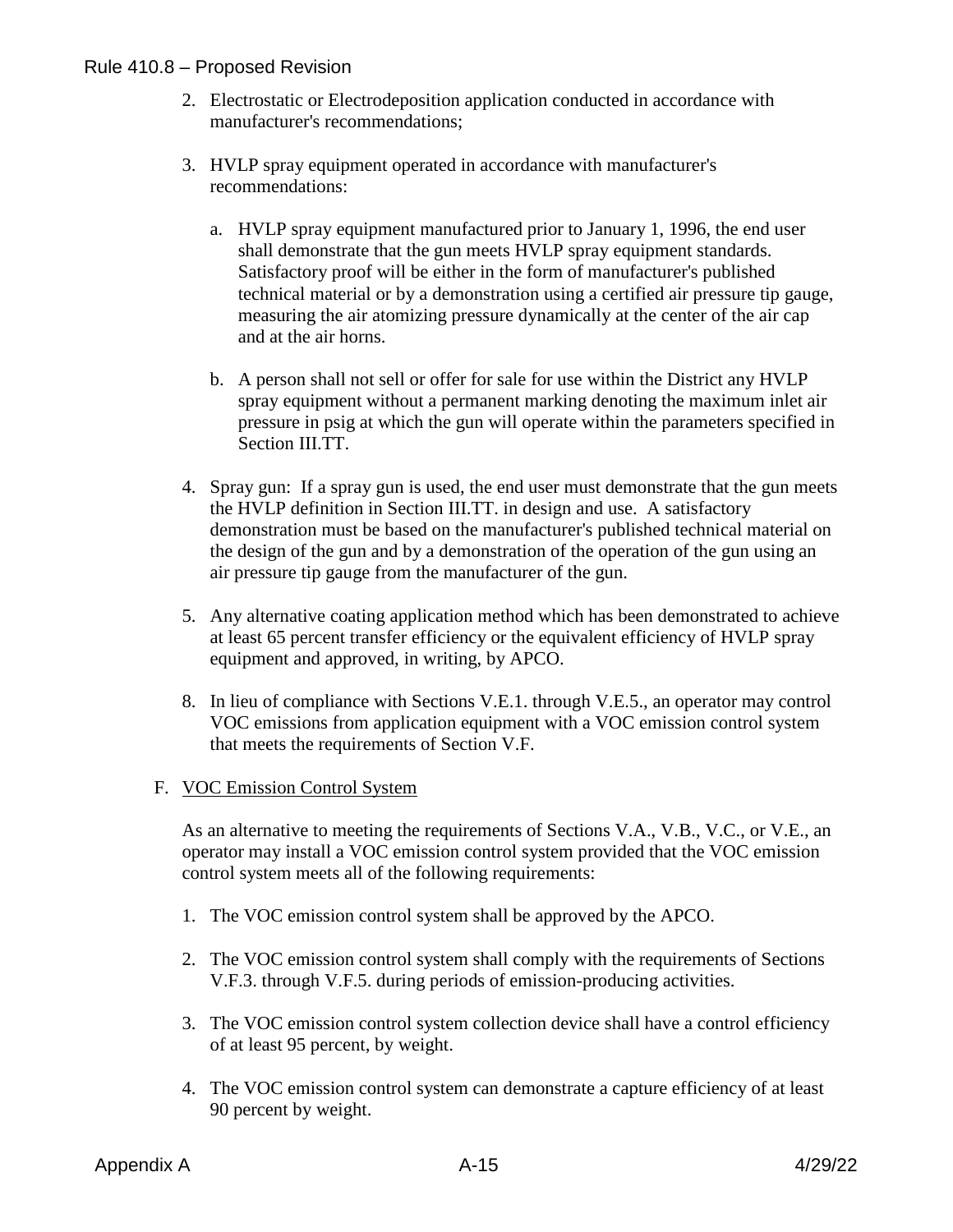- 5. In no case shall compliance through the use of a VOC emission control system result in VOC emissions in excess of the VOC emissions which would result from compliance with applicable provisions of Sections V.A., V.B., V.C., or V.E.
- 6. The minimum required overall capture and control efficiency of an emission control system at which an equivalent or greater level of VOC reduction will be achieved shall be calculated by using the following equation:

$$
CE = \left[ \left. I \left\{ \begin{array}{c} \sqrt{VOC_{LWc}} & \frac{1-(\text{VOC}_{LWn, \text{Max}} / D_{n, \text{Max}})}{1 - (\text{VOC}_{LWc} / D_c)} \end{array} \right\} \right] \left. x \, 100 \right.
$$

- CE = Minimum Required Overall Capture and Control Efficiency, percent
- VOC*LWc* = VOC Limit, less water and exempt compounds
- VOC*LWn,Max* = Maximum VOC content of noncompliant coating used in conjunction with a control device, less water and exempt compounds
- D<sub>n,Max</sub> = Density of solvent, reducer, or thinner contained in the noncompliant coating, containing the maximum VOC content of the multi-component coating
- $D_c$  = Density of corresponding solvent, reducer, or thinner used in the compliant coating system.
- G. Prohibition of Solicitation: No person shall solicit, specify, or require an operator to use any coating, solvent, spray equipment, or VOC emission control system that does not meet the limits or requirements of this rule.
- H. Sell-Through/Existing Stock of Coatings: A coating manufactured prior to amendment date of this rule, that complied with the VOC Content limit(s) in effect at that time, may be sold, supplied, or offered for sale for 12 months after rule adoption date. Such a coating may be applied at any time, both before and after adoption date, provided manufacture Date-Code and VOC Content is clearly printed on coating container.
- I. Specialized Military Coating Operations VOC Requirements: APCO may approve alternative VOC or vapor pressure limits for coatings, adhesives or solvents that are specified in specialized military Technical Orders, for which no viable substitutions are available. The owner/operator must submit a written request to the APCO, and present documentation and sufficient justification regarding the operation and materials.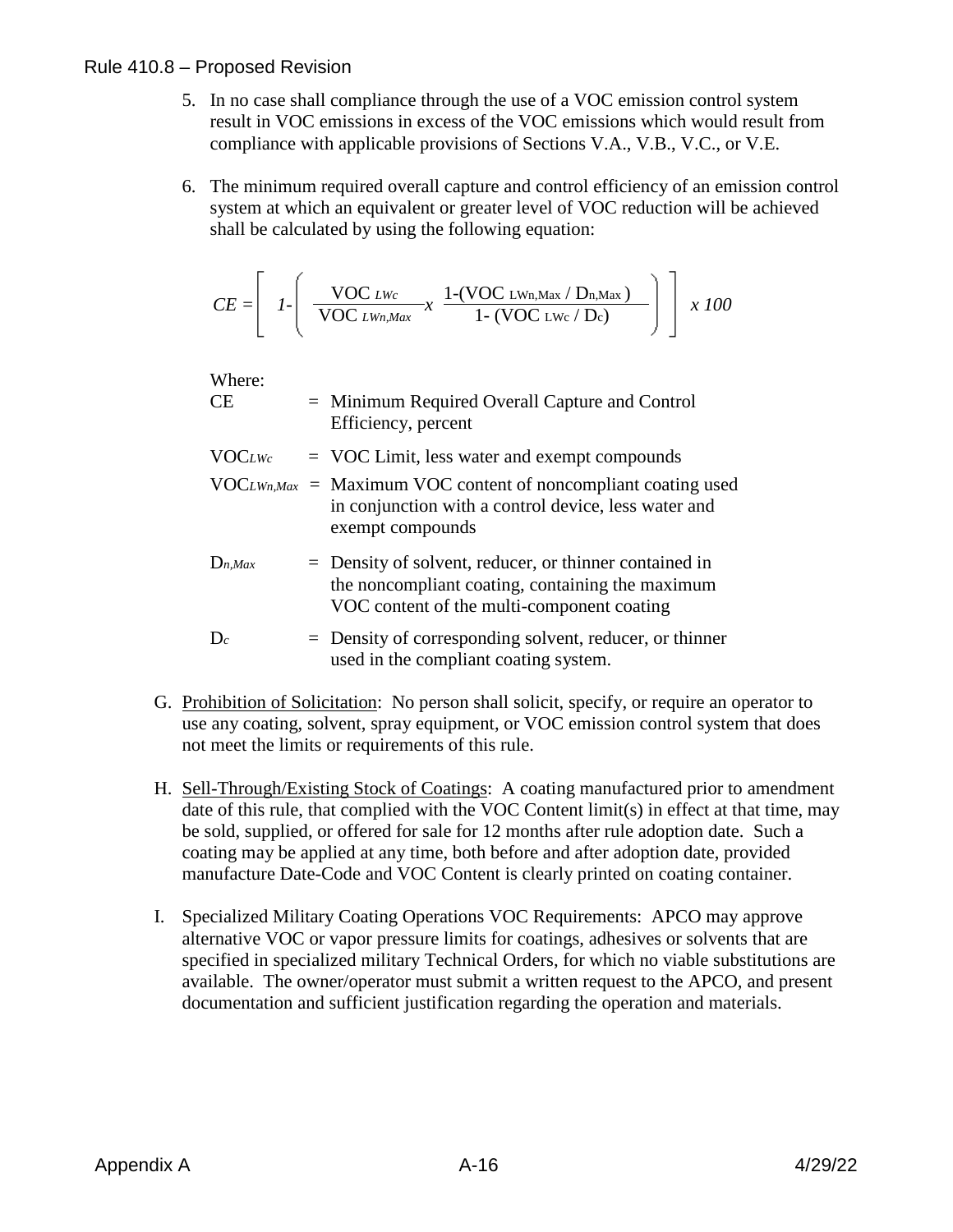#### **VI. Administrative Requirements**

#### A. Recordkeeping

- 1. An operator subject to the requirements of this rule shall have coating manufacturer's specifications, either listed on the coating container, product data sheet, or on Safety Data Sheet (SDS), available for review and shall maintain daily records which show the following information as applicable:
	- a. Manufacturer name and type for each coating, solvent, thinner, reducer or stripper used;
	- b. Mix ratio by volume of components added to the original material prior to application;
	- c. Grams of VOC per liter of each coating, solvent, thinner, reducer, or stripper less water and exempt compounds, as applied;
	- d. Volume and method of application of each coating, solvent, thinner, reducer, or stripper applied; and
	- e. Vapor pressure of solvents used.
- 2. An operator shall maintain records to support that the following coatings have been specified for their intended application:
	- a. Adhesion promoter;
	- b. Antichafe coating;
	- c. Electric/radiation effect;
	- d. Fuel tank adhesive;
	- e. High temperature coating;
	- f. Impact resistant coating;
	- g. Optical anti-reflective coating;
	- h. Rain erosion resistant wing coating.
- 3. An operator using a VOC emission control system pursuant to Section V.F. as a means of complying with this Rule, shall maintain daily records of key system operating parameters and maintenance procedures, which will demonstrate continuous operation and compliance of the VOC emission control system during periods of emission-producing activities. Key system operating parameters are those necessary to ensure compliance with VOC limits. The parameters may include, but are not limited to, temperatures, pressures, and flow rates.
- 4. Records required by this Rule shall be retained for a minimum of five (5) years and made available on site during normal business hours to the APCO, ARB, or EPA upon request.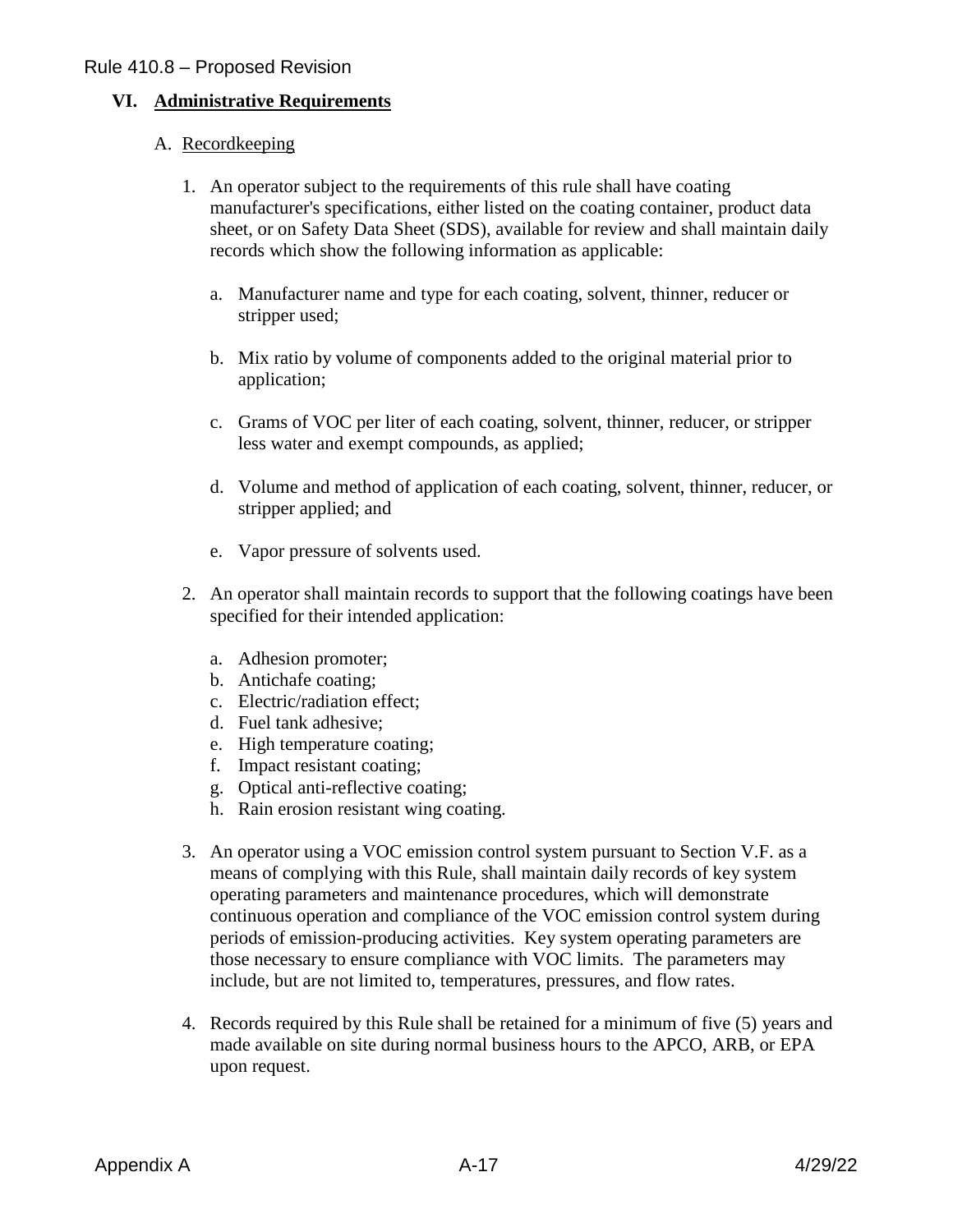#### B. Test Methods

- 1. Coating and solvent VOC content shall be determined using EPA Method 24 or its constituent methods. The VOC content of coatings containing exempt halogenated VOCs shall be determined by using ARB Method 432, "Determination of Dichloromethane and 1,1,1- Trichloroethane in Paints and Coatings" (September 12, 1998). or SCAQMD Method 303 (Determination of Exempt Compounds).
- 2. The solid content of pretreatment coatings shall be determined using EPA Method 24. The acid content of pretreatment coatings shall be determined using ASTM Method D1613 06 (Standard Test for Acidity of Volatile Solvents and Chemical Intermediates used in Paint, Varnish, Lacquer and Related Products).
- 3. The test method for determining the fire resistance of an interior coating shall be Federal Aviation Administration-required Ohio State University Heat Release, Fire and Burn Tests.
- 4. The VOC composite vapor pressure of a blended solvent shall be determined by quantifying the amount of each organic compound in the blend using gas chromatographic analysis SCAQMD Test Method 308-91 "Quantitation of Compounds by Gas Chromatography" (February 1993) and by calculating the VOC composite vapor pressure of the solvent by summing the product of the vapor pressure of each pure component and its molar fraction. For the purpose of this calculation, the blend shall be assumed to be an ideal solution where Raoult's Law applies. The vapor pressure of each pure component shall be obtained from published reference manuals or handbooks.
- 5. VOC emissions from enclosed systems used to clean coating application equipment shall be determined by the manufacturer using the SCAQMD General Test Method for Determining Solvent Losses from Spray Gun Cleaning Systems.
- 6. The control efficiency of a VOC emission control system's control device(s) shall be determined using EPA Methods 2, 2A, 2C, or 2D for measuring flow rates and EPA Methods 25, 25A, or 25B for measuring the total gaseous organic concentrations at the inlet and outlet of the control device. EPA Method 18 or ARB Method 422, "Determination of Volatile Organic Compounds in Emissions from Stationary Sources" (September 12, 1990) shall be used to determine the emissions of exempt compounds.
- 7. The capture efficiency of a VOC emission control system's collection device(s) shall be determined according to EPA's "Guidelines for Determining Capture Efficiency," January 9, 1995 and 40 CFR 51, Appendix M, Methods 204-204F, as applicable, or any other method approved by EPA, ARB, or APCO.
- 8. When more than one test method or set of test methods are specified for any emissions testing, a violation of any test established in Section VI.B. shall constitute a violation of the Rule.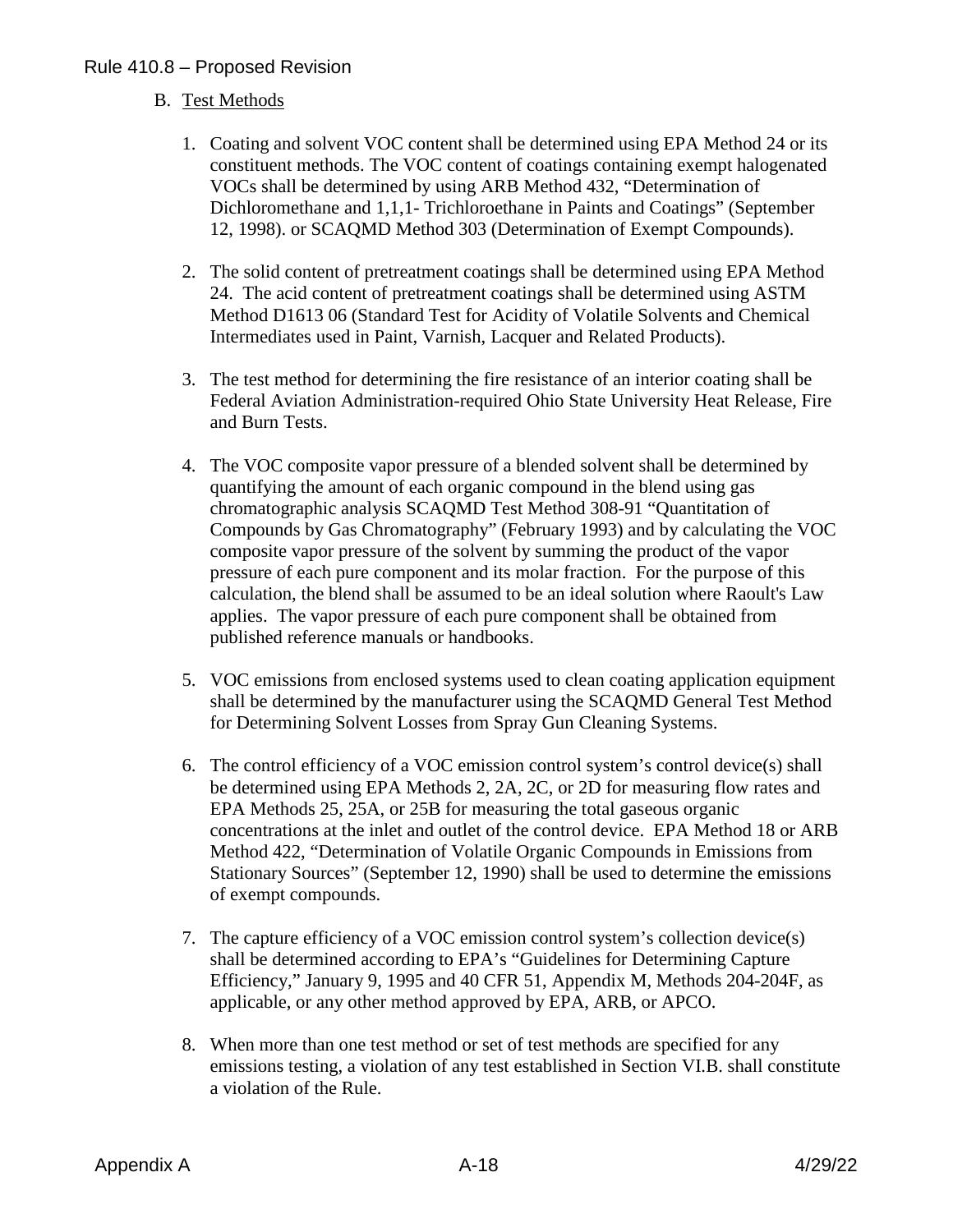#### **VII. Ozone Nonattainment Contingency Measures**

On and after 60 days following the effective date of the EPA's final determination that one or both of the conditions described in Clean Air Act Sections 172(c)(9) or 182(c)(9) have occurred in eastern Kern County regarding the 2008 or 2015 8-hour Ozone National Ambient Air Quality Standard, the following contingency measures will become effective:

- A. Section IV.G.1 of this Rule shall be revised as follows:
	- 1. Coatings or refillable aerosols with separate formulations that are used in volumes of less than twenty (20) gallons in any calendar year provided that the total of such formulations applied annually by a facility is less than 50 gallons, and it can be demonstrated that complying coatings are not available. Coatings exempted under Sections IV.F.1 or IV.G.3 shall not be included in calculating the volume of coatings used under this exemption.

|                                               | <b>VOC Limit</b>        |                          |  |
|-----------------------------------------------|-------------------------|--------------------------|--|
| <b>Coating Type</b>                           | <b>Effective Before</b> | <b>Effective On and</b>  |  |
|                                               | Contingency             | <b>After Contingency</b> |  |
|                                               | <b>Trigger Date</b>     | <b>Trigger Date</b>      |  |
| Commercial Exterior Aerodynamic Structure     | 650                     | 350                      |  |
| Primer                                        |                         |                          |  |
| <b>Compatible Substrate Primer</b>            | 780                     | 350                      |  |
| Cryogenic Flexible Primer                     | 645                     | 350                      |  |
| <b>Elevated Temperature Skydrol Resistant</b> | 740                     | 350                      |  |
| <b>Commercial Primer</b>                      |                         |                          |  |
| <b>Flexible Primer</b>                        | 640                     | 350                      |  |
| <b>Adhesion Promoter</b>                      | 850                     | 250                      |  |
| <b>Antichafe Coating</b>                      | 600                     | 420                      |  |
| <b>Chemical Agent Resistant Coating</b>       | 550                     | 500                      |  |
| <b>Clear Topcoat</b>                          | 520                     | 420                      |  |
| <b>Conformal Coating</b>                      | 750                     | 600                      |  |
| <b>Electric/Radiation Effect Coating</b>      | 800                     | 600                      |  |
| Electrostatic Discharge & Electromagnetic     | 800                     | 612                      |  |
| Interference (EMI) Coating                    |                         |                          |  |
| Flight Test Coatings, All Other               | 840                     | 600                      |  |
| <b>High Temperature Coatings</b>              | 850                     | 720                      |  |
| <b>Metallized Epoxy Coating</b>               | 740                     | 700                      |  |
| <b>Mold Release Coating</b>                   | 780                     | 762                      |  |
| Rain Erosion Resistant Coating                | 800                     | 600                      |  |
| Wet Fastener Installation Coating             | 675                     | 620                      |  |
| <b>Wing Coatings</b>                          | 750                     | 420                      |  |
| Adhesives, Structural Non-Autoclavable        | 850                     | 250                      |  |
| <b>Fastener Sealant</b>                       | 675                     | 600                      |  |
| <b>Bonding Maskant</b>                        | 1,230                   | 600                      |  |
| <b>Line Sealer Maskant</b>                    | 750                     | 650                      |  |

B. The VOC content limits from the Table of Standards for the specified coating categories will change as follows: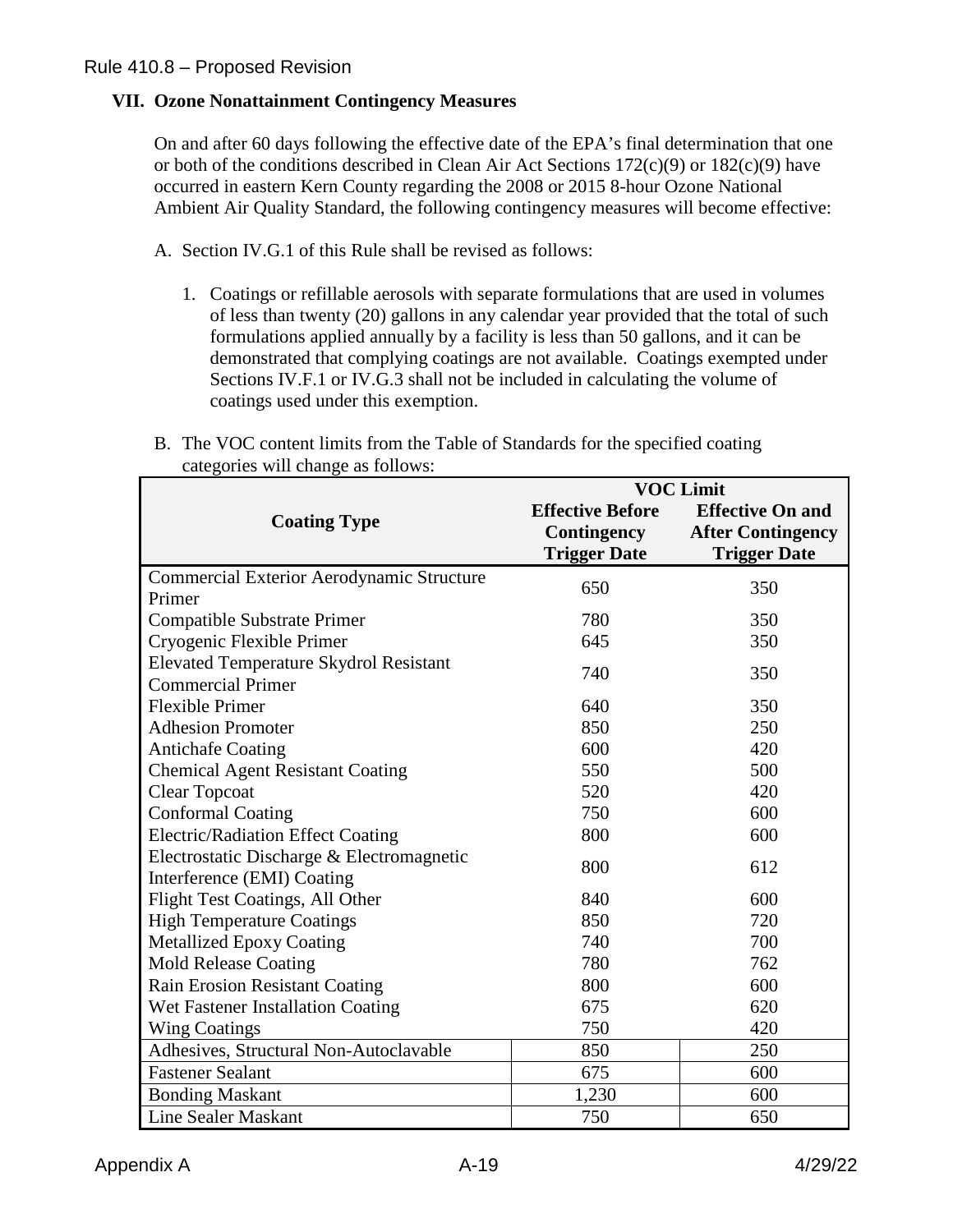C. Section V.B.2 of this Rule shall be revised as follows:

An operator shall not use VOC-containing materials to clean spray equipment used for the application of coatings, adhesives, or ink, unless one of the following methods is used:

- a. An enclosed system or equipment proven to be equally effective at controlling emissions is used for cleaning. The enclosed system must totally enclose spray guns, cups, nozzles, bowls, and other parts during washing, rinsing and draining procedures; be used according to the manufacturer's recommendations; and remain closed when not in use;
- b. Unatomized discharge of cleaning solvent containing not more than 25 grams of VOC per liter (g/L) of solvent or having a VOC composite partial pressure less than or equal to 5 mm Hg @ 68 °F into a waste container that is kept closed when not in use;
- c. Disassembled spray gun that is cleaned in a vat with solvent containing not more than 25 g/L of solvent or having a VOC composite partial pressure less than or equal to 5 mm Hg @ 68 °F and kept closed when not in use; or
- d. Atomized spray of solvent containing not more than containing not more than 25 g/L of solvent or having a VOC composite partial pressure less than or equal to 5 mm Hg @ 68 <sup>o</sup>F into a waste container that is fitted with a device designed to capture atomized cleaning solvent emissions.
- D. Owner/operator of an existing aerospace surface coating operation subject to this Rule and is not served by a VOC emission control device shall be subject to the following compliance schedule:
	- 1. Submission of an Emission Control Plan to the District, including the following information:
		- a. List of each coating operation, Permit to Operate VOC emission limit for each operation, and highest annual VOC emissions from each operation from the preceding three calendar years
		- b. Description of measures to be taken to reduce VOC emissions from operations with permitted or actual emissions greater than or equal to 3.50 tons per year (i.e. voluntary reduction of permit VOC emission limit. installation of VOC emission controls, etc.)
	- 2. Within 180 days of submitting Emission Control Plan, owner/operator of an aerospace coating operation with permitted or actual emissions greater than or equal to 3.50 tons per year shall satisfy one of the following:
		- a. Submit a complete application to modify the Permit to Operate to reduce uncontrolled VOC emissions from each coating operation to less than 3.50 tons per year, or
		- b. Submit a complete application for an Authority to Construct VOC emission control equipment meeting the criteria specified in Section V.F.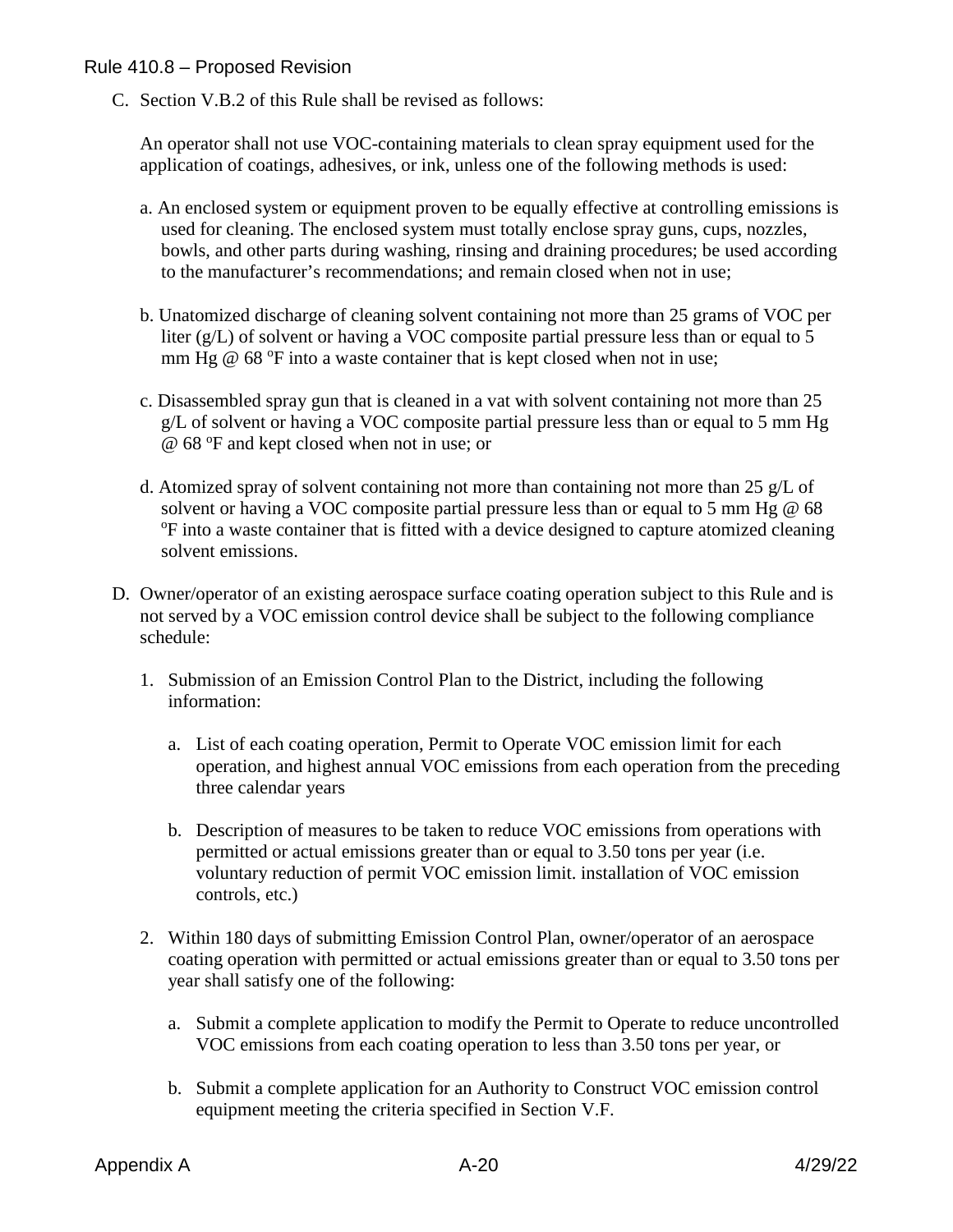E. Owner/operator of a new aerospace surface coating operation with a potential to emit greater than or equal to 3.50 tons per year of uncontrolled VOC shall include a proposal for VOC control equipment meeting the criteria specified in Section V.F with their complete Authority to Construct application.

*Remainder of Page Intentionally Left Blank*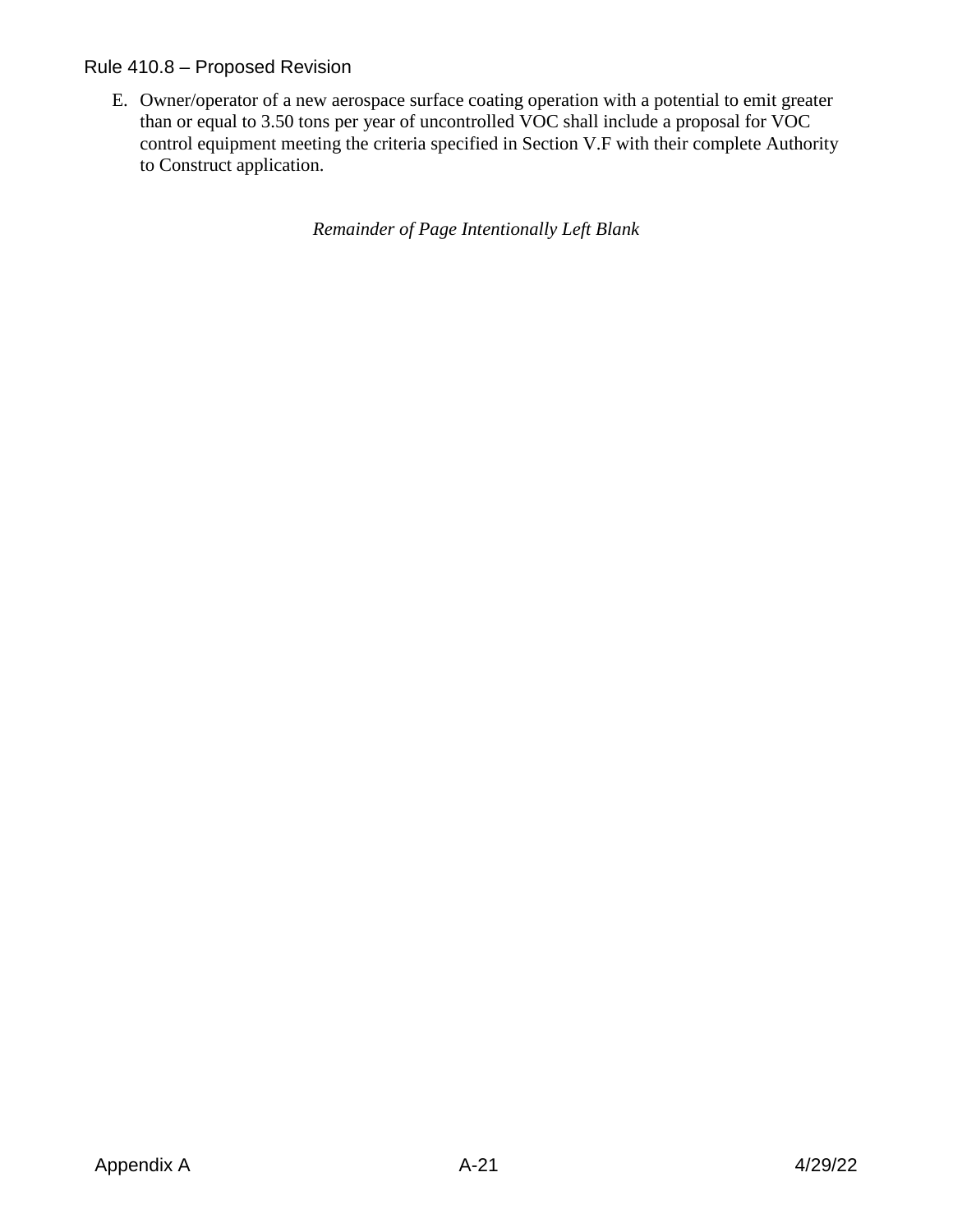# **APPENDIX B:**

### **PROPOSED REVISION RULE 410.8**

# **AEROSPACE ASSEMBLY AND COATING OPERATIONS**

### **STRIKEOUT UNDERLINE**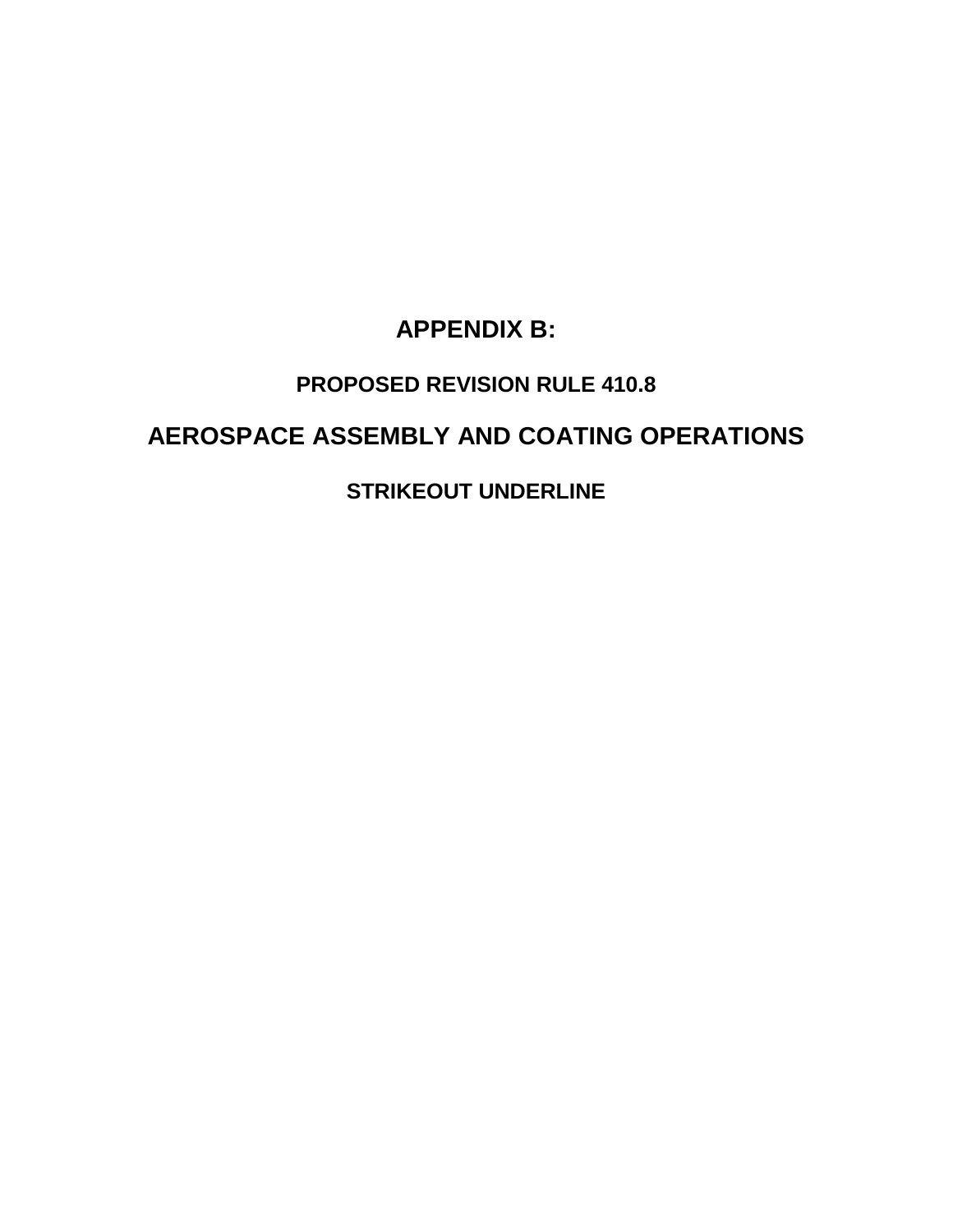#### **RULE 410.8 Aerospace Assembly and Coating Operations** - Adopted 3/13/2014 (Amended XX/XX/2022)

#### **I. Purpose**

The purpose of this rule is to limit volatile organic compound (VOC) emissions from aerospace coatings and adhesives, and from cleaning, stripping, storing, and disposal of organic solvents and waste solvent materials associated with the use of aerospace coatings and adhesives. This rule also provides administrative requirements for recording and measuring VOC emissions.

#### **II. Applicability**

Except as provided in Section IV, the provisions of this rule are applicable to the manufacturing, assembling, coating, masking, bonding, paint stripping, surface cleaning, service, and maintenance of aerospace components, and the cleanup of equipment, storage, and disposal of solvents and waste solvent materials associated with these operations.

#### **III. Definitions**

- A. Ablative Coating: A coating that chars when exposed to open flame or extreme temperatures, as would occur during the failure of an engine casing or during aerodynamic heating. The ablative char surface serves as an insulative barrier, protecting adjacent components from heat or open flame.
- B. Adhesion Promoter: A coating applied to a substrate in a monomolecular thickness to promote wetting and form a chemical bond with the subsequently applied material.
- C. Adhesive: A substance that is used to bond one surface to another.
- D. Adhesive Bonding Primer: A coating applied in a very thin film to aerospace adhesive bond detail components for corrosion inhibition and adhesion.
- E. Aerosol Coating: A mixture of pigments, resins, and liquid and gaseous solvents and propellants packaged in a disposable container for hand-held application.
- F. Aerospace Component: Any raw material, partial or completed fabricated part, assembly of parts, or completed unit of any aircraft, helicopter, missile, or space vehicle, including integral equipment such as models, mock-ups, prototypes, molds, jigs, tooling, hardware jackets, and test coupons.
- G. Aerospace Material: Any coating, primer, adhesive, sealant, maskant, lubricant, stripper or hand-wipe cleaning or clean-up solvent used during the manufacturing, assembly, refinishing, maintenance or service of an aerospace component. Preservative oils and compounds, form release agents not containing solids, greases, and waxes are not aerospace materials for the purpose of this rule.
- H. Antichafe Coating: A coating applied to areas of moving aerospace components which may rub during normal operation.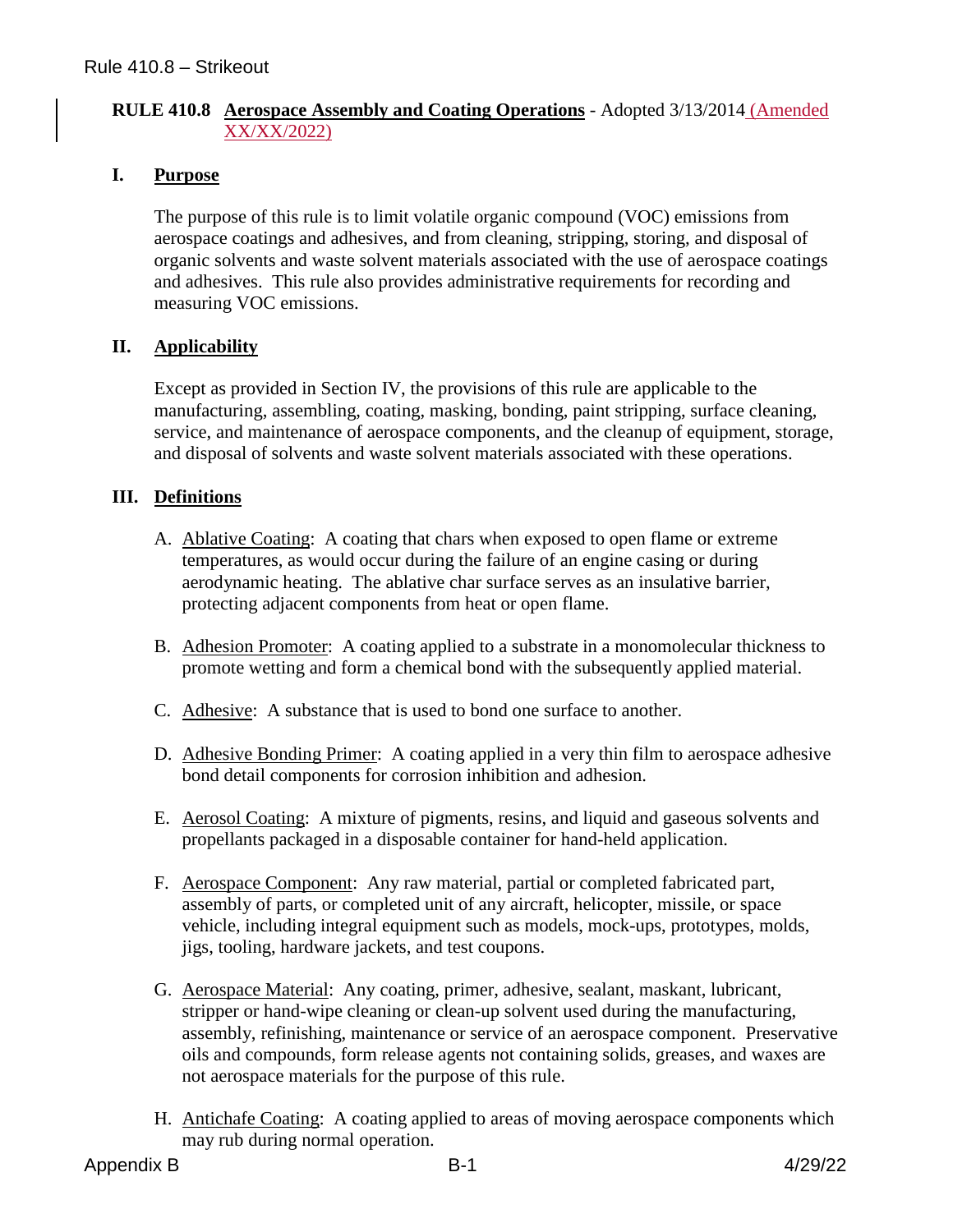- I. Antique Aerospace Vehicle or Component: An aircraft or component thereof that was built at least 30 years ago. An antique aerospace vehicle would not routinely be in commercial or military service in the capacity for which it was designed.
- J. Anti-Wicking Wire Coating: The outer coating of a wire which prevents fluid wicking into the insulation of the wire.
- K. Air Pollution Control Officer (APCO): Eastern Kern Air Pollution Control District Air Pollution Control Officer, or his designee.
- L. ARB: California Air Resources Board.
- M. ASTM: American Society for Testing and Materials.
- N. Barrier Coating: A coating applied in a thin film to fasteners to inhibit dissimilar metal corrosion and to prevent galling.
- O. Bearing Coating: A coating applied to an antifriction bearing, a bearing housing, or the area adjacent to such a bearing in order to facilitate bearing function or to protect the base material from excessive wear. A material shall not be classified as a bearing coating if it can also be classified as a dry lubricative material or a solid film lubricant.
- P. Brush Coating: Manual application of coatings using brushes and rollers.
- Q. Caulking and Smoothing Compounds: Semi-solid materials which are applied by hand application methods and are used to aerodynamically smooth exterior vehicle surfaces or fill cavities such as bolt hole accesses. A material shall not be classified as a caulking and smoothing compound if it can also be classified as a sealant.
- R. Chemical Agent-Resistant Coating (CARC): An exterior topcoat designed to withstand exposure to chemical warfare agents or the decontaminants used on these agents.
- S. Chemical Milling: The removal of metal by chemical action of acids or alkalis.
- T. Clear Topcoat: A clear or semi-transparent coating applied over a primer for purposes such as appearance, identification, or protection.
- U. Coating: A material applied onto or impregnated into a substrate for protective, decorative, or functional purposes. Such materials include, but are not limited to, paints, varnishes, sealers, and stains excluding preservative oils and compounds, form release agents not containing solids, greases, and waxes.
- V. Commercial Exterior Aerodynamic Structure Primer: A primer utilized for the purpose of extended corrosion protection, which is only used on the exterior of passenger and cargo doors, supporting door structures, aerodynamic components, and structures of commercial aircraft which protrude from the fuselage, such as wings and attached components, control surfaces, horizontal stabilizer, vertical fins, wing-to-body fairings, antennae, landing gear and landing gear doors.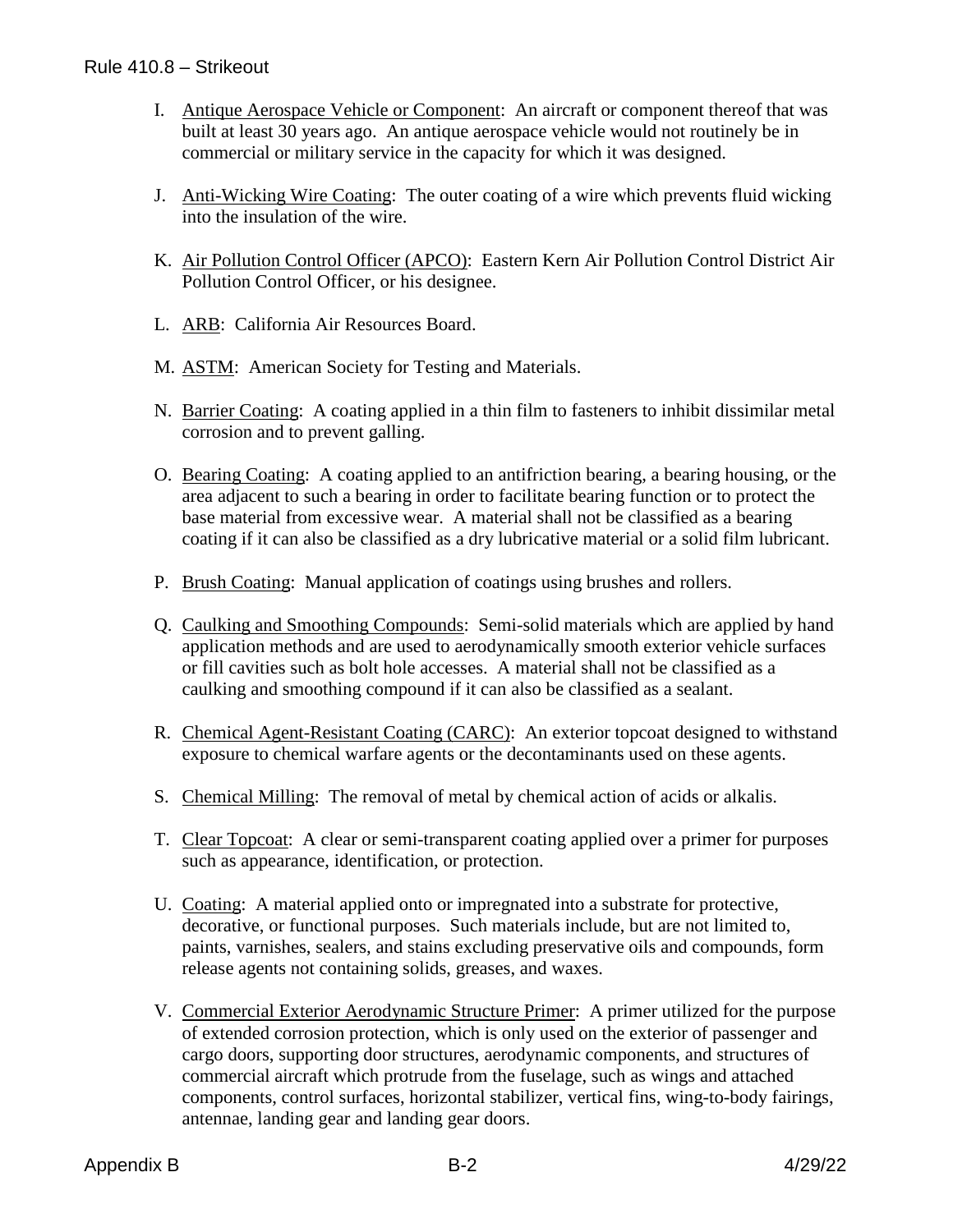W. Composite Partial Pressure: The sum of the partial pressures of the VOC compounds in a solvent. The VOC composite partial pressure is calculated as follows:

$$
PP_c \ = \ \frac{\displaystyle \sum_{i=1}^n \ \frac{(W_i)(VP_i)}{MW_i}}{\displaystyle \frac{W_w}{MW_w} + \ \sum_{e=1}^k \ \frac{W_e}{MW_e} + \ \sum_{i=1}^n \ \frac{W_i}{MW_i}}
$$

| $\rm W_i$              | $=$ Weight of the "i"th VOC compound, in grams                                            |
|------------------------|-------------------------------------------------------------------------------------------|
| $\rm W_{\rm w}$        | $=$ Weight of water, in grams                                                             |
| $\rm{W}_{\rm{e}}$      | $=$ Weight of exempt compound, in grams                                                   |
| $MW_i$                 | $=$ Molecular weight of the "i"th VOC compound, in grams per gram-mole                    |
| $\text{MW}_{\text{w}}$ | $=$ Molecular weight of water, in grams per gram-mole                                     |
| $\text{MW}_\text{e}$   | $=$ Molecular weight of the "e"th exempt compound, in grams per gram-mole                 |
| PPc                    | $=$ VOC composite partial pressure at 20 <sup>o</sup> C (68 <sup>o</sup> F), in mm Hg     |
| VP <sub>i</sub>        | $=$ Vapor pressure of the "i"th VOC compound at 20 $\degree$ C (68 $\degree$ F), in mm Hg |

- X. Conformal Coating: A coating applied to electrical conductors and circuit boards to protect them against electrical discharge damage and/or corrosion.
- Y. Decorative Laminate Primer: An adhesive bonding primer which is applied to a substrate to enhance adhesion between the decorative laminate and the subsequently applied substrate, and is cured at a maximum temperature of 250°F.
- Z. Dip Coating: The process in which a substrate is immersed in a solution (or dispersion) containing the coating and then withdrawn.
- AA. Dry Lubricative Coating: A coating consisting of lauric acid, cetyl alcohol, waxes, or other non-cross linked or resin-bound materials which act as a dry lubricant or protective coat.
- BB. Electric-Effect Coating: An electrically-conductive coating.
- CC. Electrodeposition: A dip coating application method where the paint solids are given an electrical charge which is then attracted to a substrate.
- DD. Electromagnetic Interference (EMI) Coating: A coating applied to space vehicles, missiles, aircraft radomes, and helicopter blades to disperse static energy or reduce electromagnetic interference.
- EE. Electronic Wire Coating: The outer electrical insulation coating applied to tape insulation of a wire specifically formulated to smooth and fill edges.
- FF. Electrostatic Application: A sufficient charging or atomized paint droplets to cause deposition principally by electrostatic attraction. This application shall be operated at a minimum 60 KV power.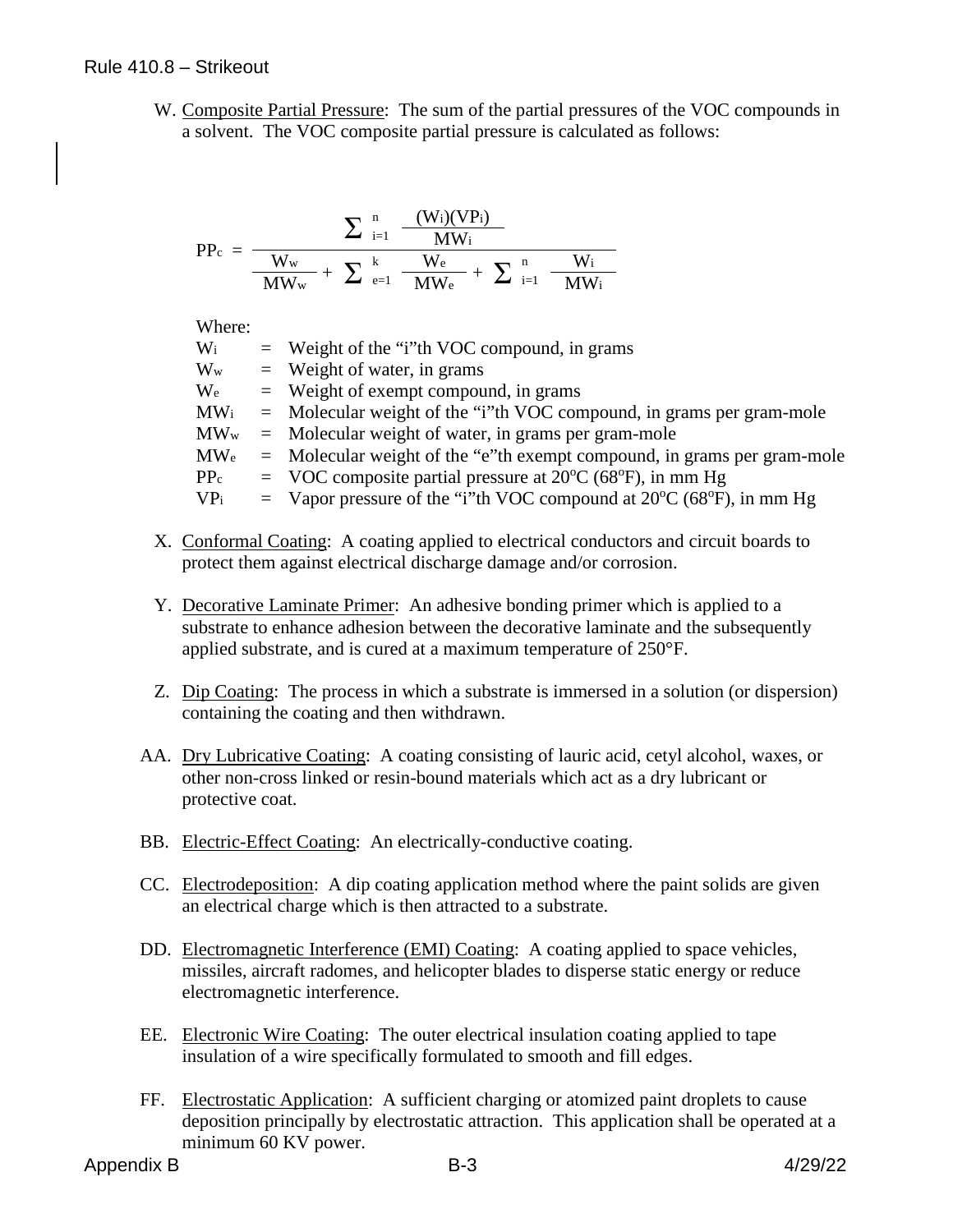- GG. EPA: United States Environmental Protection Agency.
- HH. Epoxy Based Fuel Tank Coating: A coating which contains epoxy resin that is applied to integral fuel tank components of aircraft to protect the fuel tank from corrosion and the by-products of bacterial growth.
- II. Epoxy Polyamide: A tough chemically resistant polyamide-cured epoxy coating that provides long-term protection for alloys exposed to hot corrosive environments.
- JJ. Fastener Sealant: A sealant applied to a device used to join two or more parts together.
- KK. Fire Resistant Coating Civilian (interior): A cabin interior coating that passes Federal Aviation Administration standards using the Ohio State University Heat Release, Fire and Burn Tests.
- LL. Flight Test Coating: A coating applied to an aircraft prior to flight testing to protect the aircraft from corrosion and to provide required marking during flight test evaluation.
- MM. Flow Coating: A coating application system with no air supplied to the nozzle and where paint flows over the part and the excess coating drains back into a collection system.
- NN. Fuel Tank Adhesive: An adhesive used to bond components continuously exposed to fuel and which must be compatible with and used with fuel tank coatings.
- OO. Fuel Tank Coating: A coating applied to the interior of a fuel tank or areas of an aircraft that are continuously wetted by fuel to protect it from corrosion and/or bacterial growth.
- PP. Grams of VOC per Liter of Coating, Less Water and Exempt Compounds: The weight of VOC content per combined volume of VOC and coating solids and can be calculated by the following equation:

| Grams of VOC per liter of coating, | $Ws - Ww - Wec$ |  |
|------------------------------------|-----------------|--|
| less water and exempt compounds    | $Vm - Vw - Vec$ |  |

| Ws  | $=$ weight of volatile compounds (grams) |
|-----|------------------------------------------|
| Ww  | $=$ weight of water (grams)              |
| Wec | $=$ weight of exempt compounds (grams)   |
| Vm  | $=$ volume of material (liters)          |
| Vw  | $=$ volume of water (liters)             |
| Vec | $=$ volume of exempt compounds (liters)  |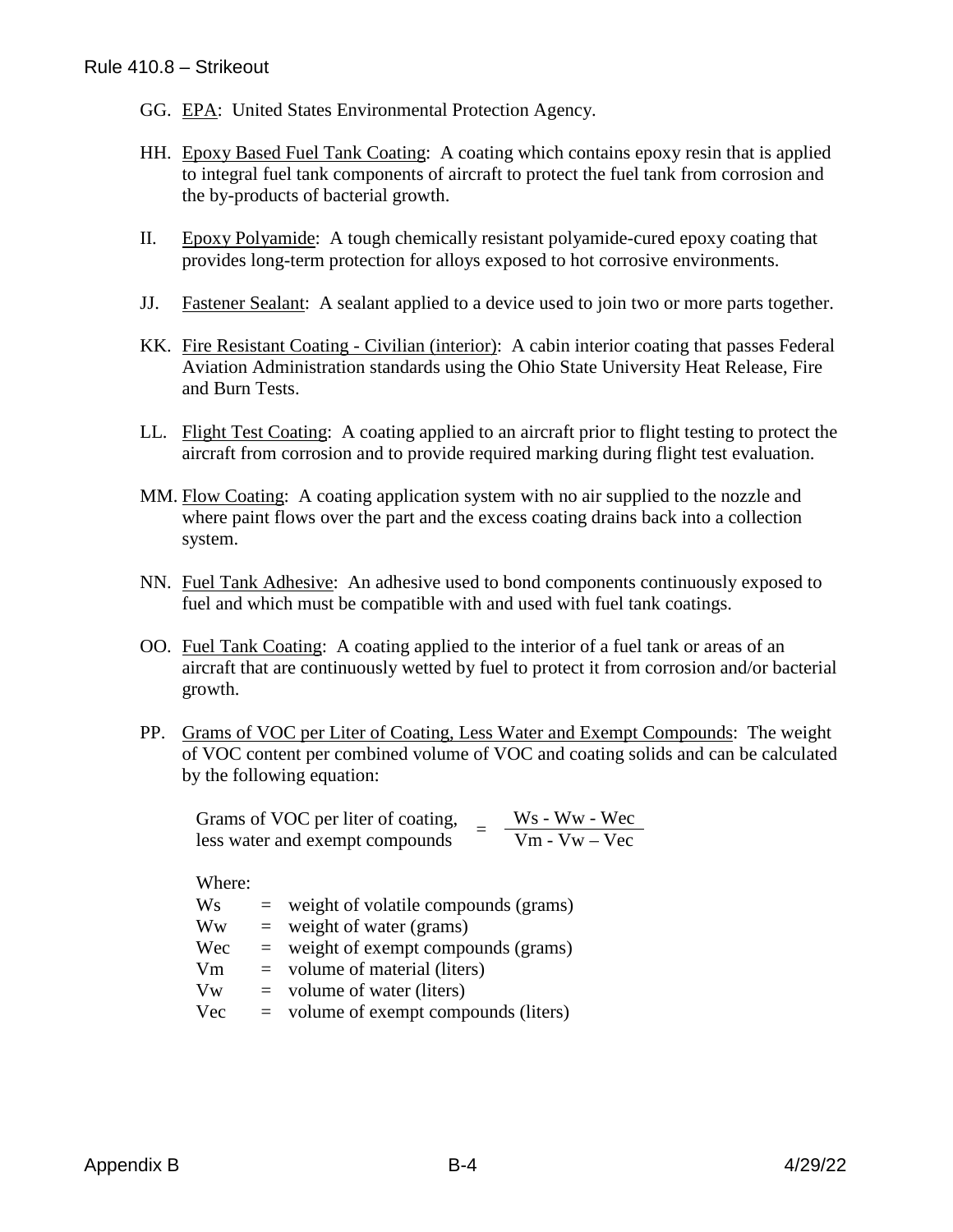QQ. Grams of VOC per Liter of Material: The weight of VOC per volume of material and can be calculated by the following equation:

Grams of VOC per liter of material  $=$   $\frac{Ws - Ww - Wec}{Vm}$ 

| Ws  | $=$ weight of volatile compounds (grams) |
|-----|------------------------------------------|
| Ww  | $=$ weight of water (grams)              |
| Wec | $=$ weight of exempt compounds (grams)   |
| Vm. | $=$ volume of material (liters)          |

- RR. Hand Application Methods: The application of coatings, sealants, or adhesives by nonmechanical hand-held equipment including but not limited to paint brushes, hand rollers, caulking guns, trowels, spatulas, syringe daubers, non-refillable aerosol cans, rags, and sponges.
- SS. High Temperature Coating: A coating that is certified to withstand temperatures of more than 350°F.
- TT. High-Volume, Low-Pressure (HVLP) Spray Equipment: Spray equipment permanently labeled as such and which is designed and operated between 0.1 and 10 pounds per square inch, gauge, (psig) air atomizing pressure measured dynamically at the center of the air cap and at the air horns and with liquid supply pressure less than 50 psig.
- UU. Impact Resistant Coating: A flexible coating that protects aerospace components, such as aircraft landing gear, landing gear compartments, and other surfaces subject to abrasive impacts from runway debris.
- VV. Intermediate Release Coating: A thin coating applied beneath topcoats to assist in removing the topcoat in depainting operations and generally to allow the use of less hazardous depainting methods.
- WW.Lacquer: A clear or pigmented coating formulated with a nitrocellulose or synthetic resin to dry by evaporation without a chemical reaction. Lacquers are resoluble in their original solvent.
- XX. Liquid Leak: A visible solvent leak from a container at a rate of more than three drops per minute or a visible liquid mist.
- YY. Long Term Adhesive Bonding Primer (Metal to Structural Core Bonding): An adhesive bonding primer that has met the aircraft manufacturers' required performance characteristics following 6000 hours testing. Used for metal to structural core bonding and with an adhesive that is specified to be cured at  $350^{\circ}F \pm 10^{\circ}F$ .
- ZZ. Maskant for Chemical Milling: A coating applied directly to an aerospace component to protect surface areas when chemical milling such component.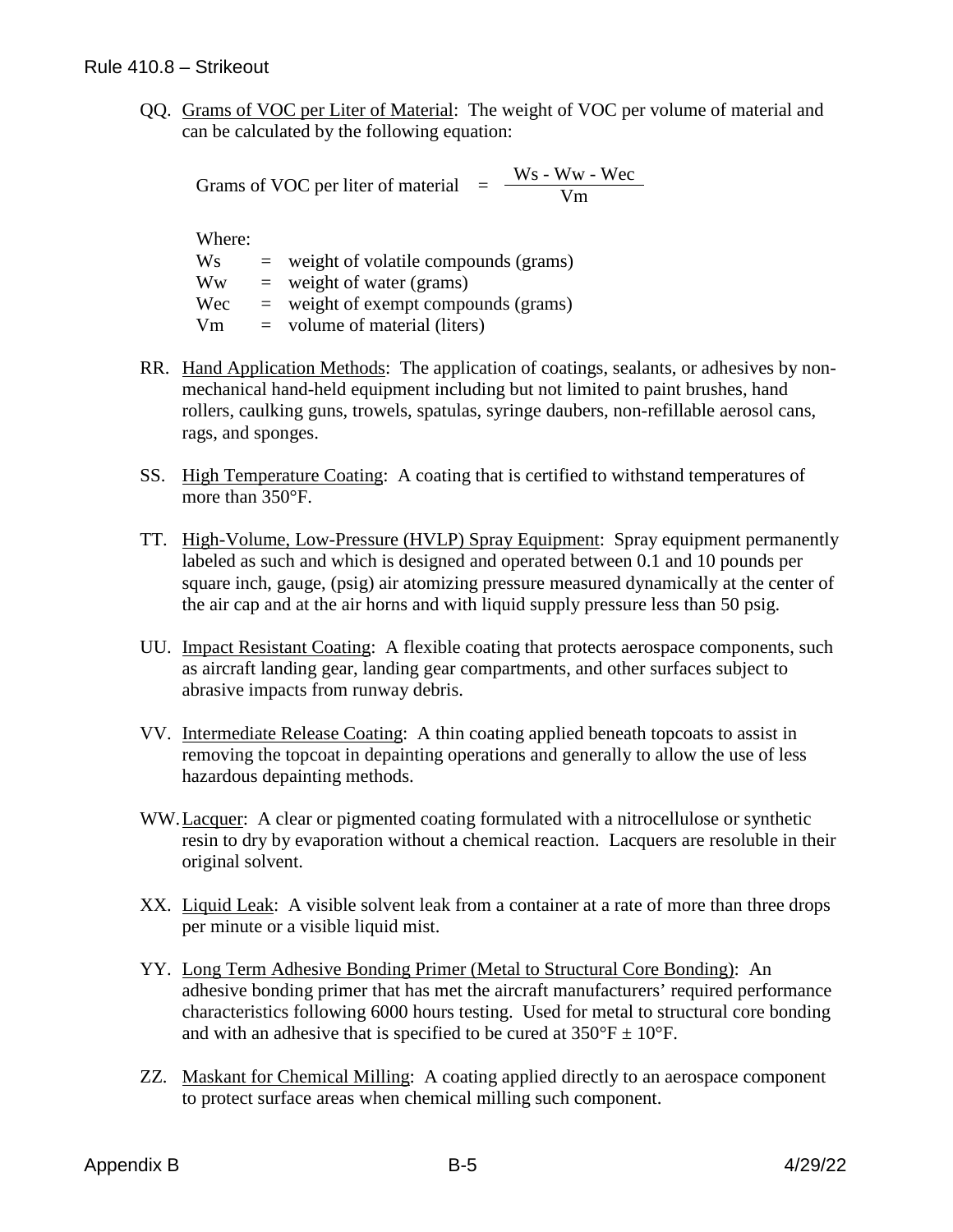- AAA. Metalizing Epoxy Coating: A coating that contains relatively large quantities of metallic pigmentation for appearance and/or added protection.
- BBB. Mold Release: A coating applied to a mold surface to prevent the molded piece from sticking to the mold as it is removed.
- CCC. Non-Absorbent Container: A container made of non-porous material that does not allow the migration of solvents through it.
- DDD. Non-Leaking Container: A container without liquid leak.
- EEE. Non-Structural Adhesive: An adhesive that bonds non-load carrying aircraft component in non-critical applications.
- FFF. Normal Business Hours: Monday through Friday, 8:00 am to 5:00 pm.
- GGG. Optical Anti-Reflective Coating: A coating with a low reflectance in the infrared and visible wavelength range and is used for anti-reflection on or near optical and laser hardware.
- HHH. Organic Solvent: The same as "Solvent."
- III. Organic Solvent Cleaning: As defined in Rule 410.3, Organic Solvent Degreasing Operations.
- JJJ. Part Marking Coating: Coatings or inks used to make identifying markings on materials, components, or assemblies. These markings may be permanent or temporary.
- KKK. Phosphate Ester Resistant Wire Ink Coating: A coating that is used for surface identification, mark on aerospace wire or cable, and inhibits the corrosion caused by contact with phosphate ester type hydraulic fluids.
- LLL. Pretreatment Coating: A coating which contains no more than 12 percent solids by weight and at least one-half (0.5) percent acid by weight and is applied directly to metal surfaces to provide surface etching, corrosion resistance, adhesion, and ease of stripping.
- MMM.Primer: A coating applied directly to an aerospace component for purposes of corrosion prevention, protection from the environment, functional fluid resistance, and adhesion of subsequent coatings, adhesives, or sealants.
- NNN. Radiation-Effect Coating: A coating which helps in the prevention of radar detection.
- OOO. Rain Erosion Resistant Coating: A coating that protects leading edges, flaps, stabilizers, and engine inlet lips against erosion caused by rain during flight.
- PPP. Remanufactured Aircraft Part: An aerospace component that is built as a spare part or replacement part subject to an existing commercial aircraft specification.

Appendix B B-6 4/29/22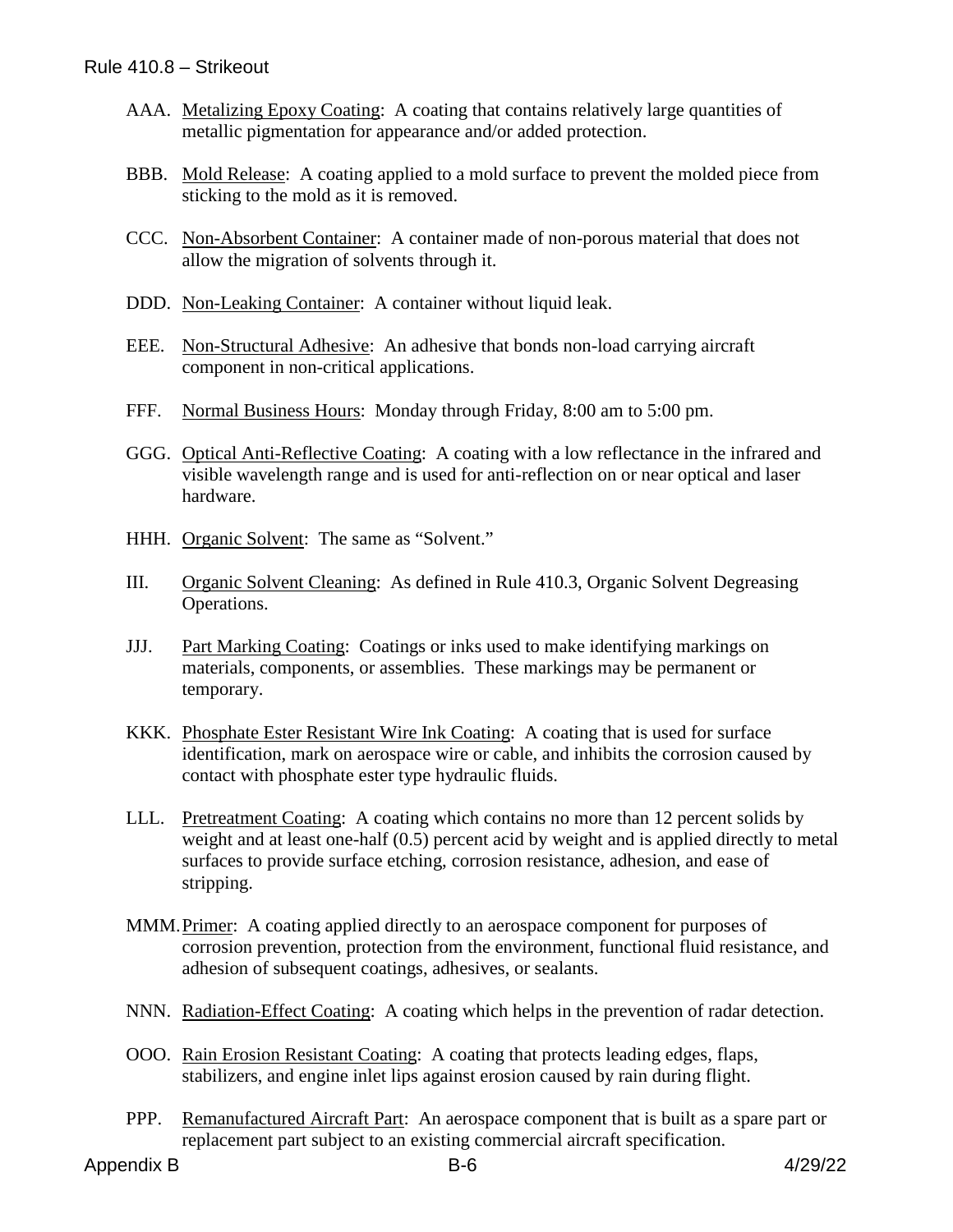- QQQ. Rocket Motor Nozzle Coating: A catalyzed epoxy coating system used in elevated temperature applications on rocket motor nozzles.
- RRR. Roll Coating: Application of coatings from a paint trough to a flat surface by mechanical series of rollers.
- SSS. Scale Inhibitor: A coating that is applied to the surface of a part prior to thermal processing to inhibit the formation of tenacious scale.
- TTT. SCAQMD: South Coast Air Quality Management District.
- UUU. Screen Print Ink: An ink used in screen printing processes during fabrication of decorative laminates and decals.
- VVV. Sealant: A viscous semisolid material that is applied with a syringe, caulking gun, or spatula to fill voids in order to seal out water, fuel, other liquids and solids, and in some cases air movement.
- WWW.Silicone Insulation Material: An insulating material applied to exterior metal surfaces for protection from high temperatures caused by atmospheric friction or engine exhaust. These materials differ from ablative coatings in that they are not "sacrificial".
- XXX. Short Term Adhesive Bonding Primer: An adhesive bonding primer that has met the manufacturers' required performance characteristics following 1000 hours testing. Used for metal to metal and metal to structural core bonding with an adhesive which is specified to be cured at a temperature of  $350^{\circ}$ F  $\pm$  10<sup>°</sup>F.
- YYY. Solid Film Lubricant: A very thin coating consisting of a binder system containing as its chief pigment material one (1) or more of the following: molybdenum disulfide, graphite, polytetrafluoroethylene (PTFE) or other solids that act as a dry lubricant between closely-fitting surfaces.
- ZZZ. Solvent: As defined in Rule 410.3, Organic Solvent Degreasing Operations.
- AAAA. Sonic and Acoustic Applications: The use of aerospace materials on aerospace components that are subject to mechanical vibration or sound wave cavitation.
- BBBB.Space Vehicle Coating: A coating applied to a vehicle designed to travel and operate beyond earth's atmosphere.
- CCCC.Specialty Coating: A coating that, even though it meets the definition of a primer, topcoat, or self-priming topcoat, has additional performance criteria beyond those of primers, topcoats, and self-priming topcoats for specific applications. These performance criteria may include, but are not limited to, temperature or fire resistance, substrate compatibility, antireflection, temporary protection or marking, sealing, adhesively joining substrates, or enhanced corrosion protection.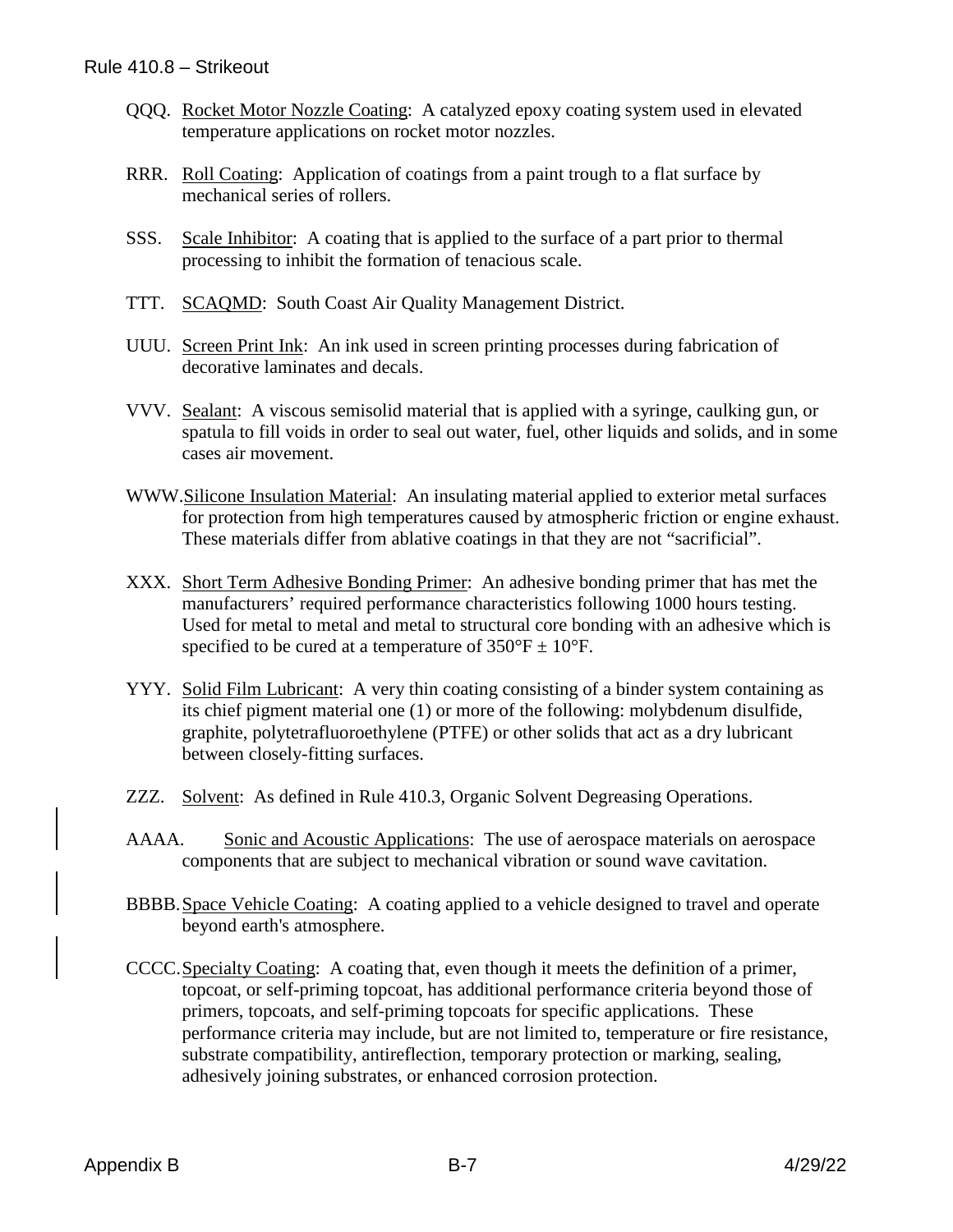- DDDD. Specialized Function Coating: A coating that fulfills specific engineering requirements that are limited in application and characterized by low volume usage. This category excludes coatings covered in other Specialty Coating categories.
- EEEE. Stripper: A volatile liquid applied to remove a maskant for chemical processing, cured or dried paint, cured or dried paint residue, or temporary protective coating.
- FFFF. Structural Adhesive Autoclavable: An adhesive used to bond load-carrying aircraft components and is cured by heat and pressure in an autoclave.
- GGGG. Structural Adhesive Nonautoclavable: An adhesive cured under ambient conditions and is used to bond load-carrying aircraft components or other critical functions, such as nonstructural bonding near engines.
- HHHH. Surface Cleaning: Any method of cleaning outside of a degreaser, including, but not limited to, wipe cleaning and equipment flushing.
- IIII. Temporary Protective Coating: A coating applied to an aerospace component to protect it from mechanical and environmental damage during manufacturing or shipping.
- JJJJ. Thermal Control Coating: A coating formulated with specific thermal conductive or radiative properties to permit temperature control of the substrate.
- KKKK. Topcoat: A coating applied over a primer for purposes such as appearance, identification, or protection.
- LLLL. Touch-Up Operation: The application of Aerospace Materials to repair minor surface damage and imperfections after the main coating process.
- MMMM.Transfer Efficiency: The ratio of the weight or volume of coating solids adhering to the part being coated to the weight or volume of coating solids used in the application process expressed as a percentage.
- NNNN. Unicoat: A coating that is applied directly to an aerospace component for purposes of corrosion protection, environmental protection, and functional fluid resistance that is not subsequently topcoated. A unicoat is used in lieu of the application of a primer and a topcoat.
- OOOO. Volatile Organic Compounds (VOCs): As defined in Rule 102, Definitions. The definition contained in 40 CFR 51.100 shall apply, and is hereby incorporated by reference. In the event of any discrepancy between a definition contained in 40 CFR 51.100 and any definition specified above, the definition specified above shall control.
- QQQQ. Waste Solvent Material: Any solvent which may contain dirt, oil, metal particles, sludge, or waste products; or wiping material containing VOCs including, but not limited to, paper, cloth, sponge, rag, or cotton swab used in organic solvent cleaning.
- RRRR. Wet Fastener Installation Coating: A primer or sealant applied by dipping, brushing, or daubing to fasteners that are installed before the coating is cured.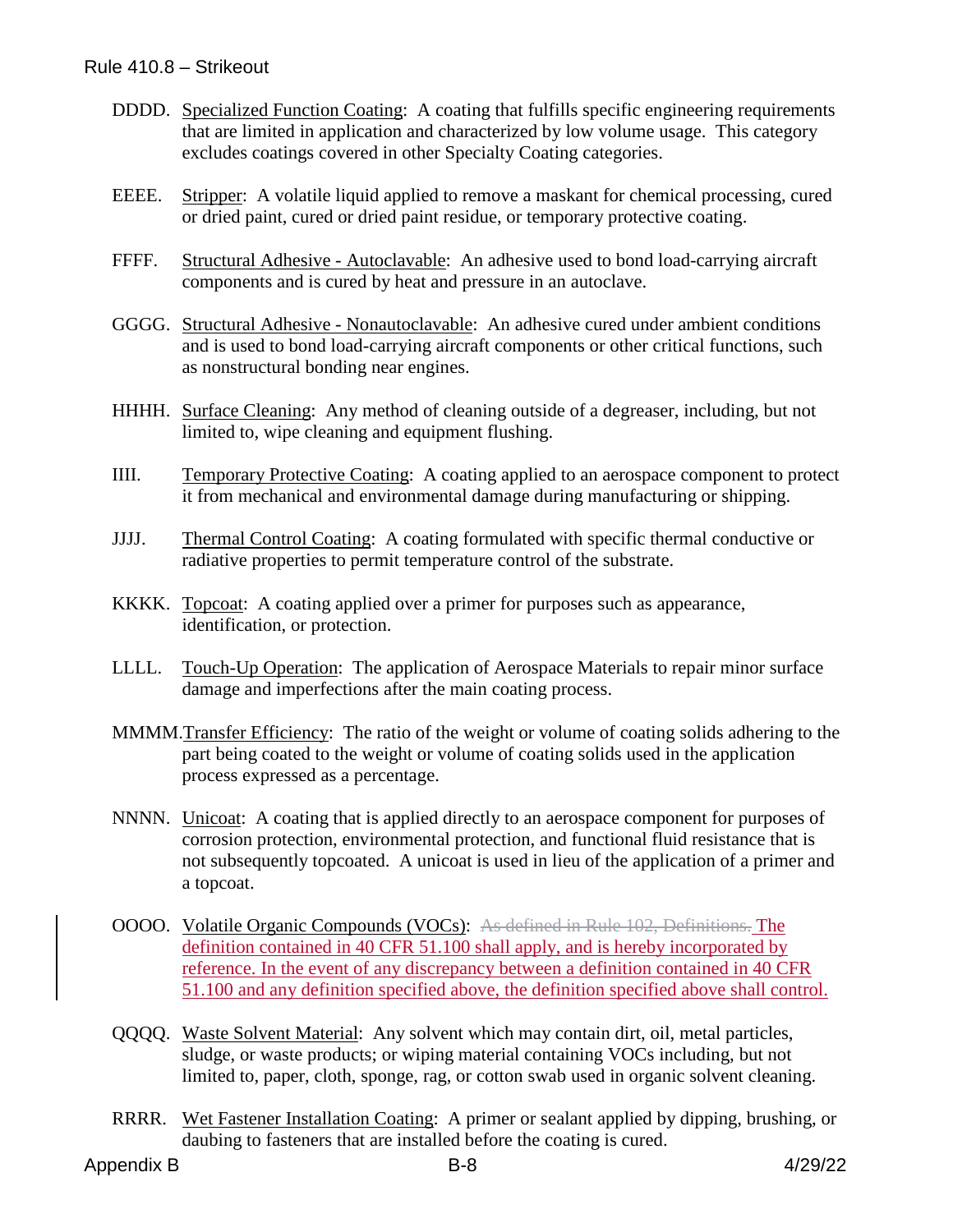SSSS. Wing Coating: A coating that is corrosion resistant and is resilient enough to withstand the flexing of wings.

#### **IV. Exemptions**

- A. Jet engine or rocket engine flushing operations using any solvent other than trichloroethylene are exempt from this rule.
- B. Coatings applied using non-refillable aerosol spray containers.
- C. Except for the provisions of Section VI, VOC limits for solvents and strippers listed in Section V shall not apply to space vehicle manufacturing.
- D. Except for the recordkeeping provisions of Sections VI.A.1 and VI.A.4, the requirements of Section V shall not apply to aerospace assembly and component coating facilities using not more than four (4) gallons of products containing VOCs per day. Solvent-containing materials used in operations subject to Rule 410.3, Organic Solvent Degreasing Operations shall not be included in this determination.
- E. Except for the provisions of Section VI, Section V shall not apply to laboratories which apply coatings, solvents, and adhesives to test specimens for purpose of research, development, quality control, and testing for production-related operations. Any person claiming this exemption shall provide operational records, data, and calculations as determined by the APCO to be necessary to substantiate this claim.
- F. Coatings that have been designated as "classified" by the Department of Defense or used on space vehicles are exempt from the VOC content limits of the following categories as listed in the Table of Standards:
	- 1. Ablative Coating, Bearing Coating, Caulking and Smoothing Compounds, Chemical Agent-Resistant Coating, Electromagnetic Interference Coating, Intermediate Release Coating, Lacquer, Metalized Epoxy Coating, Mold Release, Part Marking Coating, Rocket Motor Nozzle Coating, Silicone Insulation Material, Specialized Function Coating, Thermal Control Coating, Epoxy Polyamide, and Wet Fastener Installation Coating;
	- 2. The Fastener Sealant category is exempt from the 600 g/l VOC limit but must still comply with the 675 g/l VOC limit;
	- 3. The Sealant (Extrudable/Rollable/Brushable) category is exempt from the 280 g/l VOC limit but must still comply with the 600 g/l VOC limit.
- G. Provisions of Section V.A. shall not apply to:
	- 1. Coatings or refillable aerosols with separate formulations that are used in volumes of less than fifty (50) gallons in any calendar year provided that the total of such formulations applied annually by a facility is less than 200 gallons;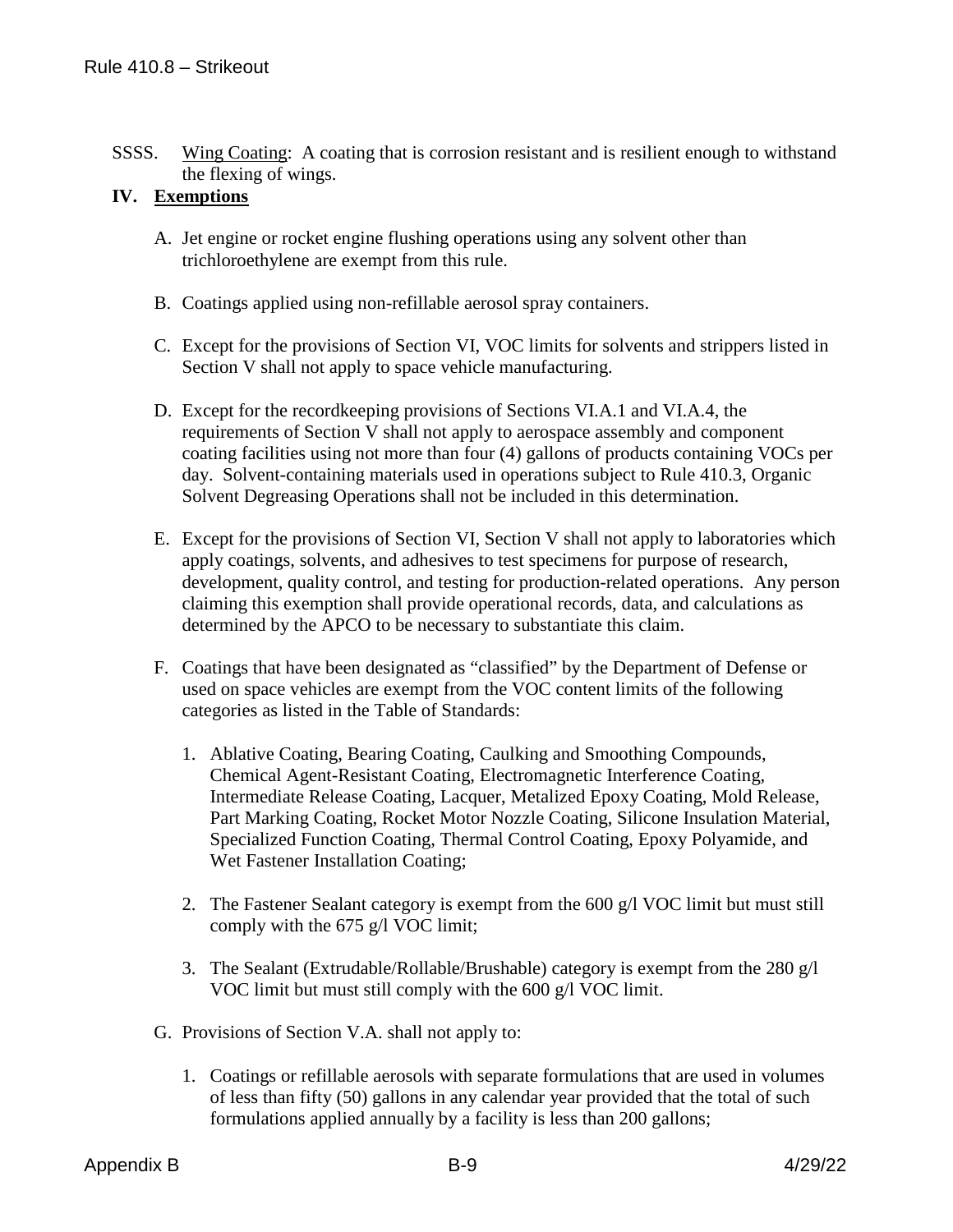- 2. Adhesives with separate formulations that are used in volumes of less than one half (0.5) gallon on any day or less than ten (10) gallons in any calendar year;
- 3. Touch-up coatings and stencil coatings; or
- 4. Rework operations performed on antique aerospace vehicles or associated components.

Any operator seeking to claim the exemption in Section IV.F shall notify the APCO in writing that substitute compliant coatings are not available.

H. The provisions of Section V.E. shall not apply to the application of coatings that contain less than 20 grams of VOC per liter of coating less water and exempt compounds.

#### **V. Requirements**

A. Aerospace Coatings and Adhesives: An operator shall not apply to any aerospace component, any coating, aerosol, or adhesive with a VOC content, less water and exempt compounds, as applied, in excess of the limits listed in the Table of Standards for Aerospace Component Products Containing VOCs.

#### **TABLE OF STANDARDS**

#### **VOC CONTENT LIMITS FOR AEROSPACE COMPONENT COATING PRODUCTS Content expressed in Grams per Liter Less Water and Exempt Compounds**

| <b>VOC Content Category</b>              |                                                             | <b>VOC Limit</b> |  |  |
|------------------------------------------|-------------------------------------------------------------|------------------|--|--|
| <b>I. PRIMERS</b>                        |                                                             |                  |  |  |
| 1. General                               |                                                             | 350              |  |  |
| 2. Adhesive Bonding Primers              |                                                             |                  |  |  |
| a. Commercial Aircraft                   |                                                             | 250              |  |  |
| b. Military Aircraft                     |                                                             | 805              |  |  |
|                                          | 3. Commercial Exterior Aerodynamic Structure Primer         | 650              |  |  |
| 4. Compatible Substrate Primer           |                                                             | 780              |  |  |
| 5. Cryogenic Flexible Primer             |                                                             | 645              |  |  |
|                                          | 6. Elevated-Temperature Skydrol-Resistant Commercial Primer | 740              |  |  |
| 7. Flexible Primer                       |                                                             | 640              |  |  |
| 8. Low-Solids Corrosion Resistant Primer |                                                             | 350              |  |  |
|                                          | 9. Primer Compatible with Rain Erosion-Resistant Coating    | 850              |  |  |
| <b>II. COATINGS</b>                      |                                                             |                  |  |  |
| 1. Ablative Coating                      |                                                             | 600              |  |  |
| 2. Adhesion Promoter Coating             |                                                             | 850              |  |  |
| 3. Antichafe Coating                     |                                                             | 600              |  |  |
| Appendix B                               | $B-10$                                                      | 4/29/22          |  |  |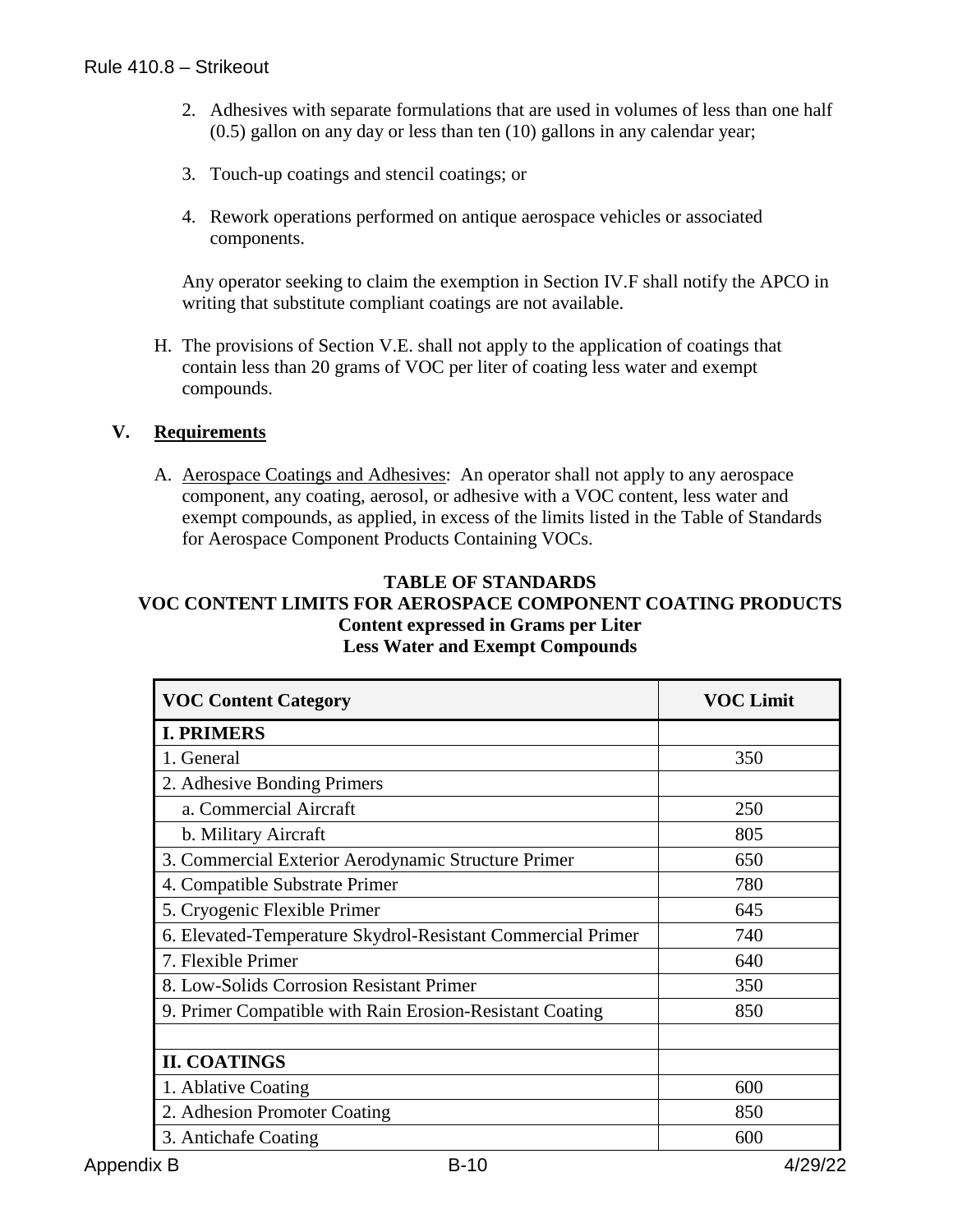$\begin{array}{c} \rule{0pt}{2ex} \rule{0pt}{2ex} \rule{0pt}{2ex} \rule{0pt}{2ex} \rule{0pt}{2ex} \rule{0pt}{2ex} \rule{0pt}{2ex} \rule{0pt}{2ex} \rule{0pt}{2ex} \rule{0pt}{2ex} \rule{0pt}{2ex} \rule{0pt}{2ex} \rule{0pt}{2ex} \rule{0pt}{2ex} \rule{0pt}{2ex} \rule{0pt}{2ex} \rule{0pt}{2ex} \rule{0pt}{2ex} \rule{0pt}{2ex} \rule{0pt}{2ex} \rule{0pt}{2ex} \rule{0pt}{2ex} \rule{0pt}{2ex} \rule{0pt}{$ 

| <b>VOC Content Category</b>                                  | <b>VOC Limit</b> |
|--------------------------------------------------------------|------------------|
| 4. Bearing Coating                                           | $620^1$          |
| 5. Chemical Agent-Resistant Coating                          | 550 <sup>1</sup> |
| 6. Conformal Coating                                         | 750              |
| 7. Cryoprotective Coating                                    | 600              |
| 8. Electricomagnetic/Radiation Effect Coating                | 800              |
| 9. Electromagnetic Interference (EMI) Coating                | 800 <sup>1</sup> |
| 10. Fire-Resistant (Interior) Coating                        |                  |
| a. Civilian                                                  | 650              |
| b. Military                                                  | 800              |
| c. Space                                                     | 800              |
| 11. Flight-Test Coating                                      |                  |
| a. Used on Missiles or Single Use Aircraft                   | 420              |
| b. All Other                                                 | 840              |
| 12. Fuel-Tank Coating                                        |                  |
| a. General                                                   | 420              |
| b. Rapid Cure                                                | 720              |
| 13. High-Temperature Coating                                 | 850              |
| 14. Impact-Resistant Coating                                 | 420              |
| 15. Intermediate Release Coating                             | 750 <sup>1</sup> |
| 16. Lacquer Coating                                          | 830              |
| 17. Metallized Epoxy Coating                                 | 740 <sup>1</sup> |
| 18. Mold Release Coatings                                    | $780^{1}$        |
| 19. Optical Anti-Reflection Coating                          | 700              |
| 20. Part Marking Coating                                     | 850 <sup>1</sup> |
| 21. Pretreatment Coating                                     | 780              |
| 22. Rain Erosion-Resistant Coating                           | 800              |
| 23. Rocket Motor Nozzle Coating                              | 660 <sup>1</sup> |
| 24. Scale Inhibitor Coating                                  | 880              |
| 25. Space-Vehicle Coatings, Other: does not include Electric |                  |
| Discharge and EMI Protection Coating or Fire-Resistant       | 1000             |
| (Interior) Coating                                           |                  |
| 26. Specialized Function Coating                             | 890 <sup>1</sup> |
| 27. Temporary Protective Coating                             | 250              |
| 28. Thermal Control Coating                                  | $800^{1}$        |
| 29. Topcoat                                                  |                  |
| a. Clear                                                     | 520              |
| b. Epoxy Polyamide                                           | 660 <sup>1</sup> |
| c. Other                                                     | 420              |

#### **TABLE OF STANDARDS Continued**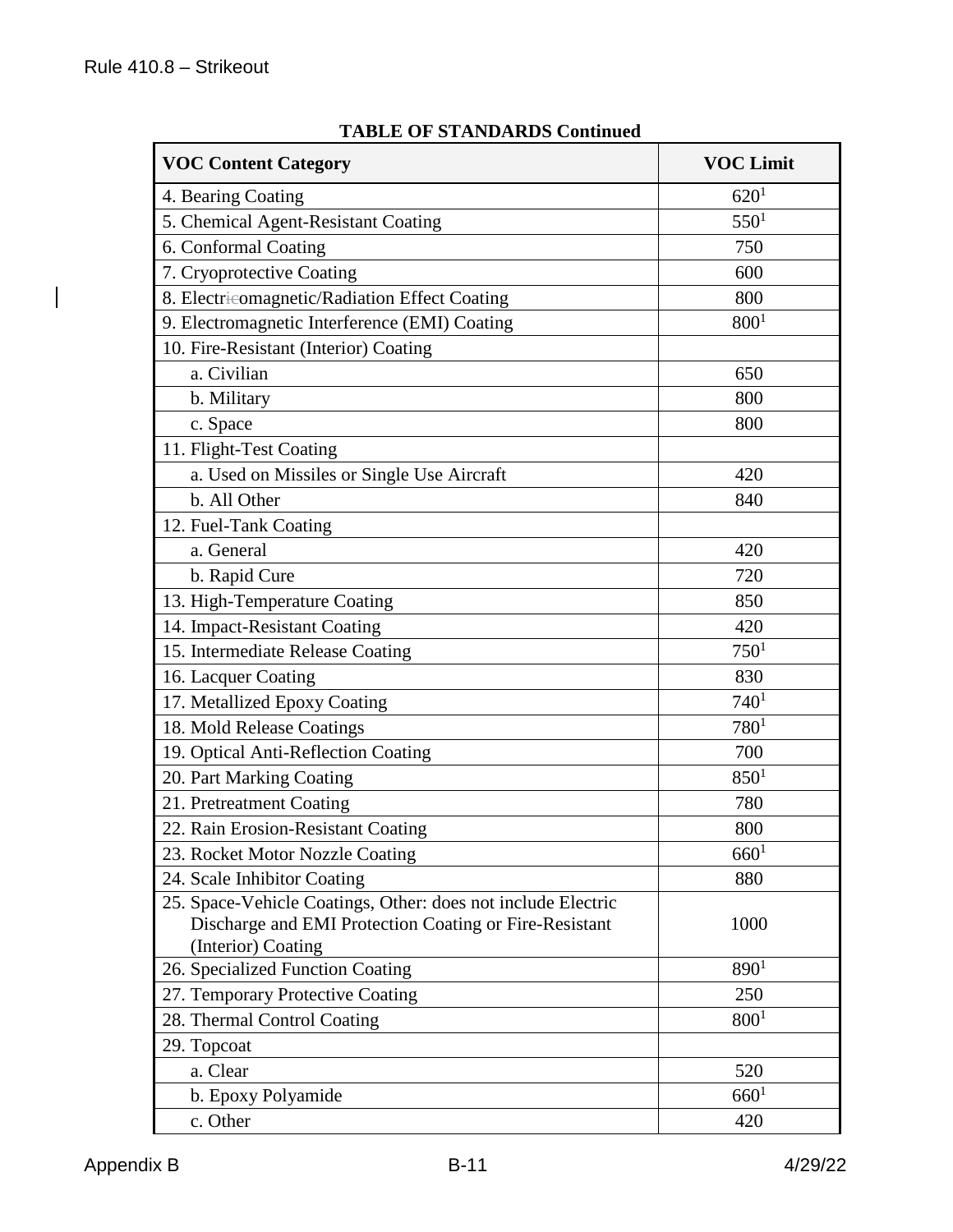| 30. Unicoat Coating (Self Priming Topcoats) |  |
|---------------------------------------------|--|

| <b>VOC Content Category</b>                  | <b>VOC Limit</b> |
|----------------------------------------------|------------------|
| 31. Wet Fastener Installation Coating        | $675^1$          |
| 32. Wing Coating                             | 750              |
| 33. Wire Coatings                            |                  |
| a. Electronic                                | 420              |
| b. Anti-Wicking                              | 420              |
| c. Pre-Bonding Etchant                       | 420              |
| d. Phosphate Ester Resistant Ink             | 925              |
| <b>III. ADHESIVES</b>                        |                  |
| 1. Commercial Interior Adhesive              | 760              |
| 2. Cyanoacrylate Adhesive                    | 1020             |
| 3. Fuel-Tank Adhesive                        | 620              |
| 4. Non-Structural Adhesive                   | 250              |
| 5. Rocket Motor Bonding Adhesive             | 890              |
| 6. Rubber-Based Adhesive                     | 850              |
| 7. Space Vehicle Adhesive                    | 800              |
| 8. Structural Adhesive                       |                  |
| a. Autoclavable                              | 50               |
| b. High Temperature - Autoclavable           | 650              |
| c. Non-Autoclavable                          | 850              |
| <b>IV. SEALANTS</b>                          |                  |
| 1. Rollable, Brushable or Extrudable Sealant | $280^2$          |
| 2. Fastener Sealant                          | 675              |
| 3. Other                                     | 600              |
|                                              |                  |
| <b>V. MASKANTS</b>                           |                  |
| 1. Bonding Maskant                           | 1230             |
| 2. Critical Use and Line Sealer Maskant      | 750              |
| 3. Chemical Milling Maskant                  |                  |
| a. For use with Type I Etchant               | 250              |
| b. For use with Type II Etchant              | 160              |
| c. For Chemical Processing                   | 250*             |
| *Less water, Exempt Compounds and (PERC)     |                  |
| 4. Photolithographic Maskant                 | 850              |
| 5. Seal Coat Maskant                         | 1230             |

#### **TABLE OF STANDARDS Continued**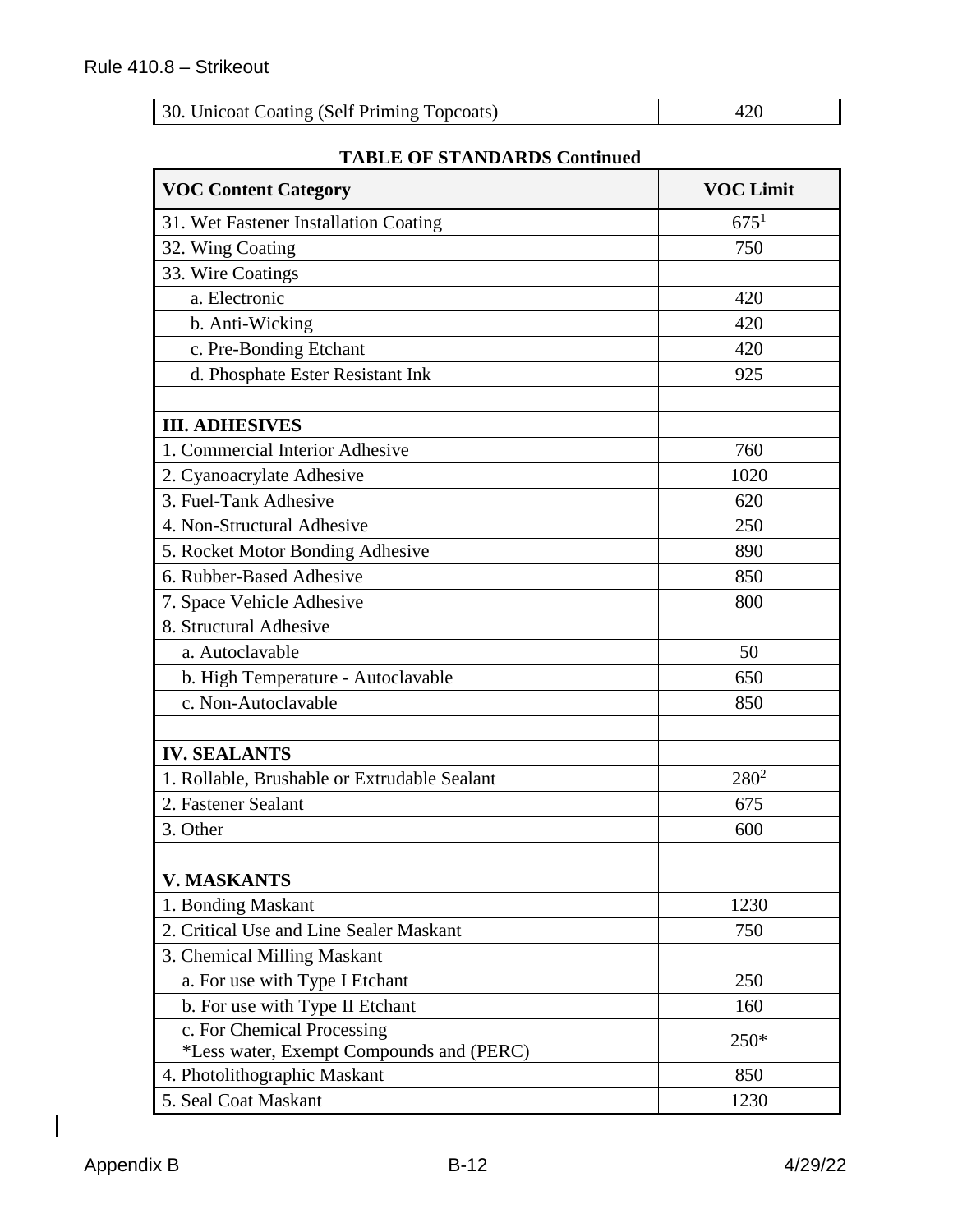| <b>VOC Content Category</b>                      | <b>VOC Limit</b> |
|--------------------------------------------------|------------------|
| <b>VI. LUBRICANTS --</b>                         |                  |
| 1. Fastener Installation Lubricant               |                  |
| (applied at time of Aircraft/component assembly) |                  |
| a. Solid-Film Lubricant                          | 880              |
| b. Dry Lubricative Material                      | 675              |
| 2. Fastener Lubricative Coating                  |                  |
| (applied at time of Fastener Manufacture)        |                  |
| a. Solid-Film Lubricant                          | 250              |
| b. Dry Lubricative Material                      | 120              |
| c. Barrier Coating                               | 420              |
| 3. Non-Fastener Lubricative Coatings             |                  |
| (applied at time of non-Fastener Manufacture)    |                  |
| a. Solid-Film Lubricant                          | 880              |
| b. Dry Lubricative Materials                     | 675              |
|                                                  |                  |
| <b>VII. OTHER</b>                                |                  |
| 1. Caulking and Smoothing Compound               | 850              |
| 2. Corrosion Prevention Compound System          | 710              |
| 3. Insulation Covering                           | 740              |
| 4. Screen Print Ink                              | 840              |
| 5. Silicone Insulation Material                  | 850              |

#### **TABLE OF STANDARDS Continued**

1 Coatings that have been designated as "classified" by the Department of Defense or coatings that are used on space vehicles are exempt from these coating limits.

2 Coatings that have been designated as "classified" by the Department of Defense or coatings that are used on space vehicles are exempt from the 280 g/l limit, but must comply with a 600 g/l limit.

#### B. Evaporative Loss Minimization

- 1. Surface Cleaning: No operator shall use a solvent for surface cleaning, clean-up, or jet engine or rocket engine gas path cleaning or flushing. N not exempt under Section IV of this rule, (excluding stripping coatings or cleaning coating application equipment), unless:
	- a. The solvent contains less than 200 grams of VOC per liter (1.67 lb/gal) of material, as applied; or
	- b. The VOC composite vapor pressure of the solvent is less than or equal to 45 mm Hg (0.87 psia) at a temperature of 68°F.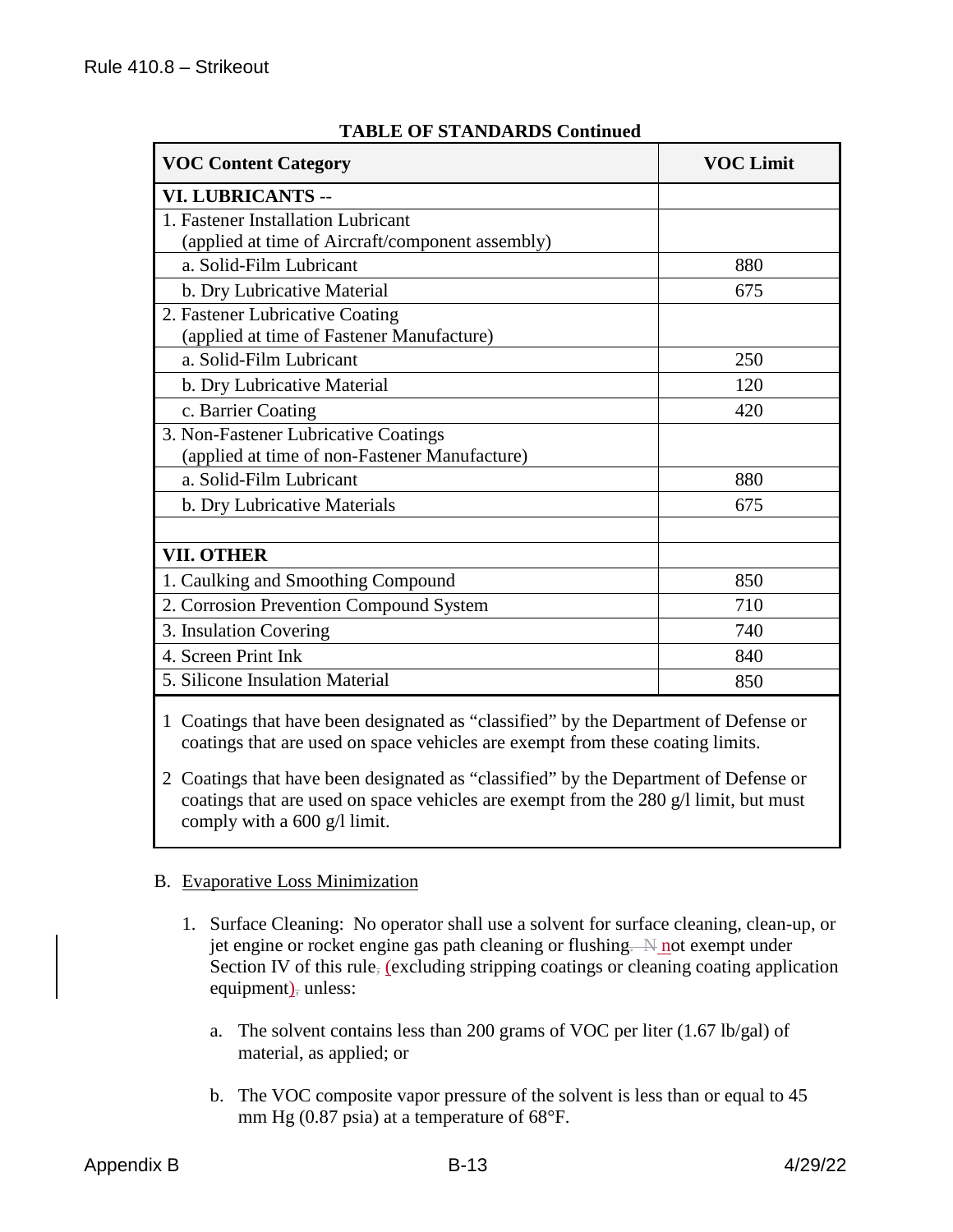#### 2. Coating Application Equipment Cleaning

An operator shall not use VOC-containing materials to clean spray equipment used for the application of coatings, adhesives, or ink, unless one of the following methods is used:

- a. An enclosed system or equipment proven to be equally effective at controlling emissions is used for cleaning. The enclosed system must totally enclose spray guns, cups, nozzles, bowls, and other parts during washing, rinsing and draining procedures; be used according to the manufacturer's recommendations; and remain closed when not in use;
- b. Unatomized discharge of cleaning solvent into a waste container that is kept closed when not in use;
- c. Disassembled spray gun that is cleaned in a vat and kept closed when not in use; or
- d. Atomized spray into a waste container that is fitted with a device designed to capture atomized cleaning solvent emissions.
- 3. In lieu of compliance with Sections V.B.1. or V.B.2. an operator may control VOC emissions from surface cleaning operations or from cleaning coating application equipment with a VOC emission control system that meets the requirements of Section V.F.
- C. Coating Strippers
	- 1. No operator shall use or specify for use within the District a coating stripper unless it contains less than 300 grams of VOC per liter (2.5 lb/gal), as applied, or has a VOC composite vapor pressure of 9.5 mm Hg (0.18 psia) or less at 68°F.
	- 2. In lieu of compliance with Section V.C.1, an operator may control emissions from coating stripper operations with a VOC emission control system that meets the requirements of Section V.F.
- D. Storage and Disposal of VOC Containing Materials: An operator shall store or dispose of fresh or spent solvents, waste solvent cleaning materials such as cloth, paper, etc., coatings, adhesives, catalysts, and thinners in closed nonabsorbent and non-leaking containers. Storage containers shall remain closed at all times except when depositing or removing the contents or when empty.
- E. Application Equipment Requirements: No operator shall apply any coating subject to the provisions of this rule unless one (1) of the following application methods is used:
	- 1. Brush, dip, flow, or roll coating conducted in accordance with manufacturer's recommendations;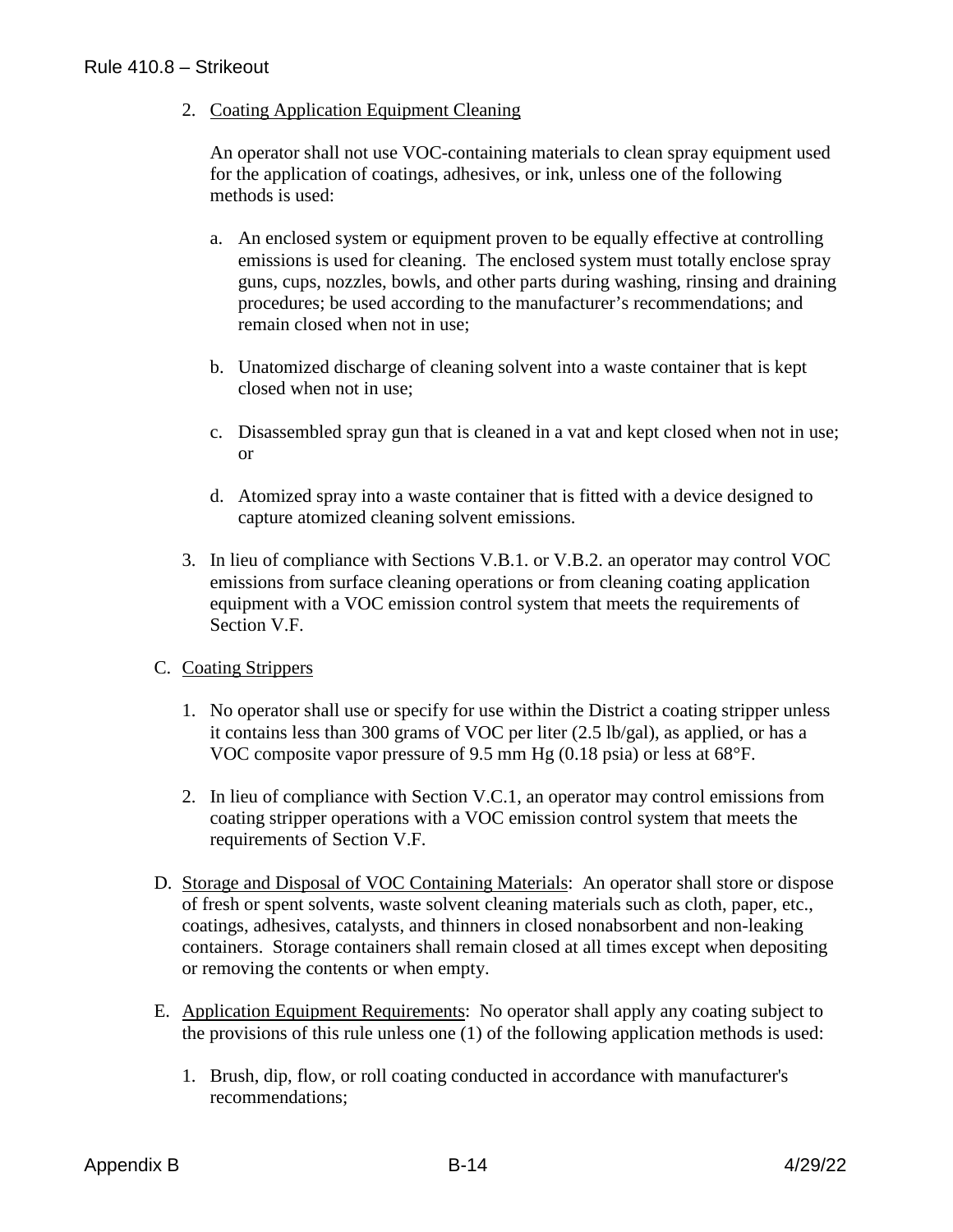#### Rule 410.8 – Strikeout

- 2. Electrostatic or Electrodeposition application conducted in accordance with manufacturer's recommendations;
- 3. HVLP spray equipment operated in accordance with manufacturer's recommendations:
	- a. HVLP spray equipment manufactured prior to January 1, 1996, the end user shall demonstrate that the gun meets HVLP spray equipment standards. Satisfactory proof will be either in the form of manufacturer's published technical material or by a demonstration using a certified air pressure tip gauge, measuring the air atomizing pressure dynamically at the center of the air cap and at the air horns.
	- b. A person shall not sell or offer for sale for use within the District any HVLP spray equipment without a permanent marking denoting the maximum inlet air pressure in psig at which the gun will operate within the parameters specified in Section III.TT.
- 4. Spray gun: If a spray gun is used, the end user must demonstrate that the gun meets the HVLP definition in Section III.TT. in design and use. A satisfactory demonstration must be based on the manufacturer's published technical material on the design of the gun and by a demonstration of the operation of the gun using an air pressure tip gauge from the manufacturer of the gun.
- 5. Any alternative coating application method which has been demonstrated to achieve at least 65 percent transfer efficiency or the equivalent efficiency of HVLP spray equipment and approved, in writing, by APCO.
- 8. In lieu of compliance with Sections V.E.1. through V.E.5., an operator may control VOC emissions from application equipment with a VOC emission control system that meets the requirements of Section V.F.

#### F. VOC Emission Control System

As an alternative to meeting the requirements of Sections V.A., V.B., V.C., or V.E., an operator may install a VOC emission control system provided that the VOC emission control system meets all of the following requirements:

- 1. The VOC emission control system shall be approved by the APCO.
- 2. The VOC emission control system shall comply with the requirements of Sections V.F.3. through V.F.5. during periods of emission-producing activities.
- 3. The VOC emission control system collection device shall have a control efficiency of at least 95 percent, by weight.
- 4. The VOC emission control system can demonstrate a capture efficiency of at least 90 percent by weight.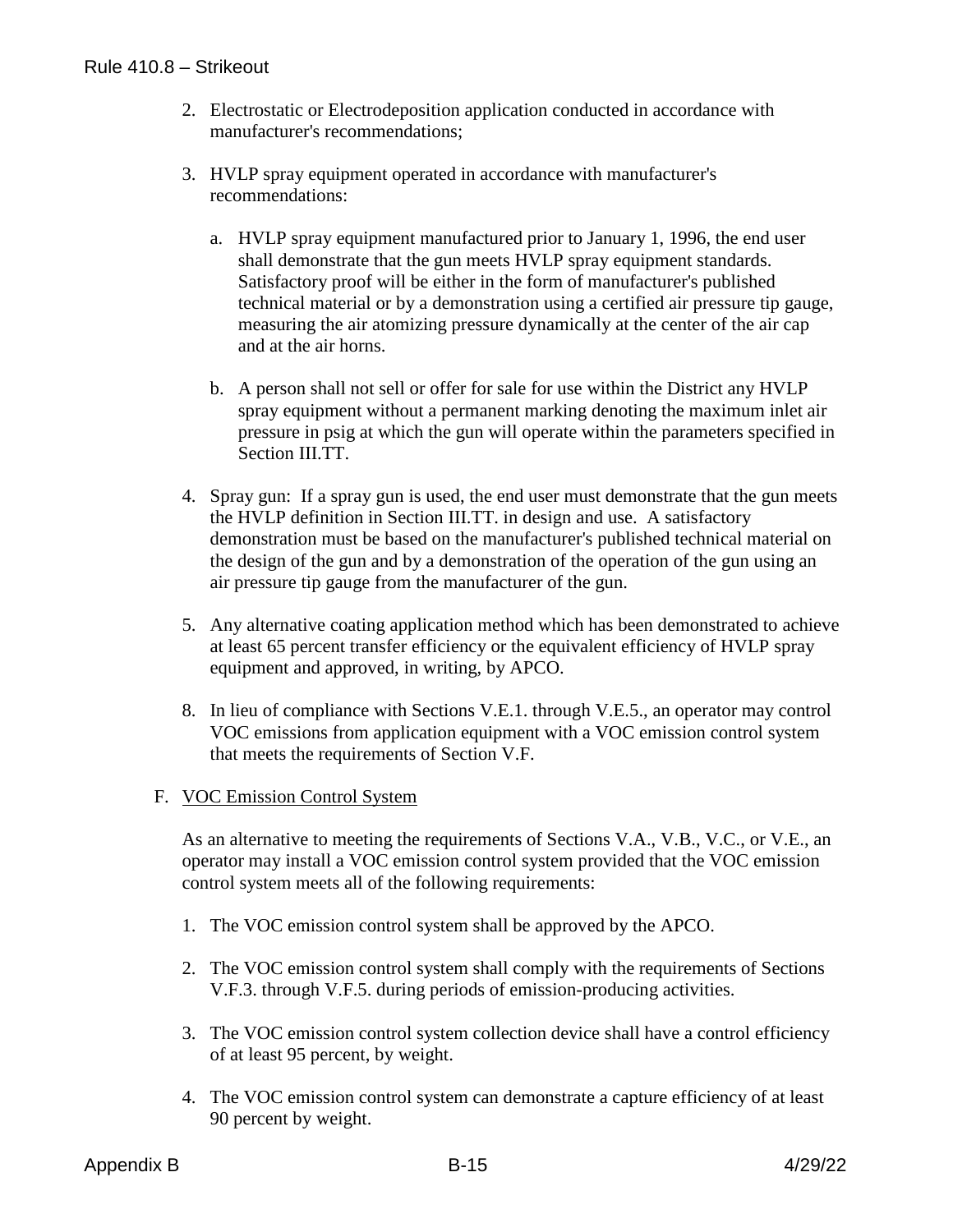- 5. In no case shall compliance through the use of a VOC emission control system result in VOC emissions in excess of the VOC emissions which would result from compliance with applicable provisions of Sections V.A., V.B., V.C., or V.E.
- 6. The minimum required overall capture and control efficiency of an emission control system at which an equivalent or greater level of VOC reduction will be achieved shall be calculated by using the following equation:

$$
CE = \left[ \left. I \left\{ \begin{array}{c} \sqrt{\text{OC}} \text{ LWc} \\ \sqrt{\text{OC}} \text{ LWn, Max} \end{array} \right\} \frac{1 - (\text{VOC}}{1 - (\text{VOC LWc} / D_c)} \right) \right] \left. x \text{ } 100 \right.
$$

Where:

| <b>CE</b> | $=$ Minimum Required Overall Capture and Control |
|-----------|--------------------------------------------------|
|           | Efficiency, percent                              |

VOC*LWc* = VOC Limit, less water and exempt compounds

\n
$$
\text{VOC}_{LWn, \text{Max}} = \text{Maximum VOC content of noncompliant coating used in conjunction with a control device, less water and \text{exempt compounds}
$$
\n

D<sub>n,Max</sub> = Density of solvent, reducer, or thinner contained in the noncompliant coating, containing the maximum VOC content of the multi-component coating

$$
D_c = Density of corresponding solvent, reducer, or thinner used in the compliant coating system.
$$

- G. Prohibition of Solicitation: No person shall solicit, specify, or require an operator to use any coating, solvent, spray equipment, or VOC emission control system that does not meet the limits or requirements of this rule.
- H. Sell-Through/Existing Stock of Coatings: A coating manufactured prior to amendment date of this rule, that complied with the VOC Content limit(s) in effect at that time, may be sold, supplied, or offered for sale for 12 months after rule adoption date. Such a coating may be applied at any time, both before and after adoption date, provided manufacture Date-Code and VOC Content is clearly printed on coating container.
- I. Specialized Military Coating Operations VOC Requirements: APCO may approve alternative VOC or vapor pressure limits for coatings, adhesives or solvents that are specified in specialized military Technical Orders, for which no viable substitutions are available. The owner/operator must submit a written request to the APCO, and present documentation and sufficient justification regarding the operation and materials.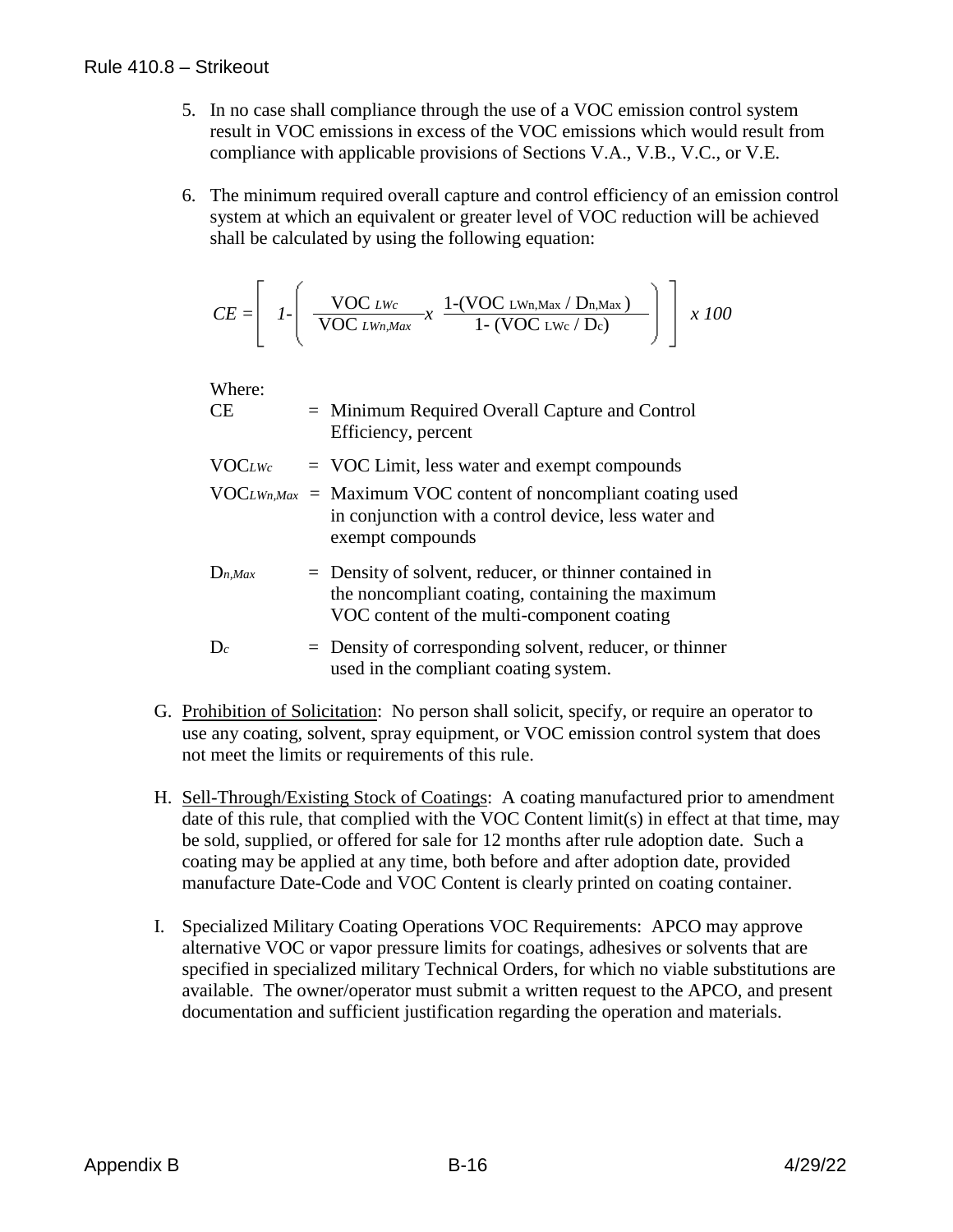#### **VI. Administrative Requirements**

#### A. Recordkeeping

- 1. An operator subject to the requirements of this rule shall have coating manufacturer's specifications, either listed on the coating container, product data sheet, or on Safety Data Sheet (SDS), available for review and shall maintain daily records which show the following information as applicable:
	- a. Manufacturer name and type for each coating, solvent, thinner, reducer or stripper used;
	- b. Mix ratio by volume of components added to the original material prior to application;
	- c. Grams of VOC per liter of each coating, solvent, thinner, reducer, or stripper less water and exempt compounds, as applied;
	- d. Volume and method of application of each coating, solvent, thinner, reducer, or stripper applied; and
	- e. Vapor pressure of solvents used.
- 2. An operator shall maintain records to support that the following coatings have been specified for their intended application:
	- a. Adhesion promoter;
	- b. Antichafe coating;
	- c. Electric/radiation effect;
	- d. Fuel tank adhesive;
	- e. High temperature coating;
	- f. Impact resistant coating;
	- g. Optical anti-reflective coating;
	- h. Rain erosion resistant wing coating.
- 3. An operator using a VOC emission control system pursuant to Section V.F. as a means of complying with this Rule, shall maintain daily records of key system operating parameters and maintenance procedures, which will demonstrate continuous operation and compliance of the VOC emission control system during periods of emission-producing activities. Key system operating parameters are those necessary to ensure compliance with VOC limits. The parameters may include, but are not limited to, temperatures, pressures, and flow rates.
- 4. Records required by this Rule shall be retained for a minimum of five (5) years and made available on site during normal business hours to the APCO, ARB, or EPA upon request.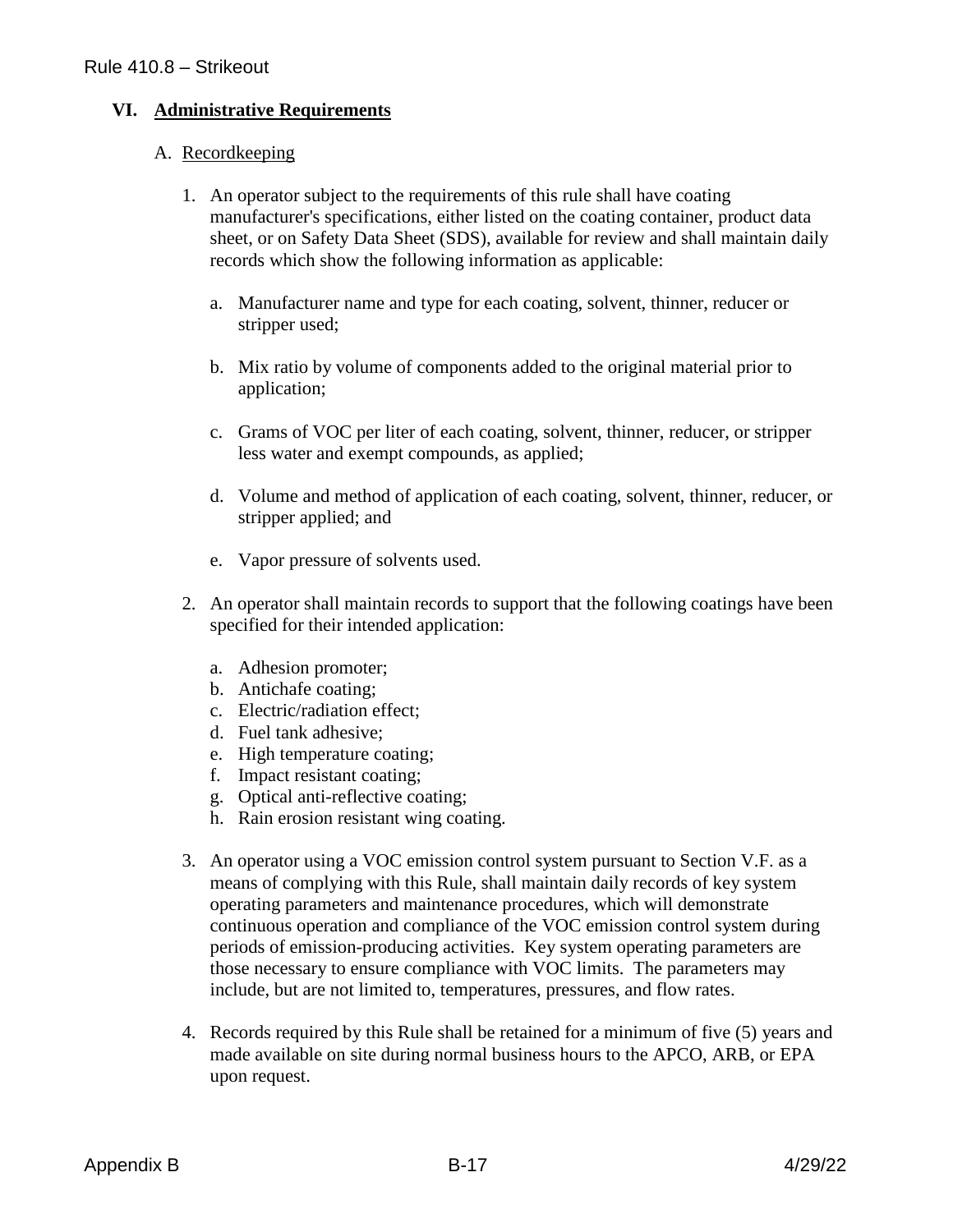#### B. Test Methods

- 1. Coating and solvent VOC content shall be determined using EPA Method 24 or its constituent methods. The VOC content of coatings containing exempt halogenated VOCs shall be determined by using ARB Method 432, "Determination of Dichloromethane and 1,1,1- Trichloroethane in Paints and Coatings" (September 12, 1998). or SCAQMD Method 303 (Determination of Exempt Compounds).
- 2. The solid content of pretreatment coatings shall be determined using EPA Method 24. The acid content of pretreatment coatings shall be determined using ASTM Method D1613 06 (Standard Test for Acidity of Volatile Solvents and Chemical Intermediates used in Paint, Varnish, Lacquer and Related Products).
- 3. The test method for determining the fire resistance of an interior coating shall be Federal Aviation Administration-required Ohio State University Heat Release, Fire and Burn Tests.
- 4. The VOC composite vapor pressure of a blended solvent shall be determined by quantifying the amount of each organic compound in the blend using gas chromatographic analysis SCAQMD Test Method 308-91 "Quantitation of Compounds by Gas Chromatography" (February 1993) and by calculating the VOC composite vapor pressure of the solvent by summing the product of the vapor pressure of each pure component and its molar fraction. For the purpose of this calculation, the blend shall be assumed to be an ideal solution where Raoult's Law applies. The vapor pressure of each pure component shall be obtained from published reference manuals or handbooks.
- 5. VOC emissions from enclosed systems used to clean coating application equipment shall be determined by the manufacturer using the SCAQMD General Test Method for Determining Solvent Losses from Spray Gun Cleaning Systems.
- 6. The control efficiency of a VOC emission control system's control device(s) shall be determined using EPA Methods 2, 2A, 2C, or 2D for measuring flow rates and EPA Methods 25, 25A, or 25B for measuring the total gaseous organic concentrations at the inlet and outlet of the control device. EPA Method 18 or ARB Method 422, "Determination of Volatile Organic Compounds in Emissions from Stationary Sources" (September 12, 1990) shall be used to determine the emissions of exempt compounds.
- 7. The capture efficiency of a VOC emission control system's collection device(s) shall be determined according to EPA's "Guidelines for Determining Capture Efficiency," January 9, 1995 and 40 CFR 51, Appendix M, Methods 204-204F, as applicable, or any other method approved by EPA, ARB, or APCO.
- 8. When more than one test method or set of test methods are specified for any emissions testing, a violation of any test established in Section VI.B. shall constitute a violation of the Rule.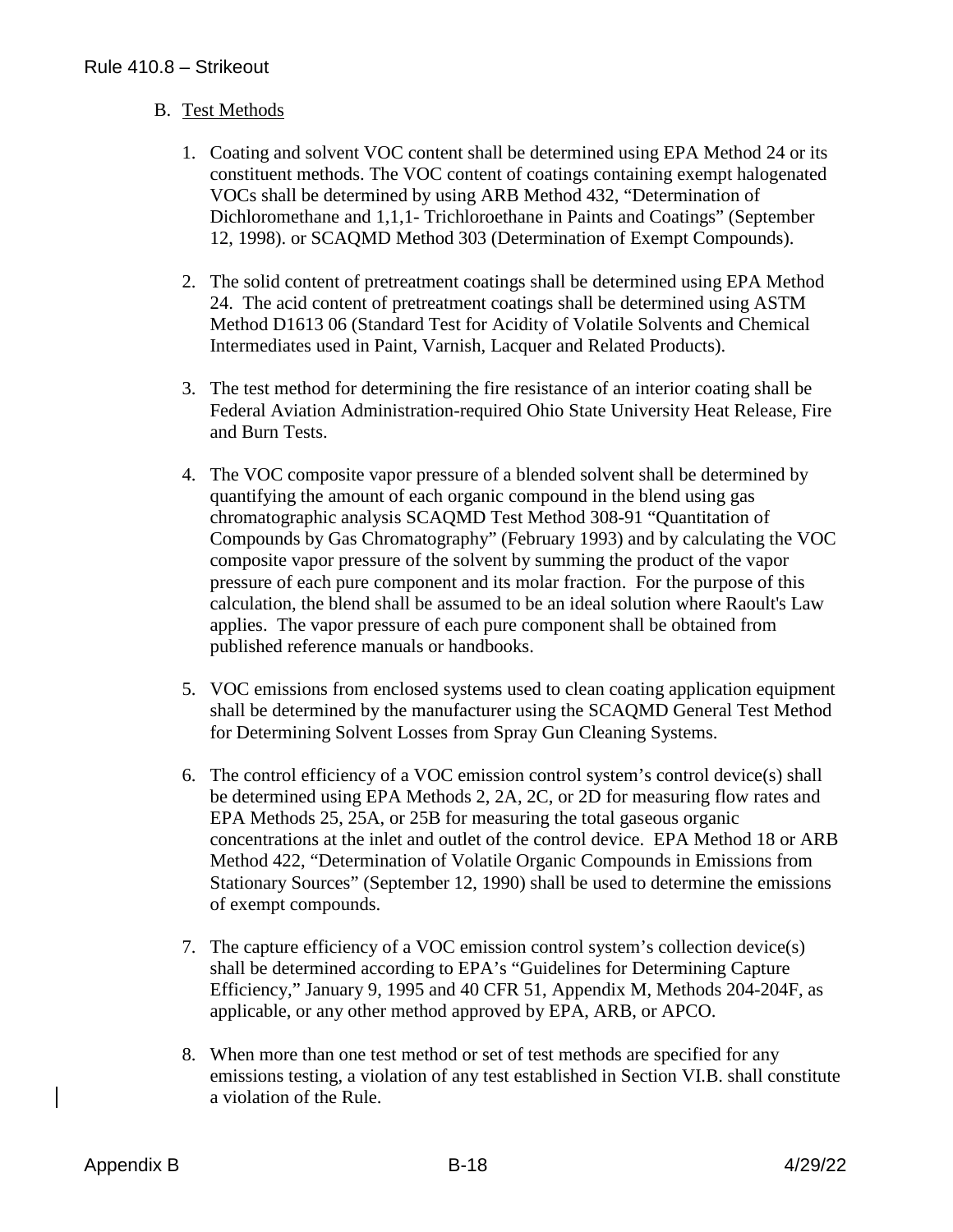#### **VII. Ozone Nonattainment Contingency Measures**

On and after 60 days following the effective date of the EPA's final determination that one or both of the conditions described in Clean Air Act Sections 172(c)(9) or 182(c)(9) have occurred in eastern Kern County regarding the 2008 or 2015 8-hour Ozone National Ambient Air Quality Standard, the following contingency measures will become effective:

A. Section IV.G.1 of this Rule shall be revised as follows:

- 1. Coatings or refillable aerosols with separate formulations that are used in volumes of less than twenty (20) gallons in any calendar year provided that the total of such formulations applied annually by a facility is less than 50 gallons, and it can be demonstrated that complying coatings are not available. Coatings exempted under Sections IV.F.1 or IV.G.3 shall not be included in calculating the volume of coatings used under this exemption.
- B. The VOC content limits from the Table of Standards for the specified coating categories will change as follows:

| <b>Coating Type</b>                              | <b>VOC Limit</b>        |                          |  |  |
|--------------------------------------------------|-------------------------|--------------------------|--|--|
|                                                  | <b>Effective Before</b> | <b>Effective On and</b>  |  |  |
|                                                  | Contingency             | <b>After Contingency</b> |  |  |
|                                                  | <b>Trigger Date</b>     | <b>Trigger Date</b>      |  |  |
| <b>Commercial Exterior Aerodynamic Structure</b> | 650                     | 350                      |  |  |
| Primer                                           |                         |                          |  |  |
| <b>Compatible Substrate Primer</b>               | 780                     | 350                      |  |  |
| Cryogenic Flexible Primer                        | 645                     | 350                      |  |  |
| <b>Elevated Temperature Skydrol Resistant</b>    | 740                     | 350                      |  |  |
| <b>Commercial Primer</b>                         |                         |                          |  |  |
| <b>Flexible Primer</b>                           | 640                     | 350                      |  |  |
| <b>Adhesion Promoter</b>                         | 850                     | 250                      |  |  |
| <b>Antichafe Coating</b>                         | 600                     | 420                      |  |  |
| <b>Chemical Agent Resistant Coating</b>          | 550                     | 500                      |  |  |
| <b>Clear Topcoat</b>                             | 520                     | 420                      |  |  |
| <b>Conformal Coating</b>                         | 750                     | 600                      |  |  |
| <b>Electric/Radiation Effect Coating</b>         | 800                     | 600                      |  |  |
| Electrostatic Discharge & Electromagnetic        | 800                     | 612                      |  |  |
| <b>Interference (EMI) Coating</b>                |                         |                          |  |  |
| <b>Flight Test Coatings, All Other</b>           | 840                     | 600                      |  |  |
| <b>High Temperature Coatings</b>                 | 850                     | 720                      |  |  |
| <b>Metallized Epoxy Coating</b>                  | 740                     | 700                      |  |  |
| <b>Mold Release Coating</b>                      | 780                     | 762                      |  |  |
| <b>Rain Erosion Resistant Coating</b>            | 800                     | 600                      |  |  |
| <b>Wet Fastener Installation Coating</b>         | 675                     | 620                      |  |  |
| <b>Wing Coatings</b>                             | 750                     | 420                      |  |  |
| Adhesives, Structural Non-Autoclavable           | 850                     | 250                      |  |  |
| <b>Fastener Sealant</b>                          | 675                     | 600                      |  |  |
| <b>Bonding Maskant</b>                           | 1,230                   | 600                      |  |  |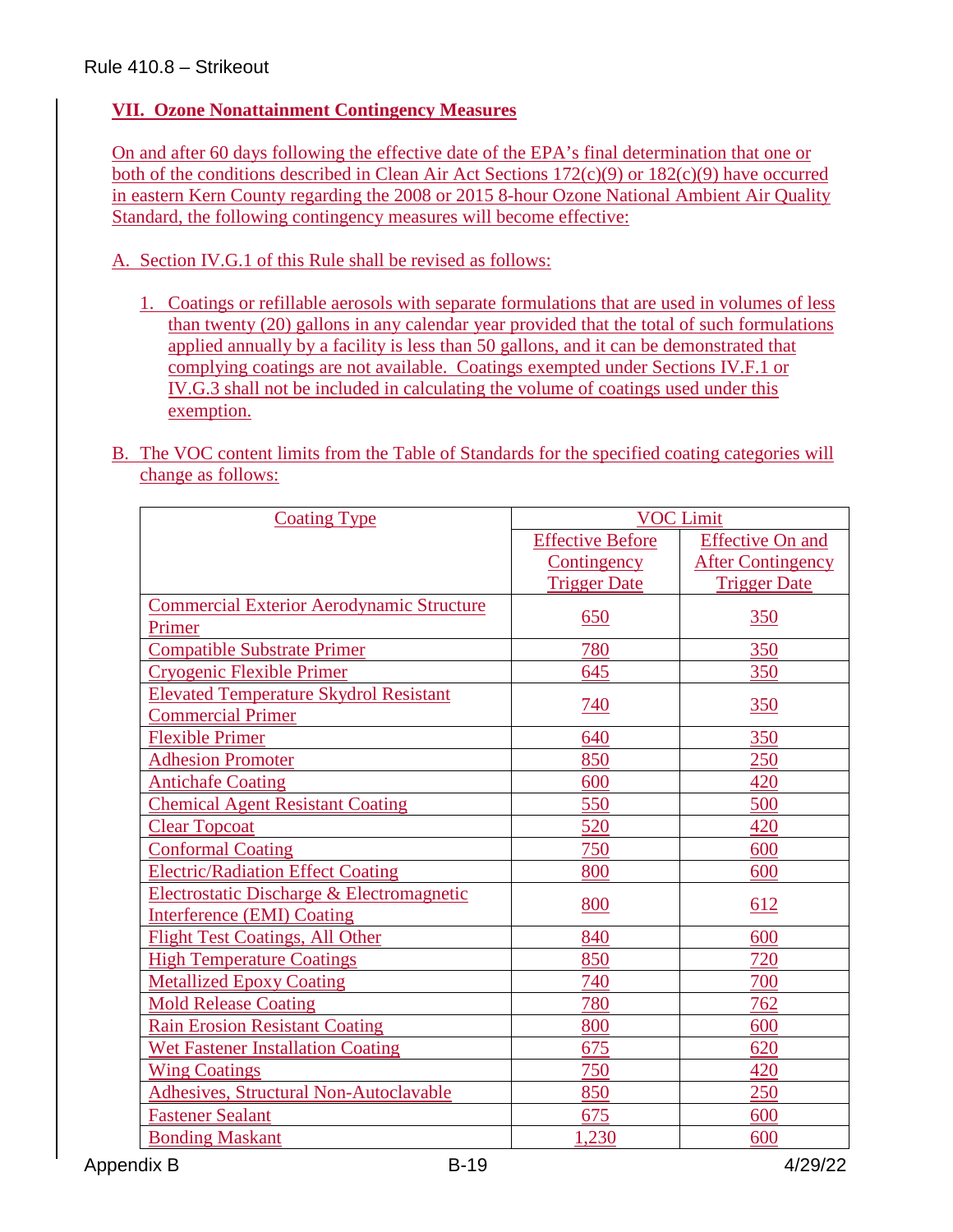#### Rule 410.8 – Strikeout

C. Section V.B.2 of this Rule shall be revised as follows:

An operator shall not use VOC-containing materials to clean spray equipment used for the application of coatings, adhesives, or ink, unless one of the following methods is used:

- a. An enclosed system or equipment proven to be equally effective at controlling emissions is used for cleaning. The enclosed system must totally enclose spray guns, cups, nozzles, bowls, and other parts during washing, rinsing and draining procedures; be used according to the manufacturer's recommendations; and remain closed when not in use;
- b. Unatomized discharge of cleaning solvent containing not more than 25 grams of VOC per liter (g/L) of solvent or having a VOC composite partial pressure less than or equal to 5 mm Hg @ 68 °F into a waste container that is kept closed when not in use;
- c. Disassembled spray gun that is cleaned in a vat with solvent containing not more than 25 g/L of solvent or having a VOC composite partial pressure less than or equal to 5 mm Hg @ 68 °F and kept closed when not in use; or
- d. Atomized spray of solvent containing not more than containing not more than 25 g/L of solvent or having a VOC composite partial pressure less than or equal to 5 mm Hg  $@$  68 <sup>o</sup>F into a waste container that is fitted with a device designed to capture atomized cleaning solvent emissions.
- D. Owner/operator of an existing aerospace surface coating operation subject to this Rule and is not served by a VOC emission control device shall be subject to the following compliance schedule:
	- 1. Submission of an Emission Control Plan to the District, including the following information:
		- a. List of each coating operation, Permit to Operate VOC emission limit for each operation, and highest annual VOC emissions from each operation from the preceding three calendar years
		- b. Description of measures to be taken to reduce VOC emissions from operations with permitted or actual emissions greater than or equal to 3.50 tons per year (i.e. voluntary reduction of permit VOC emission limit. installation of VOC emission controls, etc.)
	- 2. Within 180 days of submitting Emission Control Plan, owner/operator of an aerospace coating operation with permitted or actual emissions greater than or equal to 3.50 tons per year shall satisfy one of the following:
		- a. Submit a complete application to modify the Permit to Operate to reduce uncontrolled VOC emissions from each coating operation to less than 3.50 tons per year, or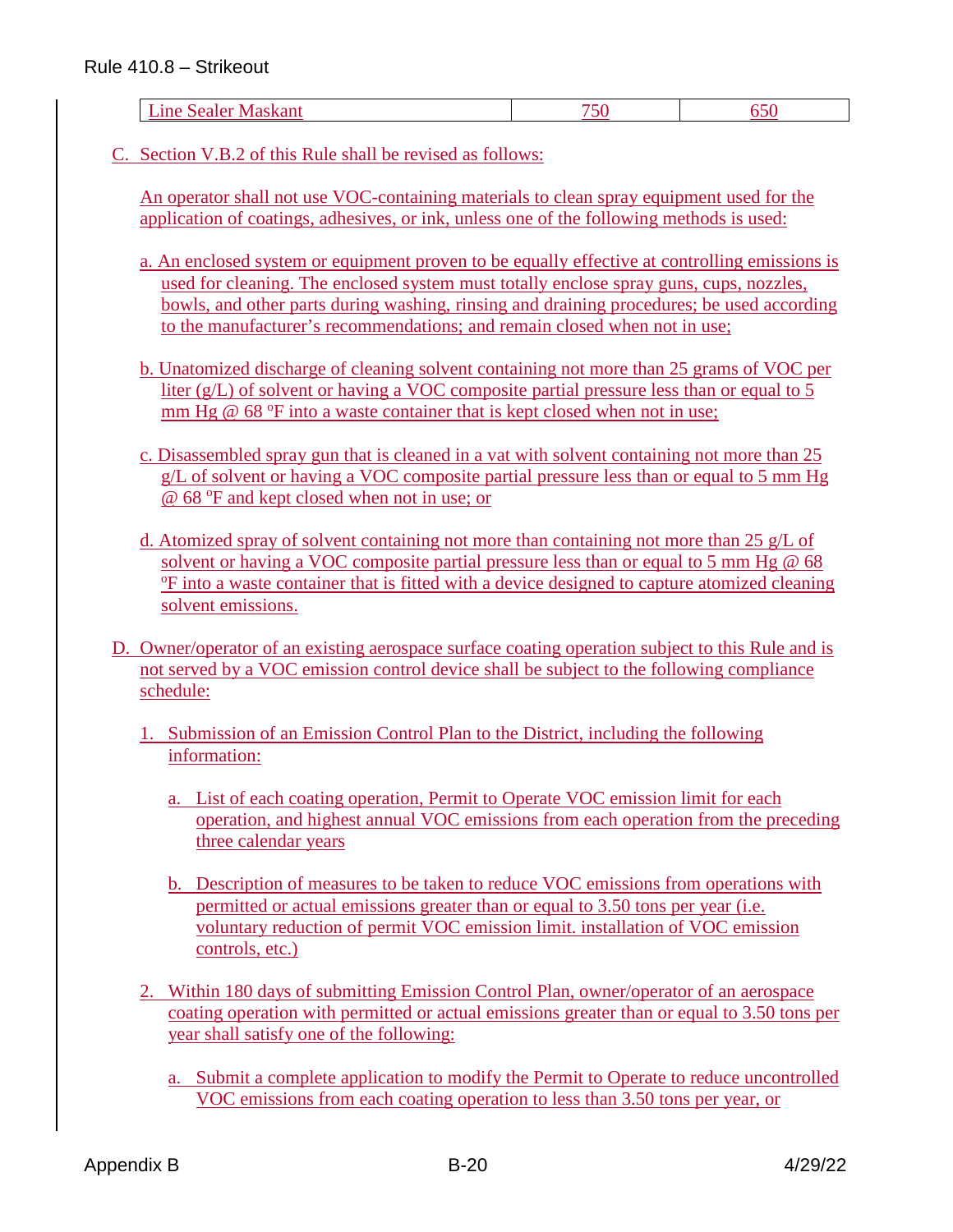#### Rule 410.8 – Strikeout

- b. Submit a complete application for an Authority to Construct VOC emission control equipment meeting the criteria specified in Section V.F.
- E. Owner/operator of a new aerospace surface coating operation with a potential to emit greater than or equal to 3.50 tons per year of uncontrolled VOC shall include a proposal for VOC control equipment meeting the criteria specified in Section V.F with their complete Authority to Construct application.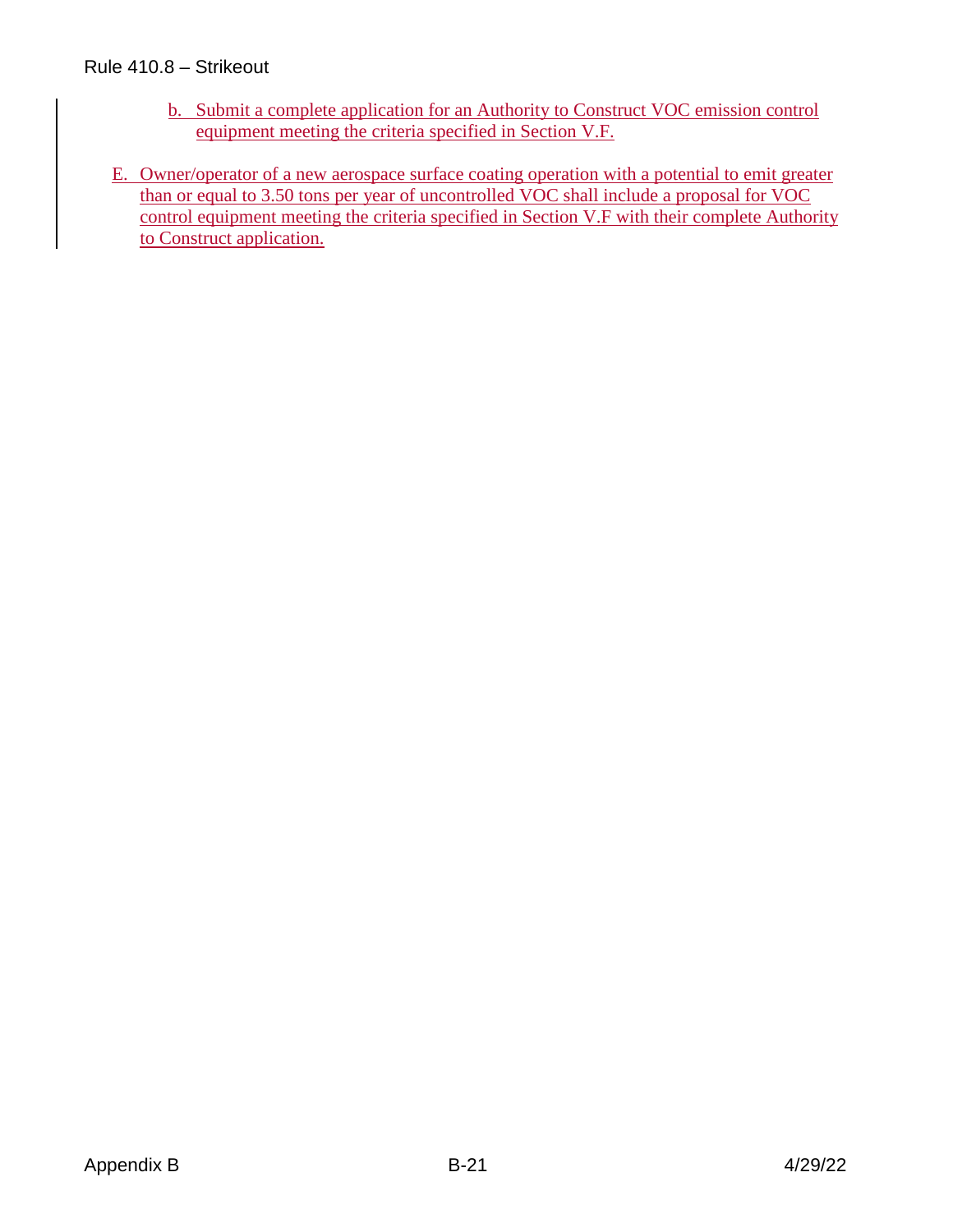# **APPENDIX C**

### **PROPOSED REVISION RULE 410.8**

### **AEROSPACE ASSEMBLY AND COATING OPERATIONS**

**SUMMARY TABLE OF COATING VOC CONTENT REQUIREMENTS CURRENTLY MORE STRINGENT THAN RULE 410.8**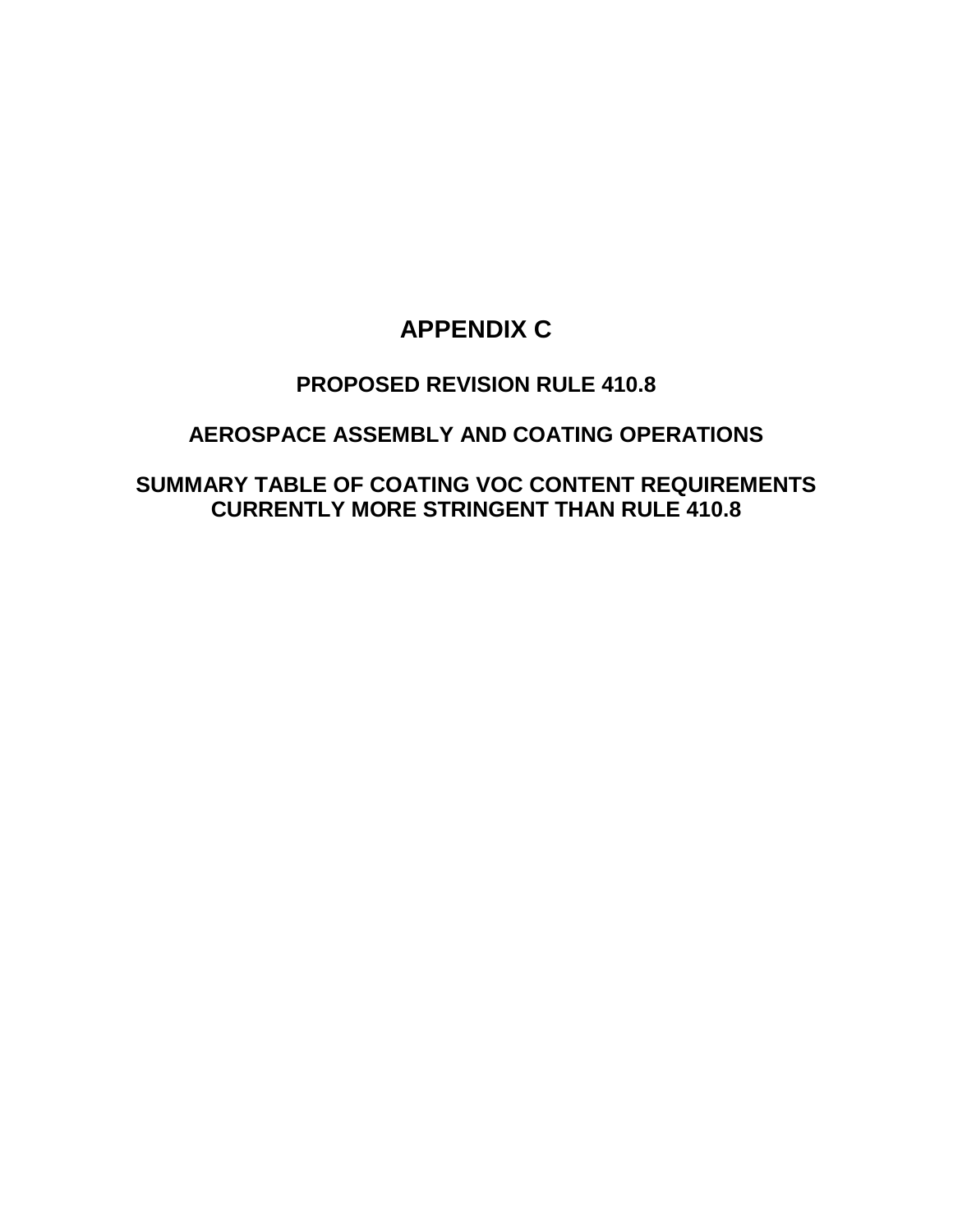|                                                                                  | <b>Eastern Kern</b><br>(2014) |        | <b>Bay Area</b><br>San Joaquin<br>(1995)<br><b>Valley (2011)</b> |        | <b>South Coast</b><br>(2001) |        | San Diego<br>(1997) |        | <b>Imperial</b><br>(2010) |        |     |        |
|----------------------------------------------------------------------------------|-------------------------------|--------|------------------------------------------------------------------|--------|------------------------------|--------|---------------------|--------|---------------------------|--------|-----|--------|
| Category                                                                         | g/L                           | Ib/gal | g/L                                                              | Ib/gal | g/L                          | Ib/gal | g/L                 | lb/gal | g/L                       | Ib/gal | g/L | Ib/gal |
| <b>Primers</b>                                                                   |                               |        |                                                                  |        |                              |        |                     |        |                           |        |     |        |
| Commercial<br>Exterior<br>Aerodynamic<br><b>Structure Primer</b>                 | 650                           | 5.4    | N/D                                                              | N/D    | 350                          | 2.9    | N/D                 | N/D    | N/D                       | N/D    | N/D | N/D    |
| <b>Coatings</b>                                                                  |                               |        |                                                                  |        |                              |        |                     |        |                           |        |     |        |
| Adhesion<br>Promoter                                                             | 850                           | 7.1    | N/D                                                              | N/D    | 850                          | 7.1    | 250                 | 2.1    | N/D                       | N/D    | N/D | N/D    |
| <b>Antichafe Coating</b>                                                         | 600                           | 5.0    | N/D                                                              | N/D    | 600                          | 5.0    | 420                 | 3.5    | 600                       | 5.0    | N/D | N/D    |
| <b>Flight Test Coating</b><br>(except missiles or<br>single-use target<br>craft) | 840                           | 7.0    | N/D                                                              | N/D    | 600                          | 5.0    | 840                 | 7.0    | 840                       | 7.0    | N/D | N/D    |
| High-Temperature<br>Coating                                                      | 850                           | 7.1    | 720                                                              | 6.0    | 850                          | 7.1    | 850                 | 7.1    | 850                       | 7.1    | N/D | N/D    |
| <b>Metallized Epoxy</b><br>Coating                                               | 740                           | 6.2    | N/D                                                              | N/D    | 740                          | 6.2    | 700                 | 5.8    | N/D                       | N/D    | N/D | N/D    |
| Rain Erosion<br><b>Resistant Coating</b>                                         | 800                           | 6.7    | N/D                                                              | N/D    | 800                          | 6.7    | 800                 | 6.7    | 690                       | 5.8    | N/D | N/D    |
| <b>Adhesives</b>                                                                 |                               |        |                                                                  |        |                              |        |                     |        |                           |        |     |        |
| Structural -<br>Nonautoclavable                                                  | 850                           | 7.1    | N/D                                                              | N/D    | 850                          | 7.1    | 850                 | 7.1    | 250                       | 2.1    | 250 | 2.1    |
| <b>Sealants</b>                                                                  |                               |        |                                                                  |        |                              |        |                     |        |                           |        |     |        |
| Fastener                                                                         | 675                           | 5.6    | N/D                                                              | N/D    | 600                          | 5.0    | 675                 | 5.6    | N/D                       | N/D    | N/D | N/D    |
| <b>Maskants</b>                                                                  |                               |        |                                                                  |        |                              |        |                     |        |                           |        |     |        |
| <b>Bonding</b>                                                                   | 1,230                         | 10.3   | N/D                                                              | N/D    | N/D                          | N/D    | N/D                 | N/D    | 600                       | 5.0    | N/D | N/D    |
| Line Sealer                                                                      | 750                           | 6.3    | N/D                                                              | N/D    | N/D                          | N/D    | N/D                 | N/D    | 650                       | 5.4    | N/D | N/D    |

Summary of VOC Content Limit Differences, Table 1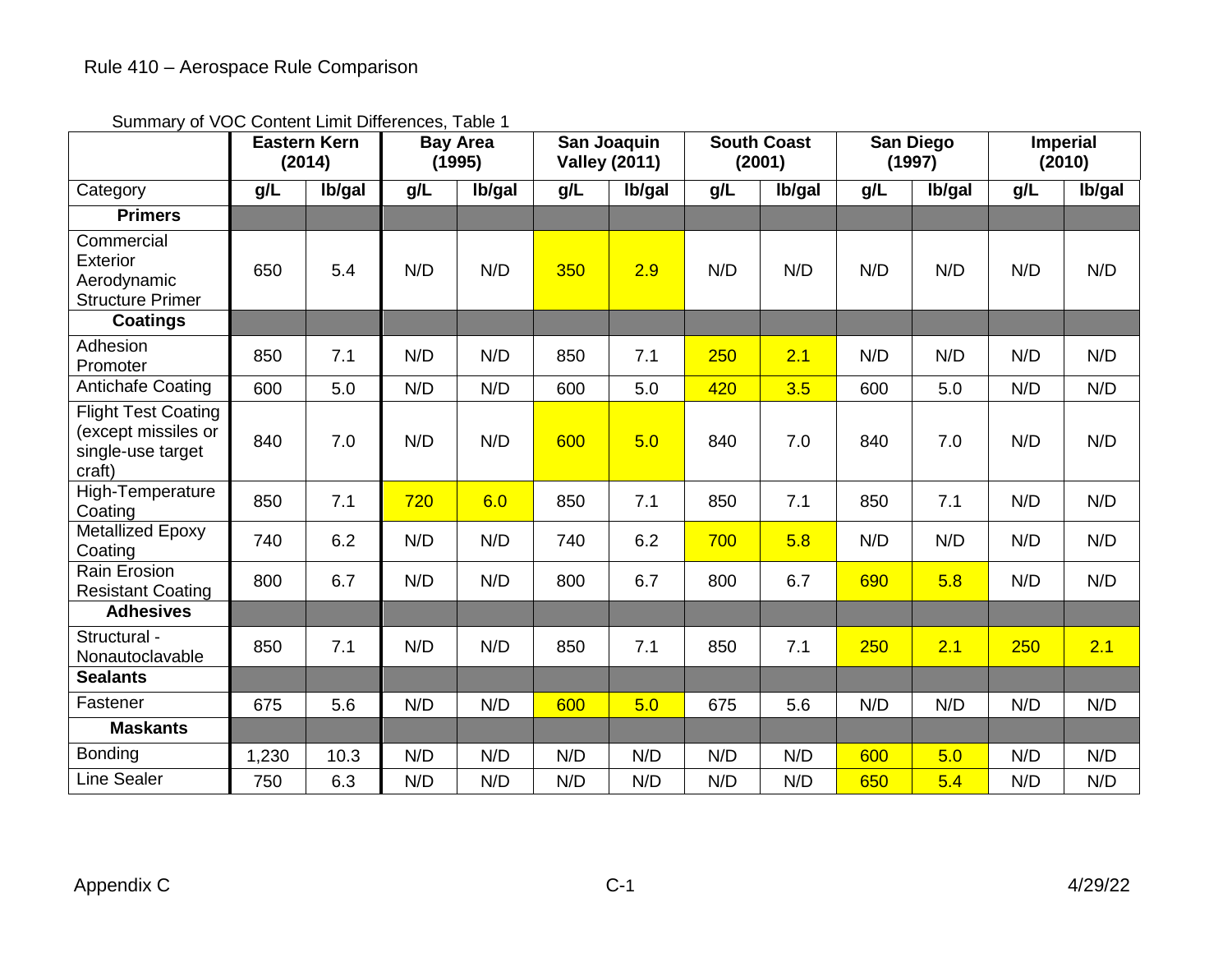|                                                                             | <b>Eastern Kern</b><br>(2014) |        | <b>Sac Metro</b><br>(2008) |        | Ventura<br>(2012) |        | Santa Barbara<br>(2012) |        | <b>Antelope Valley</b><br>(2013) |        | <b>Mojave Desert</b><br>(2020) |        |
|-----------------------------------------------------------------------------|-------------------------------|--------|----------------------------|--------|-------------------|--------|-------------------------|--------|----------------------------------|--------|--------------------------------|--------|
| Category                                                                    | g/L                           | Ib/gal | g/L                        | Ib/gal | g/L               | Ib/gal | g/L                     | Ib/gal | g/L                              | Ib/gal | g/L                            | Ib/gal |
| <b>Primers</b>                                                              |                               |        |                            |        |                   |        |                         |        |                                  |        |                                |        |
| Commercial<br><b>Exterior</b><br>Aerodynamic<br><b>Structure Primer</b>     | 650                           | 5.4    | N/D                        | N/D    | N/D               | N/D    | 350                     | 2.9    | 650                              | 5.4    | 650                            | 5.4    |
| Compatible<br><b>Substrate Primer</b>                                       | 780                           | 6.5    | N/D                        | N/D    | N/D               | N/D    | 350                     | 2.9    | 780                              | 6.5    | 780                            | 6.5    |
| Cryogenic Flexible<br>Primer                                                | 645                           | 5.4    | N/D                        | N/D    | N/D               | N/D    | 350                     | 2.9    | 645                              | 5.4    | 645                            | 5.4    |
| Elevated<br>Temperature<br><b>Skydrol Resistant</b><br>Commercial<br>Primer | 740                           | 6.2    | N/D                        | N/D    | N/D               | N/D    | 350                     | 2.9    | 740                              | 6.2    | 740                            | 6.2    |
| Flexible Primer                                                             | 640                           | 5.3    | N/D                        | N/D    | N/D               | N/D    | 350                     | 2.9    | 640                              | 5.3    | 640                            | 5.3    |
| <b>Coatings</b>                                                             |                               |        |                            |        |                   |        |                         |        |                                  |        |                                |        |
| Adhesion<br>Promoter                                                        | 850                           | 7.1    | N/D                        | N/D    | 850               | 7.1    | 250                     | 2.1    | 850                              | 7.1    | 850                            | 7.1    |
| <b>Antichafe Coating</b>                                                    | 600                           | 5.0    | N/D                        | N/D    | 600               | 5.0    | 420                     | 3.5    | 420                              | 3.5    | 420                            | 3.5    |
| <b>Chemical Agent</b><br><b>Resistant Coating</b>                           | 550                           | 4.6    | N/D                        | N/D    | N/D               | N/D    | N/D                     | N/D    | 550                              | 4.6    | 500                            | 4.2    |
| <b>Clear Topcoat</b>                                                        | 520                           | 4.3    | 520                        | 4.3    | 520               | 4.3    | 520                     | 4.3    | 520                              | 4.3    | 420                            | 3.5    |
| <b>Conformal Coating</b>                                                    | 750                           | 6.3    | 600                        | 5.0    | 750               | 6.3    | N/D                     | N/D    | 750                              | 6.3    | 750                            | 6.3    |
| Electric/Radiation<br><b>Effect Coating</b>                                 | 800                           | 6.7    | 600                        | 5.0    | 800               | 6.7    | 800                     | 6.7    | 800                              | 6.7    | 800                            | 6.7    |
| Electrostatic<br>Discharge/EMI<br>Coating                                   | 800                           | 6.7    | 612                        | 5.1    | N/D               | N/D    | 800                     | 6.7    | 800                              | 6.7    | 800                            | 6.7    |

Summary of VOC Content Limit Differences, Table 2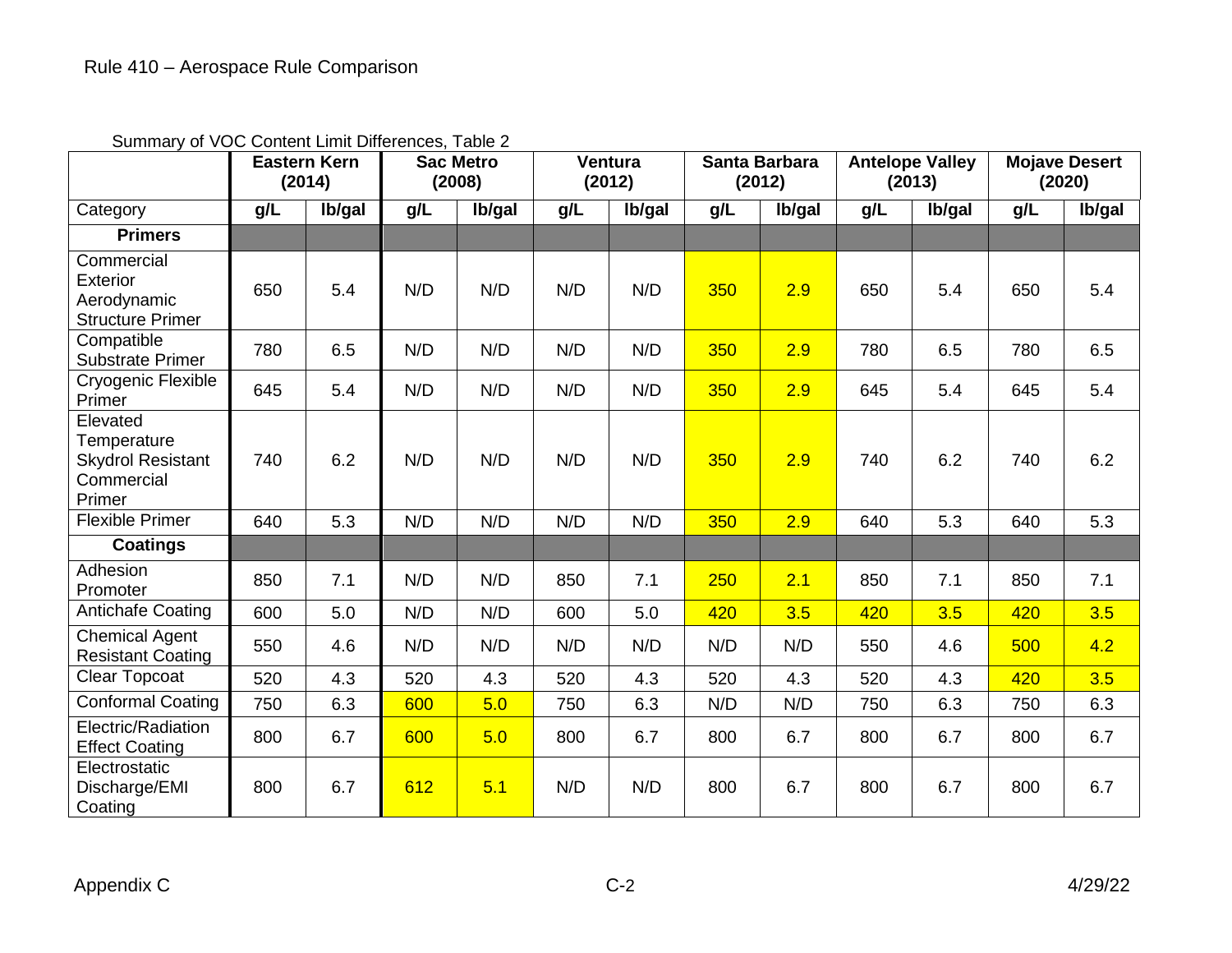|                                                                                    |     | <b>Eastern Kern</b><br>(2014) |     | <b>Sac Metro</b><br>(2008) |     | Ventura<br>(2012) |     | Santa Barbara<br>(2012) |     | <b>Antelope Valley</b><br>(2013) |     | <b>Mojave Desert</b><br>(2020) |
|------------------------------------------------------------------------------------|-----|-------------------------------|-----|----------------------------|-----|-------------------|-----|-------------------------|-----|----------------------------------|-----|--------------------------------|
| Category                                                                           | g/L | Ib/gal                        | g/L | Ib/gal                     | g/L | Ib/gal            | g/L | Ib/gal                  | g/L | Ib/gal                           | g/L | Ib/gal                         |
| <b>Coatings (cont.)</b>                                                            |     |                               |     |                            |     |                   |     |                         |     |                                  |     |                                |
| <b>Fire Resistant</b><br>(Interior) Coating,<br>Civilian                           | 650 | 5.4                           | 600 | 5.0                        | 650 | 5.4               | 600 | 5.0                     | 650 | 5.4                              | 650 | 5.4                            |
| <b>Flight Test</b><br>Coatings (except<br>missiles or single-<br>use target craft) | 840 | 7.0                           | N/D | N/D                        | 600 | 5.0               | 600 | 5.0                     | 840 | 7.0                              | 840 | 7.0                            |
| High-Temperature<br>Coating                                                        | 850 | 7.1                           | 420 | 3.5                        | 850 | 7.1               | 720 | 6.0                     | 850 | 7.1                              | 720 | 6.0                            |
| Metallized Epoxy<br>Coating                                                        | 740 | 6.2                           | N/D | N/D                        | N/D | N/D               | 700 | 5.8                     | 700 | 5.8                              | 700 | 5.8                            |
| Mold Release<br>Coating                                                            | 780 | 6.5                           | 762 | 6.4                        | N/D | N/D               | 780 | 6.5                     | 780 | 6.5                              | 780 | 6.5                            |
| Rain Erosion<br><b>Resistant Coating</b>                                           | 800 | 6.7                           | 600 | 5.0                        | 420 | 3.5               | 600 | 5.0                     | 800 | 6.7                              | 600 | 5.0                            |
| Wet Fastener<br>Installation<br>Coating                                            | 675 | 5.6                           | 620 | 5.2                        | N/D | N/D               | 675 | 5.6                     | 675 | 5.6                              | 675 | 5.6                            |
| <b>Adhesives</b>                                                                   |     |                               |     |                            |     |                   |     |                         |     |                                  |     |                                |
| Structural -<br>Nonautoclavable                                                    | 850 | 7.1                           | N/D | N/D                        | 850 | 7.1               | 850 | 7.1                     | 850 | 7.1                              | 700 | 5.8                            |
| <b>Sealants</b>                                                                    |     |                               |     |                            |     |                   |     |                         |     |                                  |     |                                |
| Fastener                                                                           | 675 | 5.6                           | N/D | N/D                        | 675 | 5.6               | 600 | 5.0                     | 675 | 5.6                              | 675 | 5.6                            |

Summary of VOC Content Limit Differences, Table 2 (continued)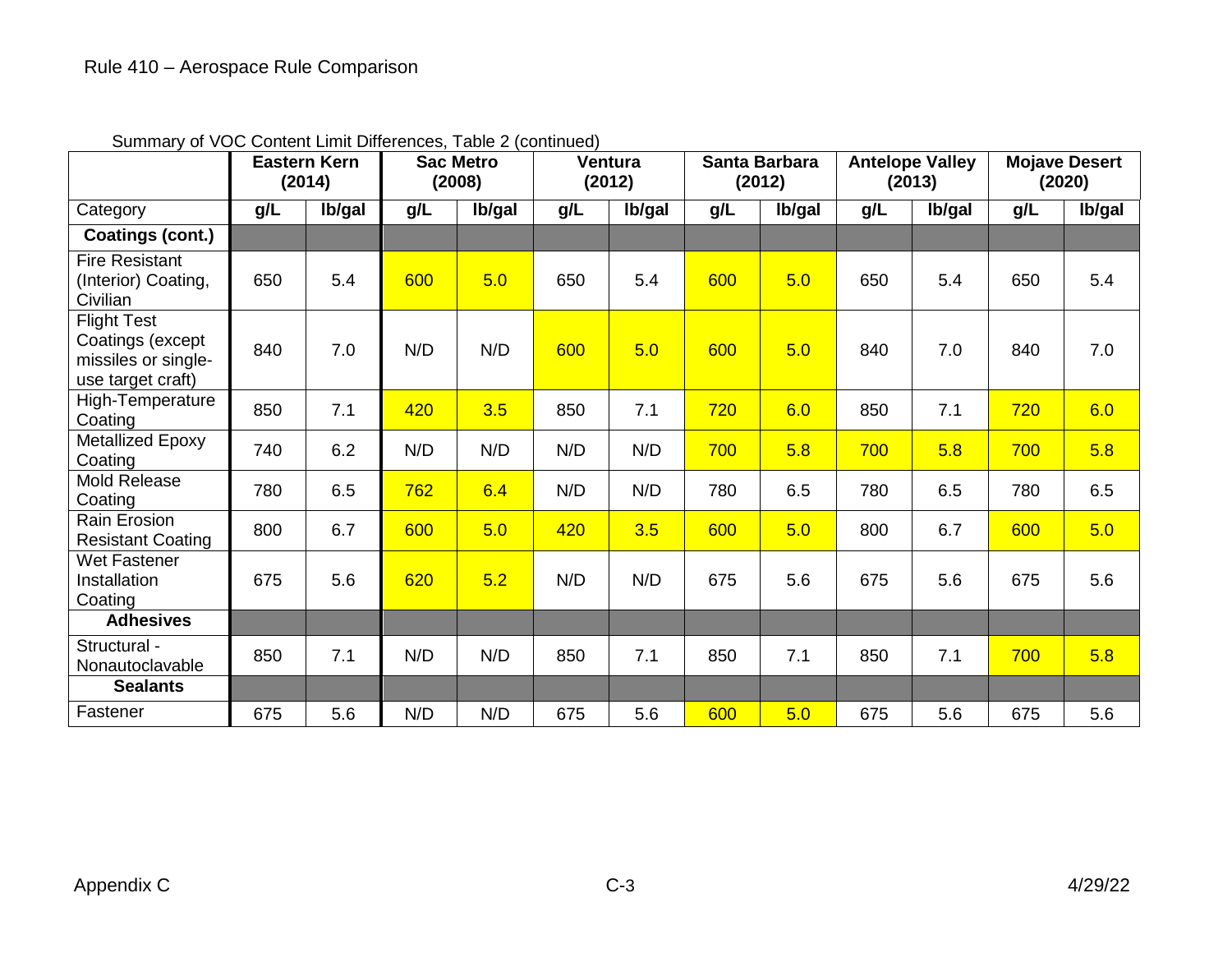|  |  |  | Summary of Application Equipment Cleaning Solvent VOC Content Limit Differences, Table 3 |  |
|--|--|--|------------------------------------------------------------------------------------------|--|
|--|--|--|------------------------------------------------------------------------------------------|--|

|                                                                                         |     | Eastern Kern<br>(2014) |     | <b>Bay Area</b><br>(1995) |         | San Joaquin<br><b>Valley (2011)</b> |     | <b>South Coast</b><br>(2009) | (1997) | <b>San Diego</b> | <b>Imperial</b> | (2010)  |
|-----------------------------------------------------------------------------------------|-----|------------------------|-----|---------------------------|---------|-------------------------------------|-----|------------------------------|--------|------------------|-----------------|---------|
|                                                                                         | g/L | Ib/gal                 | g/L | lb/gal                    | g/L     | lb/gal                              | g/L | lb/gal                       | g/L    | lb/gal           | g/L             | Ib/gal  |
| Coating<br><b>Application</b><br><b>Equipment</b><br><b>Cleaning</b><br><b>Solvents</b> | N/A | N/A                    | N/A | N/A                       | $N/A^*$ | $N/A^*$                             | 25  | 0.21                         | 200**  | $.67***$         | $N/A^*$         | $N/A^*$ |

\*fully enclosed system or equivalent required

\*\*or vapor pressure ≤ 20 mmHg @ 68 °F, boiling point ≥ 374 °F @ 760 mmHg, or enclosed system

Summary of Application Equipment Cleaning Solvent VOC Content Limit Differences (cont.)

|                                                                                         |     | Eastern Kern<br>(2014) | <b>Sac Metro</b> | (2008) |       | Ventura<br>(2012) | Santa Barbara | (2012)    |        | <b>Antelope Valley</b><br>(2018) | <b>Mojave Desert</b> | (2020) |
|-----------------------------------------------------------------------------------------|-----|------------------------|------------------|--------|-------|-------------------|---------------|-----------|--------|----------------------------------|----------------------|--------|
| Category                                                                                | g/L | Ib/gal                 | g/L              | lb/gal | g/L   | lb/gal            | g/L           | lb/gal    | g/L    | lb/gal                           | g/L                  | lb/gal |
| Coating<br><b>Application</b><br><b>Equipment</b><br><b>Cleaning</b><br><b>Solvents</b> | N/A | N/A                    | 25               | 0.21   | $25*$ | $0.21*$           | 25**          | $0.21***$ | 200*** | $.67***$                         | N/A                  | N/A    |

\* or composite partial pressure < 5mmHg @ 20 °C (must use an enclosed system for all VOC containing materials)

\*\*or use enclosed cleaning system or equipment proven to be equally effective as an enclosed cleaning system

\*\*\*or VOC composite partial pressure ≤ 45 mmHg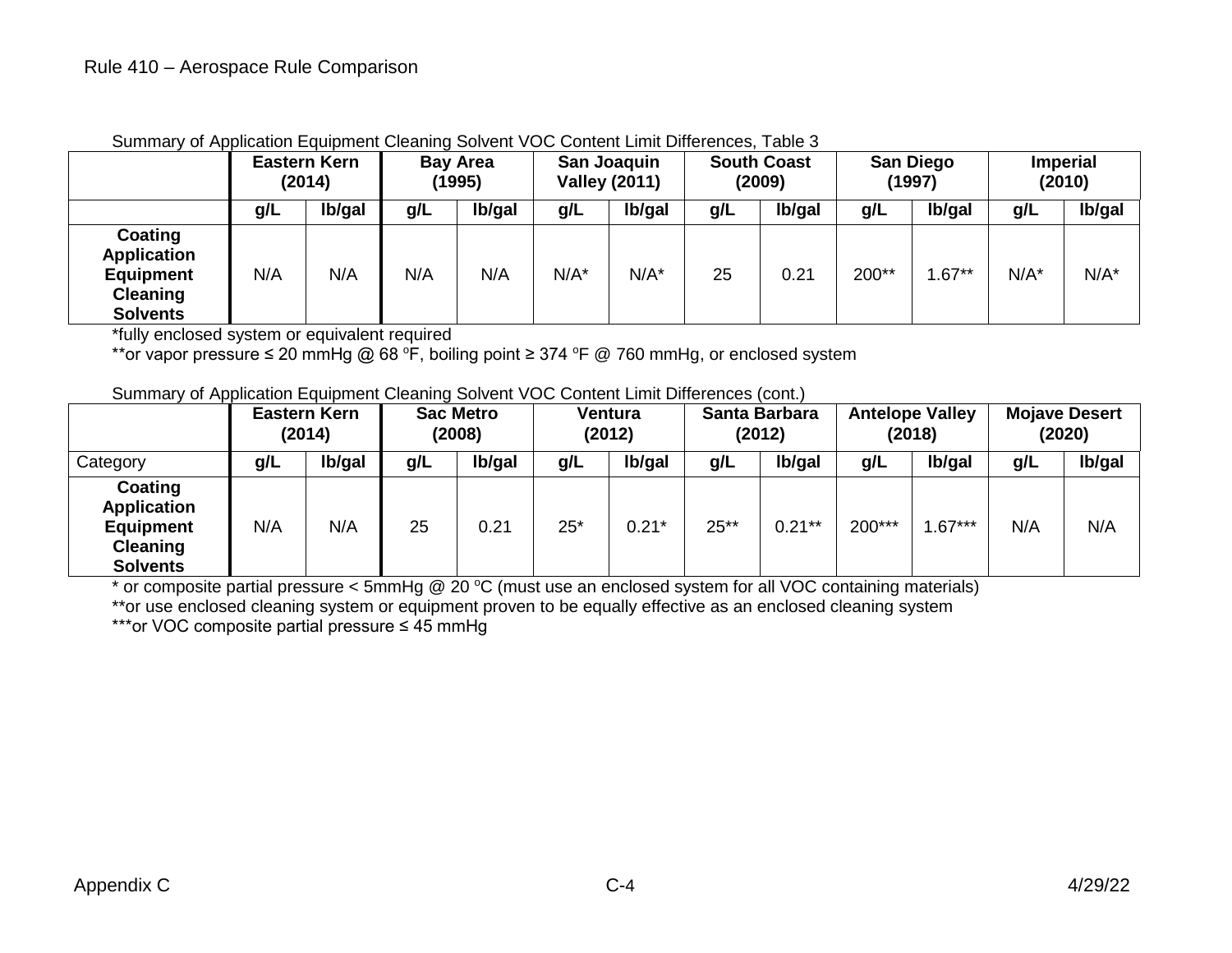# **APPENDIX D**

# **PROPOSED REVISION RULE 410.8 AEROSPACE ASSEMBLY AND COATING OPERATIONS COST EFFECTIVENESS ANALYSIS**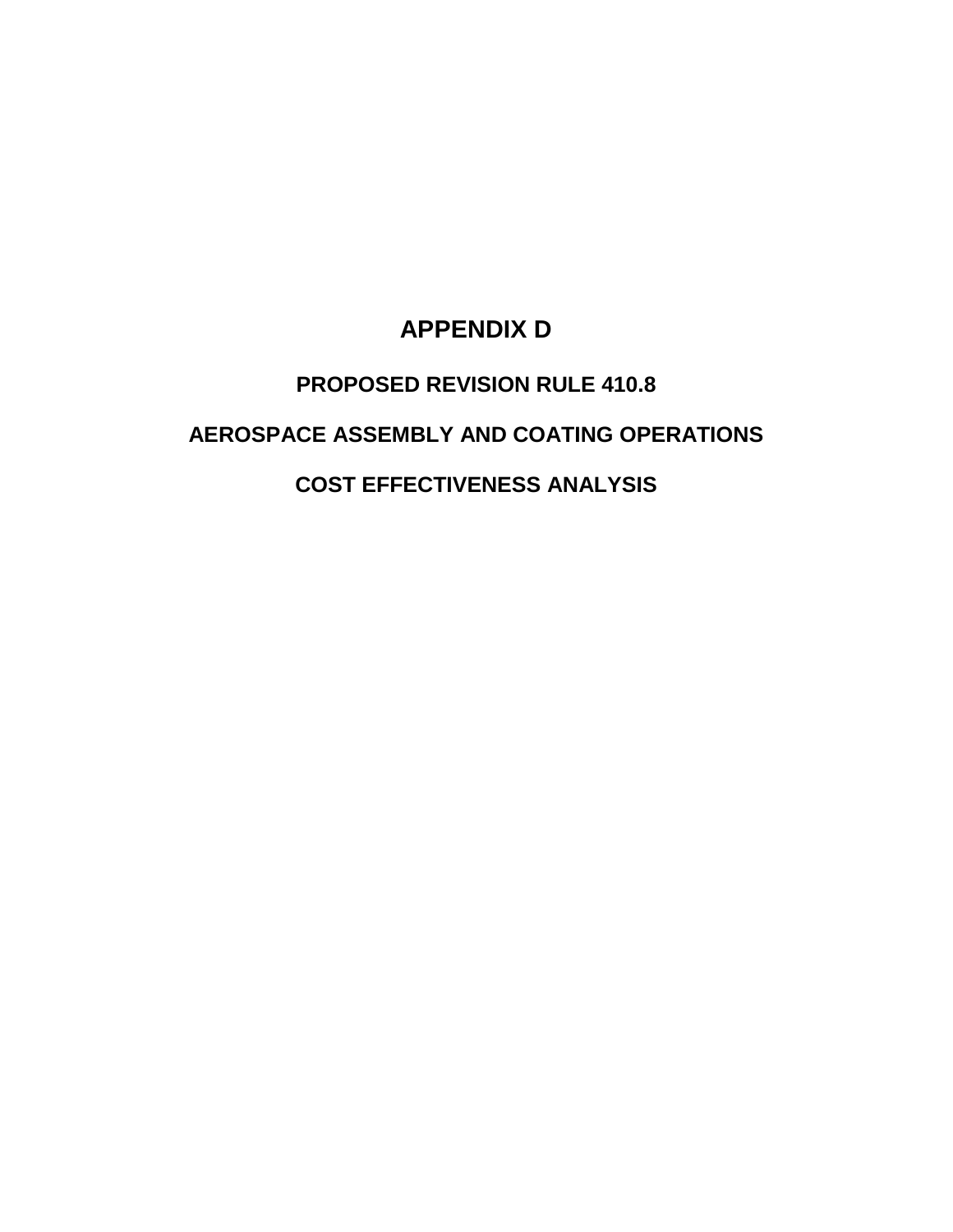Step 1: Determining Amount of Carbon Required

 $M_c = M_{cl} \times f$  $M_{c}M_{cl}$  = amount of carbon required (lb)  $f =$  extra capacity factor (dimensionless)  $\begin{array}{l} M_{cl} = \frac{m_{voc}}{w_c} \theta_A \\ M_{cl} = amount \: of \: carbon \: required \: (lb) \end{array}$  $m_{voc} = maximum \textit{VOC}$  inlet loading  $\left(\frac{lb}{bv}\right)$  $\theta_A =$  adsorption time  $w_c = working\ capacity$  $f = \left(1 + \frac{N_D}{N_A}\right)$ 

 $N_D = #$  of desorbing carbon beds during coating operations  $N_A = #$  of adsorbing carbon beds during coating operations

Maximum estimated VOC emissions: 100 lb/hr (District permits/evaluations) Maximum daily time spent in adsorption: 16 hours (conservative estimate) Working capacity of carbon: 0.25 (SMAQMD BACT analysis for aerospace coating)

$$
M_{cl} = 100 \tfrac{lb}{hr} \times \tfrac{1}{0.25} \times 16 \ hr = 6{,}400 \ lb \ carbon
$$

Carbon canisters are desorbed outside of operating hours;  $N_D=0$ , f=1

 $M_c = 6,400 lb \times 1 = 6,400 lb$ 

Carbon Cost: \$3.70 (Comment letter on SMAQMD BACT Determination, CPI adjusted to 2022)

Carbon Life: 5 Years

*Remainder of Page Intentionally Left Blank*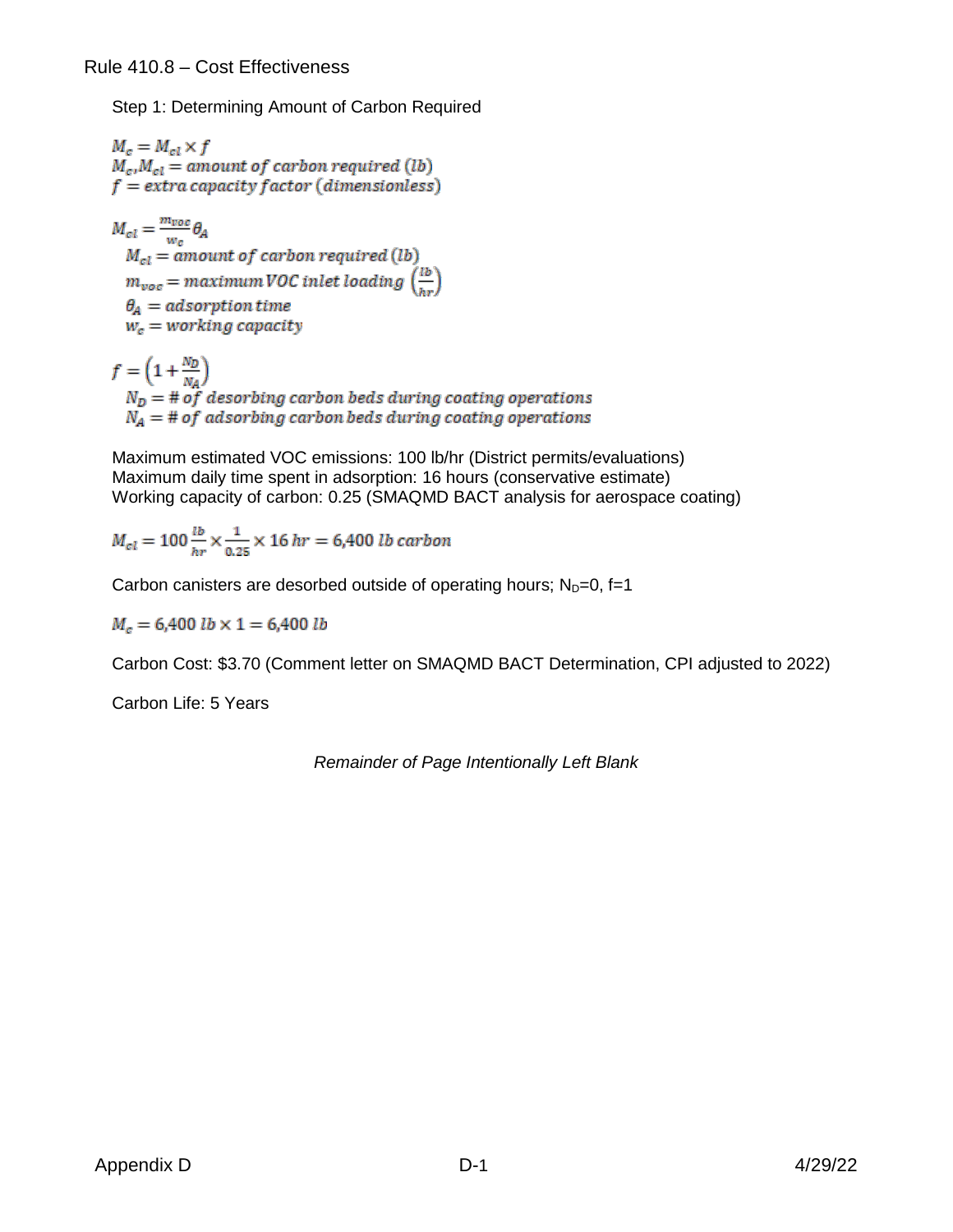#### Step 2: Total Capital Investment

Direct Costs

| Carbon Canister options (from EPA Cost Control Manual, Section 3.1, Chapter 1, p. 1-26) |                             |                      |        |                 |                                 |             |  |
|-----------------------------------------------------------------------------------------|-----------------------------|----------------------|--------|-----------------|---------------------------------|-------------|--|
| Canister<br><b>Size</b>                                                                 | Maximum<br><b>Flow Rate</b> | Canister             |        | 2018 Price (\$) | 2022 CPI Adjusted Price<br>(\$) |             |  |
| (lb carbon)                                                                             | (cfm)                       | Type                 | Virgin | Reactivated     | Virgin                          | Reactivated |  |
|                                                                                         |                             |                      | Carbon | Carbon          | Carbon                          | Carbon      |  |
| 1,000                                                                                   | 600                         | Epoxy-Lined<br>Steel | 6,600  |                 | 7,486                           |             |  |
| 1,000                                                                                   | 1,000                       | Epoxy-Lined<br>Steel | 11,500 | 7,000           | 13,044                          | 7,940       |  |
| 2,000                                                                                   | 2,000                       | Epoxy-Lined<br>Steel | 19,000 | 10,000          | 21,551                          | 11,343      |  |
| 2,000                                                                                   | 750                         | Carbon Steel         | 22,000 | 13,200          | 24,954                          | 14,972      |  |
| 3,000                                                                                   | 2,000                       | Epoxy-Lined<br>Steel | 13,900 |                 | 15,766                          |             |  |
| 4,100                                                                                   | 8,000                       | Polypropylene        | 45,000 |                 | 51,042                          |             |  |
| 5,000                                                                                   | 2,500                       | Carbon Steel         | 42,600 | 20,100          | 48,320                          | 22,799      |  |
| 8,000                                                                                   | 4,500                       | Carbon Steel         | 66,000 | 30,000          | 74,862                          | 34,028      |  |
| 10,000                                                                                  | 18,000                      | Polypropylene        | 94,500 |                 | 107,188                         |             |  |

Carbon Canister options (from EPA Cost Control Manual, Section 3.1, Chapter 1, p. 1-26)

Number of Canisters Needed

| Canister<br><b>Size</b><br>(Ib carbon) | Maximum<br><b>Flow Rate</b><br>(cfm) | Canister<br><b>Type</b> | # to meet carbon<br>requirement | $Cost($ \$) |
|----------------------------------------|--------------------------------------|-------------------------|---------------------------------|-------------|
| 1,000                                  | 600                                  | Epoxy-Lined<br>Steel    | 7                               | 52,403      |
| 1,000                                  | 1,000                                | Epoxy-Lined<br>Steel    | 7                               | 91,308      |
| 2,000                                  | 2,000                                | Epoxy-Lined<br>Steel    | 4                               | 86,204      |
| 2,000                                  | 750                                  | Carbon Steel            | 4                               | 99,815      |
| 3,000                                  | 2,000                                | Epoxy-Lined<br>Steel    | 3                               | 47,299      |
| 4,100                                  | 8,000                                | Polypropylene           | $\overline{2}$                  | 102,084     |
| 5,000                                  | 2,500                                | Carbon Steel            | $\overline{2}$                  | 96,639      |
| 8,000                                  | 4,500                                | Carbon Steel            | $\mathbf{1}$                    | 74,861      |
| 10,000                                 | 18,000                               | Polypropylene           | 1                               | 107,188     |

Instrumentation: 10% of equipment cost (EPA cost Control Manual, Section 1, Ch. 2, p. 26) Freight: 10% of equipment cost (EPA cost Control Manual, Section 1, Ch. 2, p. 26) Sales Tax: 10.5% (Los Angeles, CA)

Handling & Erection: 14% of equipment cost (EPA cost Control Manual, Section 3.1, Ch. 1, p. 26)

Piping: 2% of equipment cost (EPA cost Control Manual, Section 3.1, Ch. 1, p. 26) No site prep, buildings, foundation/supports, electrical, insulation, or painting required for canister units Indirect Costs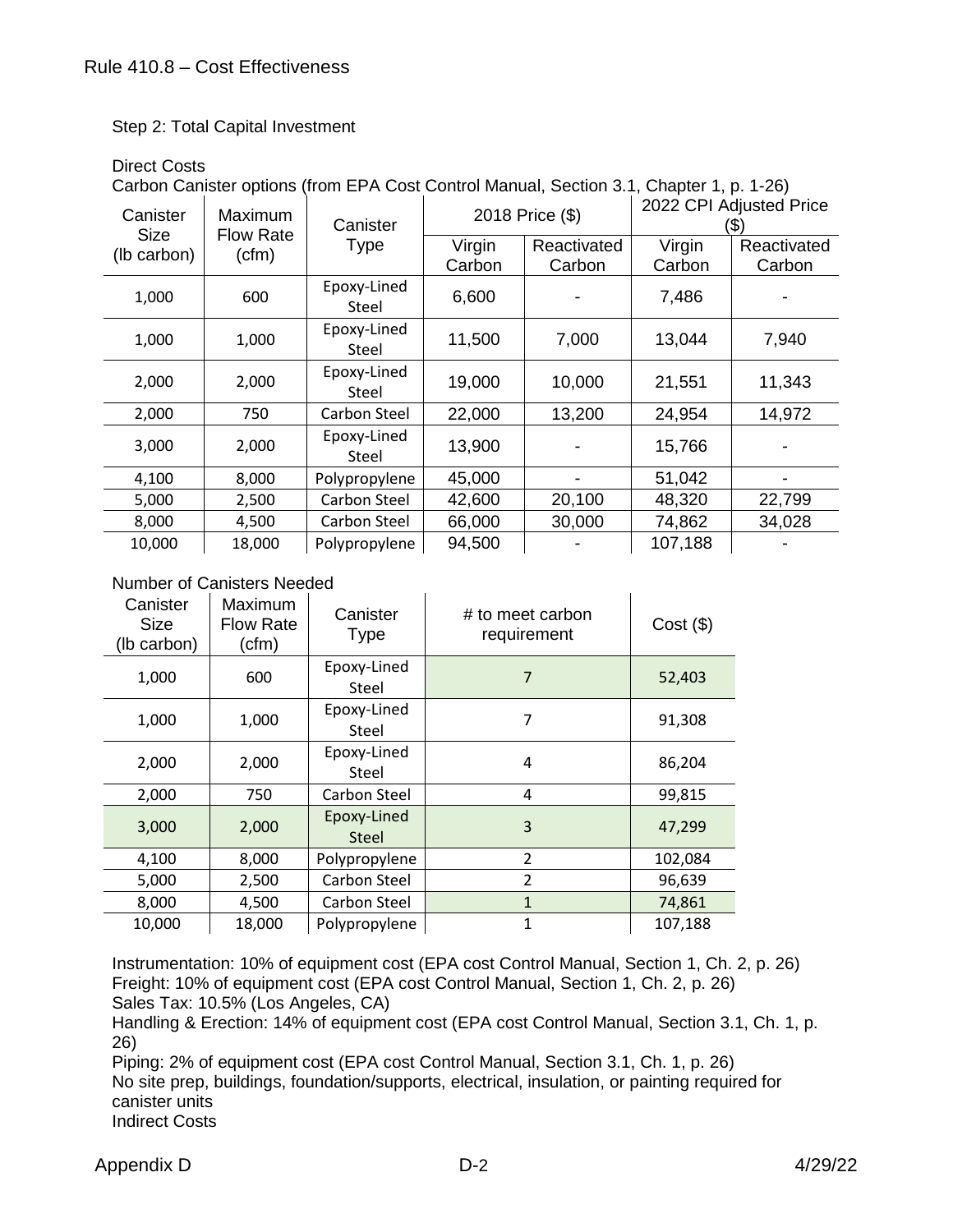#### Rule 410.8 – Cost Effectiveness

Engineering: 10% of equipment cost (EPA cost Control Manual, Section 3.1, Ch. 1, p. 26) Construction/Field Expenses: 5% of equipment cost (EPA cost Control Manual, Section 3.1, Ch. 1, p. 26)

Start-up: 2% of equipment cost (EPA cost Control Manual, Section 3.1, Ch. 1, p. 26)

Performance Test: 1% of equipment cost (EPA cost Control Manual, Section 3.1, Ch. 1, p. 26) Contractor Fees: 10% of Direct + Indirect costs

Contingencies: 40% (conservative to account for retrofit)

| <b>Purchased Equipment</b>      | \$47,299  |
|---------------------------------|-----------|
|                                 |           |
| Instrumentation                 | \$4,729   |
| Freight                         | \$4,729   |
| <b>Sales Tax</b>                | \$4,966   |
| Handling & Erection             | \$6,621   |
| Piping                          | \$945     |
| <b>Direct Costs</b>             | \$69,293  |
|                                 |           |
| Engineering                     | \$4,729   |
| <b>Construction/Field</b>       | \$2,364   |
| <b>Expenses</b>                 |           |
| Start-up                        | \$945     |
| <b>Performance Test</b>         | \$472     |
| <b>Indirect Costs</b>           | \$8,513   |
|                                 |           |
| <b>Contractor Fees</b>          | \$7,780   |
| Contingencies                   | \$31,122  |
|                                 |           |
| <b>Total Capital Investment</b> | \$116,710 |
| (TCI)                           |           |
| <b>Interest Rate</b>            | 0.04      |
| Equipment Life (Years)          | 10        |
| <b>Capital Recovery Factor</b>  | 0.1233    |
| (CRF)                           |           |
| <b>Capital Recovery Cost</b>    | \$14,389  |
| (CRC)                           |           |

Step 3: Annual Costs

Direct Annual Costs Labor wage- 20.55/hr (Bureau of Labor Statistics Occupation Code: 51-9122) Operator Labor – 0.5 hr/shift, 1 shift/day, 260 days/yr (130 hr/yr) Material cost same as labor (SMAQMD BACT Analysis) Booth fan motor size increase needed: 10-hp 0.746 kW/hp Fan operating hours/year – 2,080  $\frac{$}{W - 0.1341}$ 

Indirect Annual Costs Overhead - \$3,586 (SMAQMD BACT Analysis, CPI adjusted to 2022) Administrative Charges: \$231 (SMAQMD BACT Analysis, CPI adjusted to 2022) Property Tax: \$115 (SMAQMD BACT Analysis, CPI adjusted to 2022) Insurance: \$115 (SMAQMD BACT Analysis, CPI adjusted to 2022)